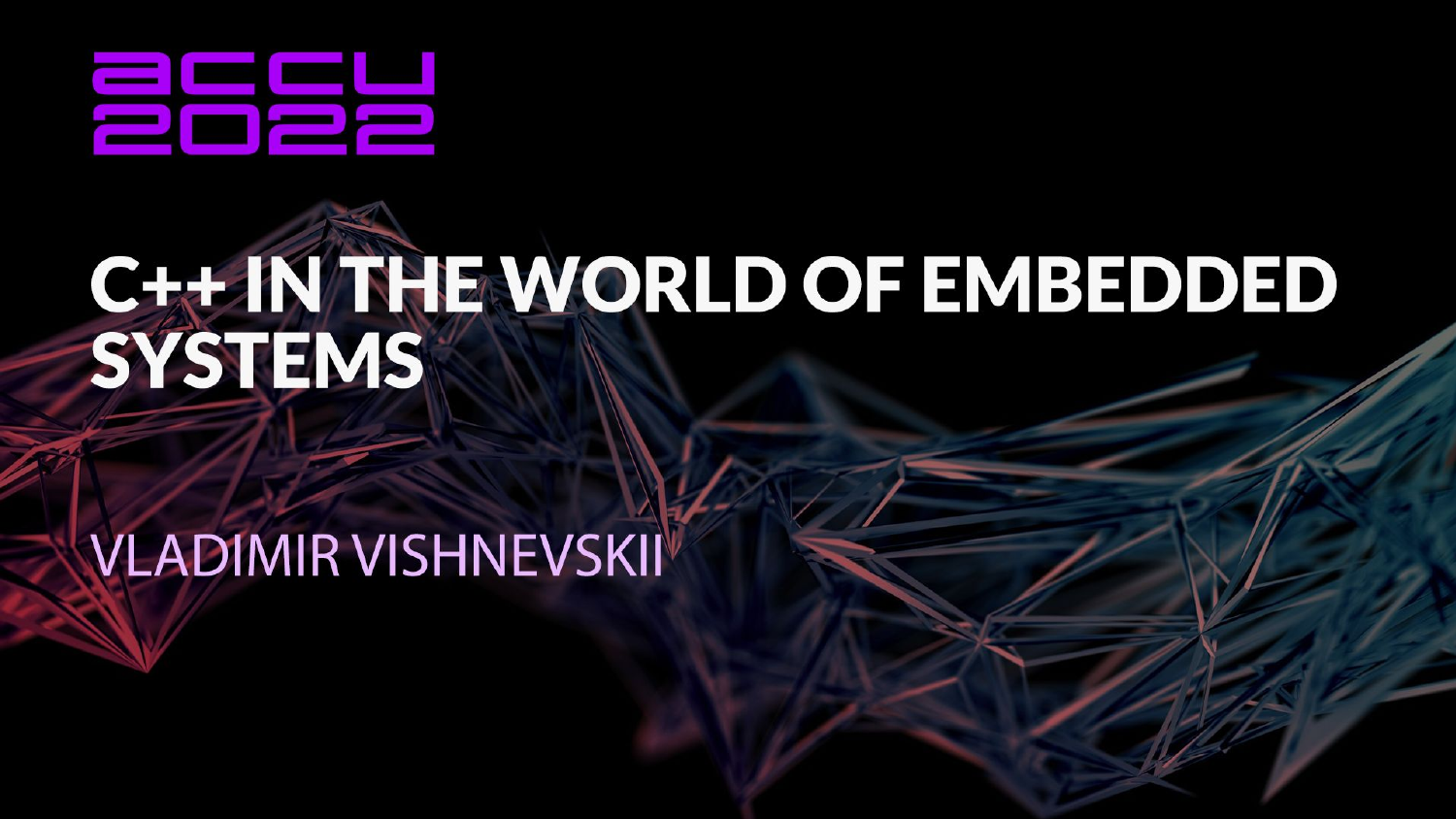#### Agenda

- 1. Overview of embedded systems
- 2. Typical architectures in embedded systems
- 3. Review of the C++ availability for embedded environments
- 4. Examples of C++ application for embedded code development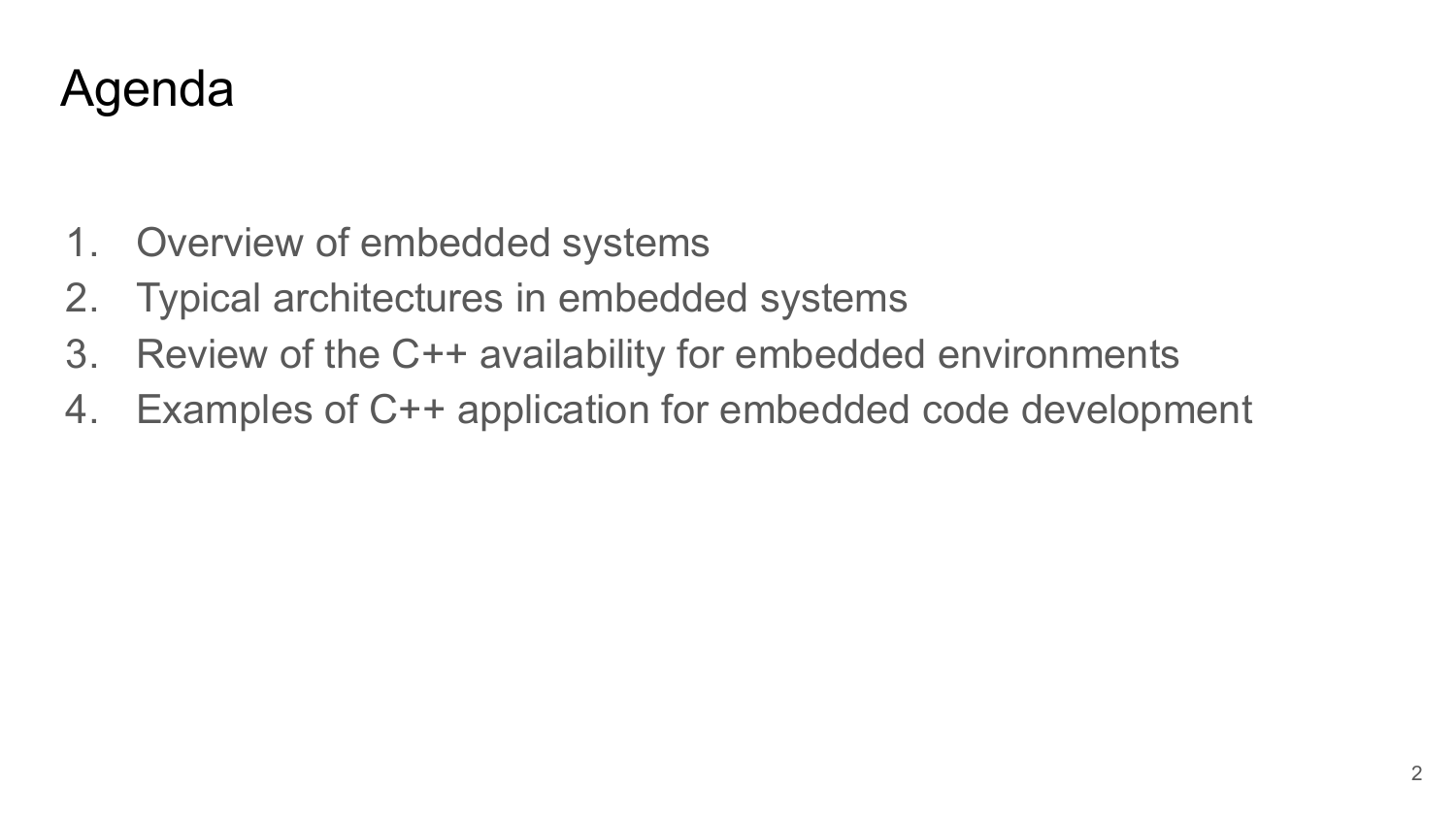#### **Motivation**

Encourage knowledge and experience exchange between software engineering and embedded development.

#### Software Engineering (C++)  $\quad$  Embedded Engineering

Rich language features, TDD, Best Practices, tools, frameworks...

Hardware/software interaction, low-level development, low-level architecture, optimization...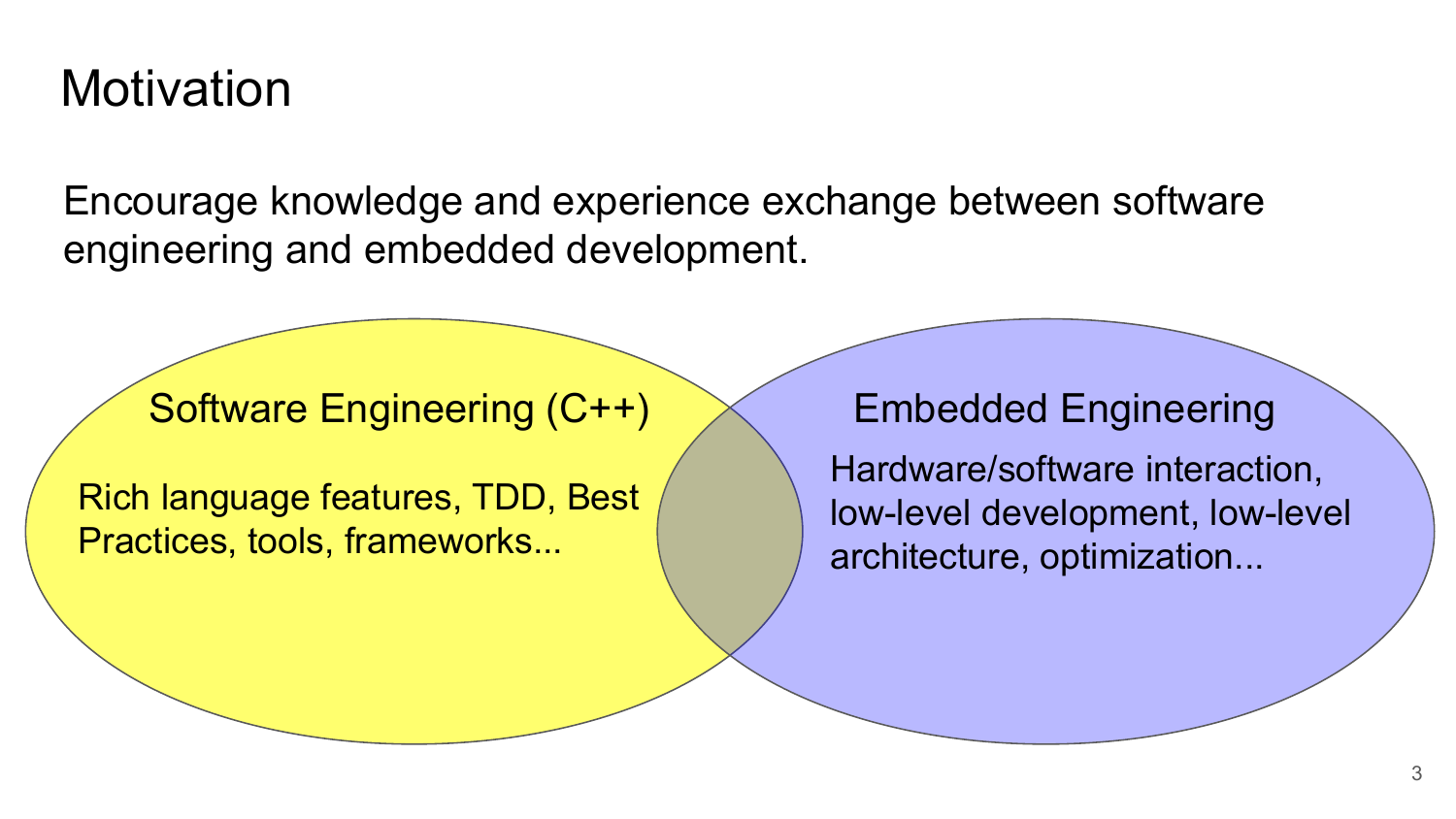#### Embedded systems

Non-formal definition:

An embedded (computer) system is a **specialized** computer system **designed as a part of another system**.

Examples:

Electronic control units (ECU) in automotive, control elements in "smart" devices.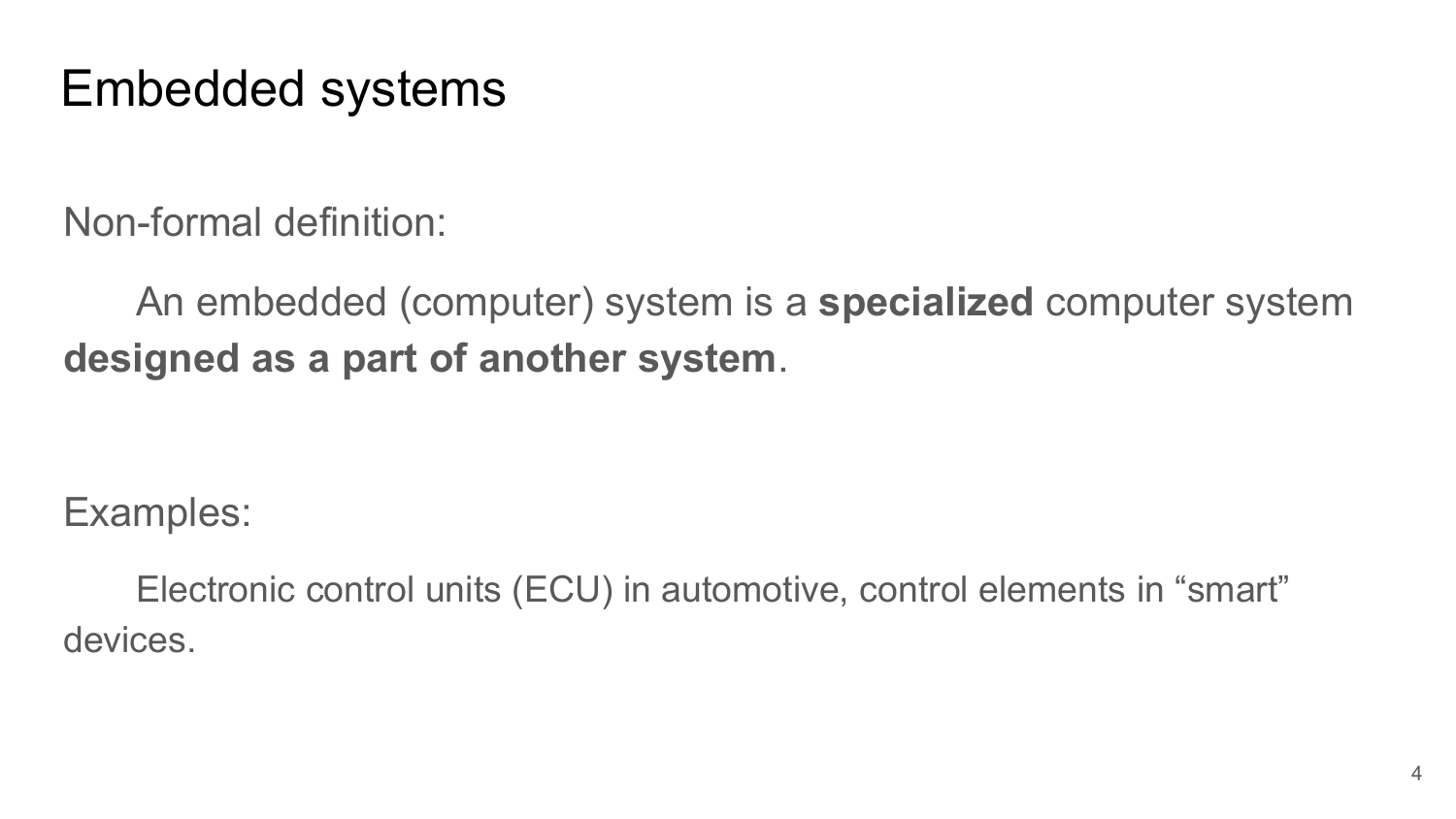#### Embedded systems categories

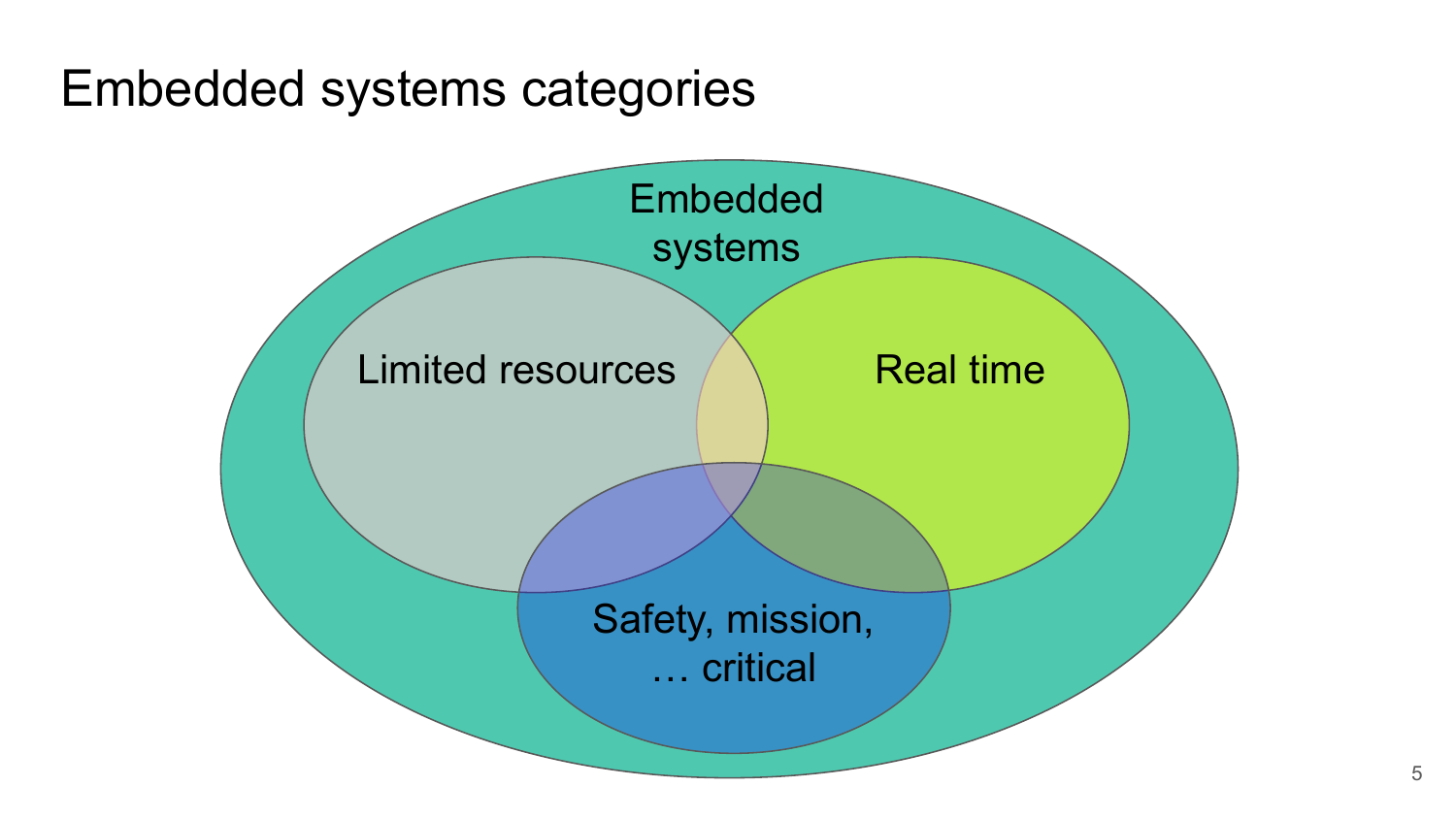#### Embedded development characteristic

- 1. Software is deployed on target platform using specialized tooling
- 2. Diagnostics and debugging can be limited (software/hardware debuggers, disabled debugging, limited physical accessibility)
- **3. Hardware can be unstable**
- **4. Compilers might have defects**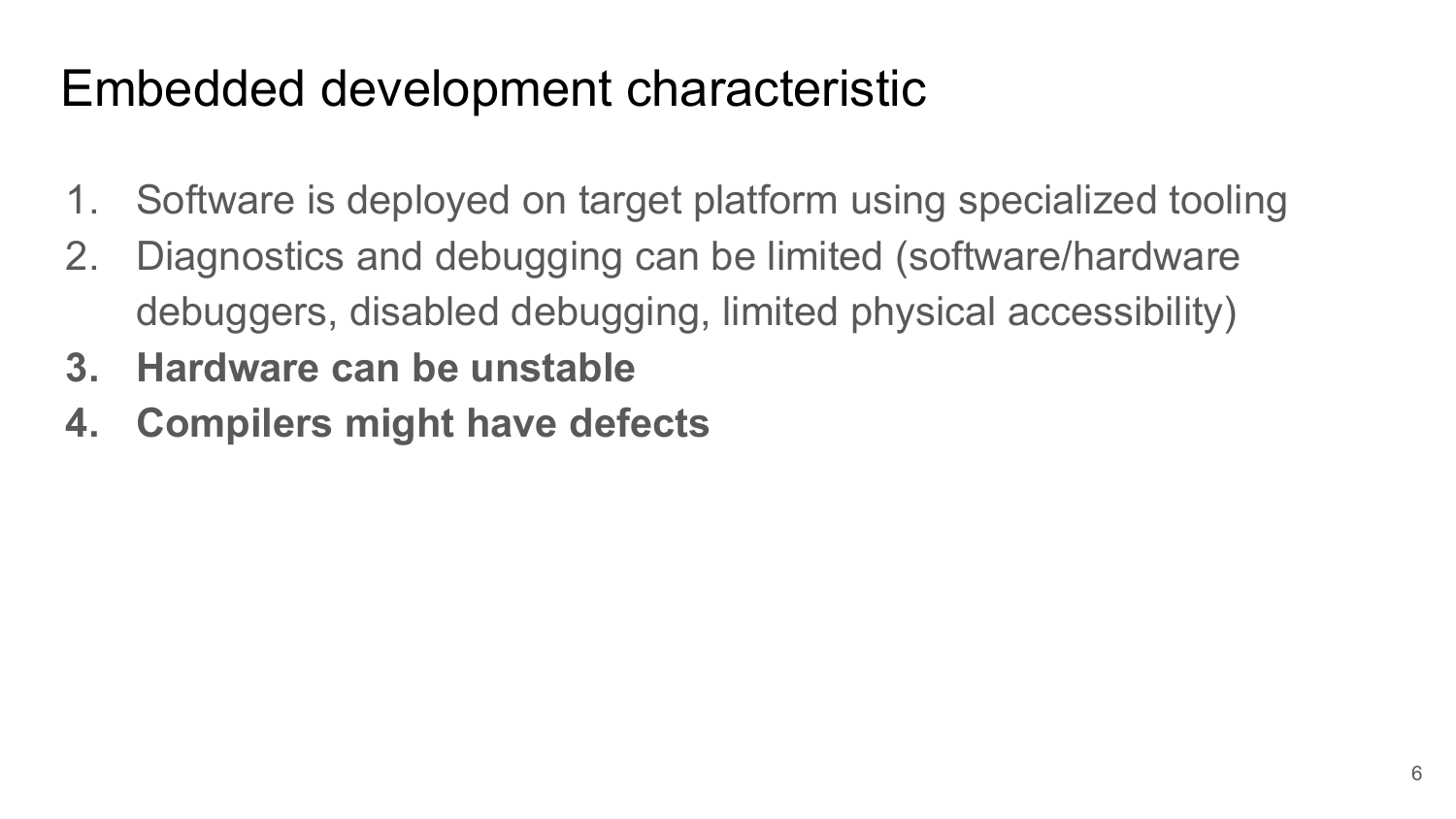#### Embedded development characteristic

Code quality must be maximized prior to deployment:

- best practices (TDD, review, CI) and Core Guidelines;
- primary testing on developer's machine (requires code portability).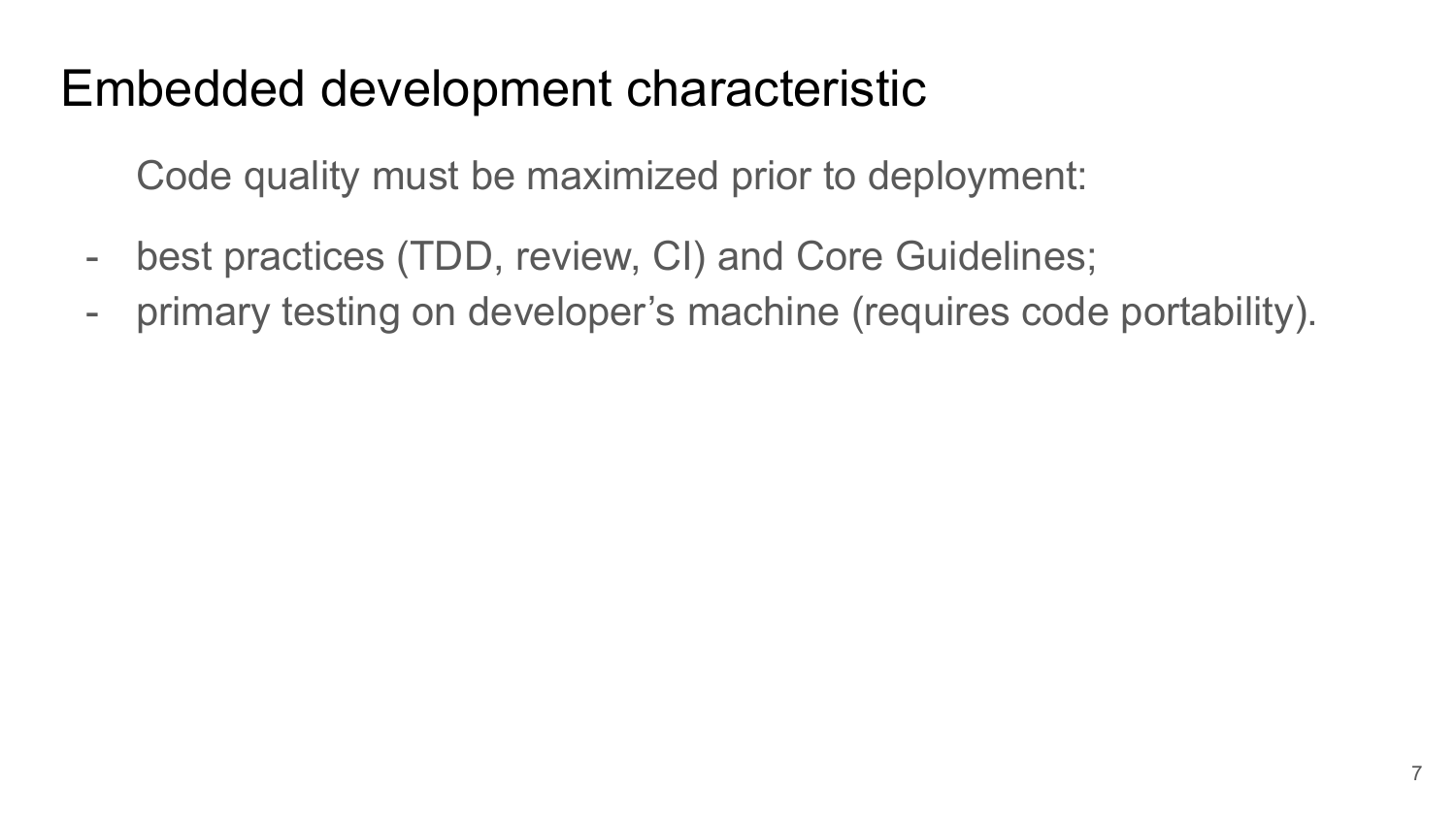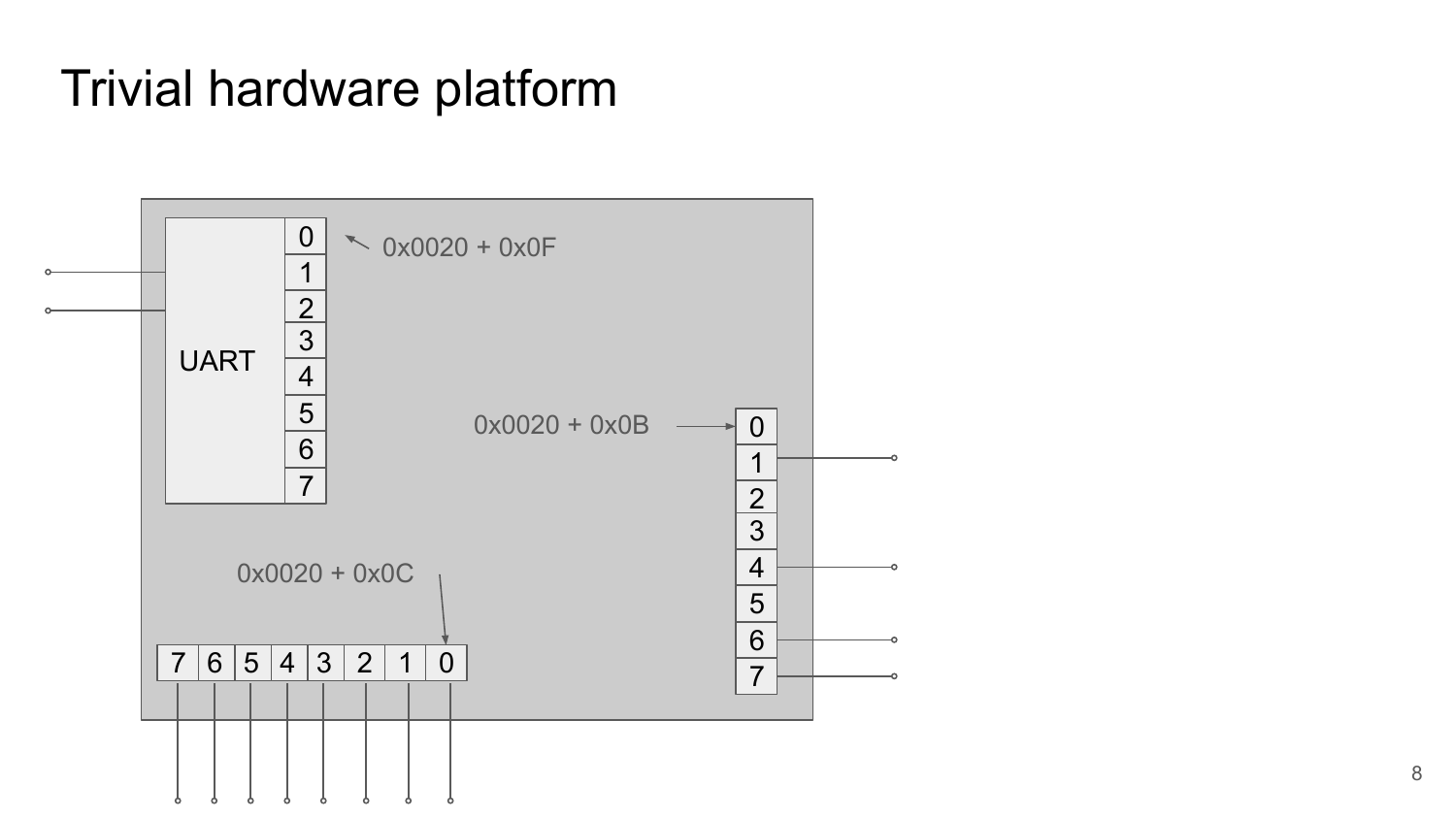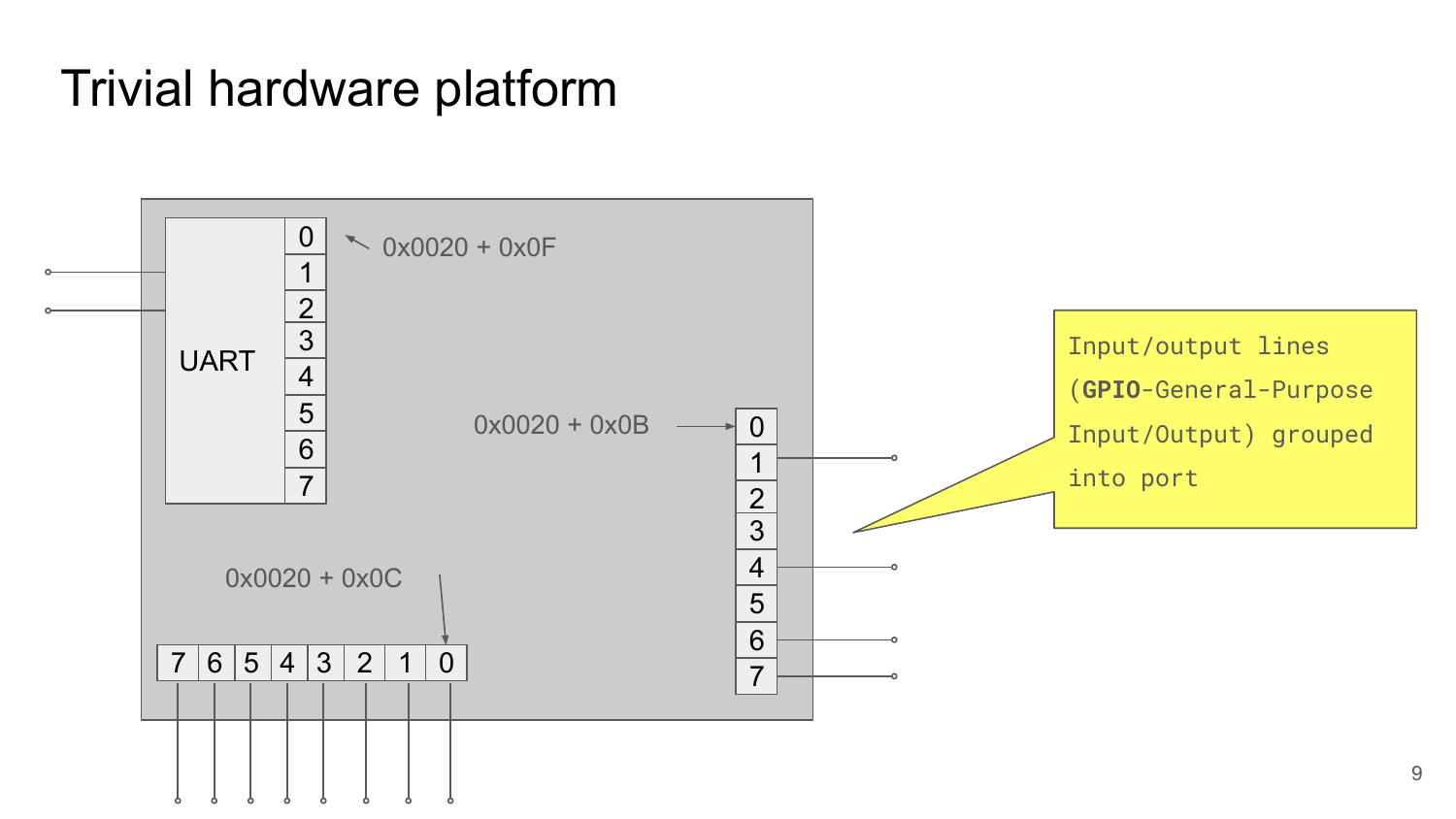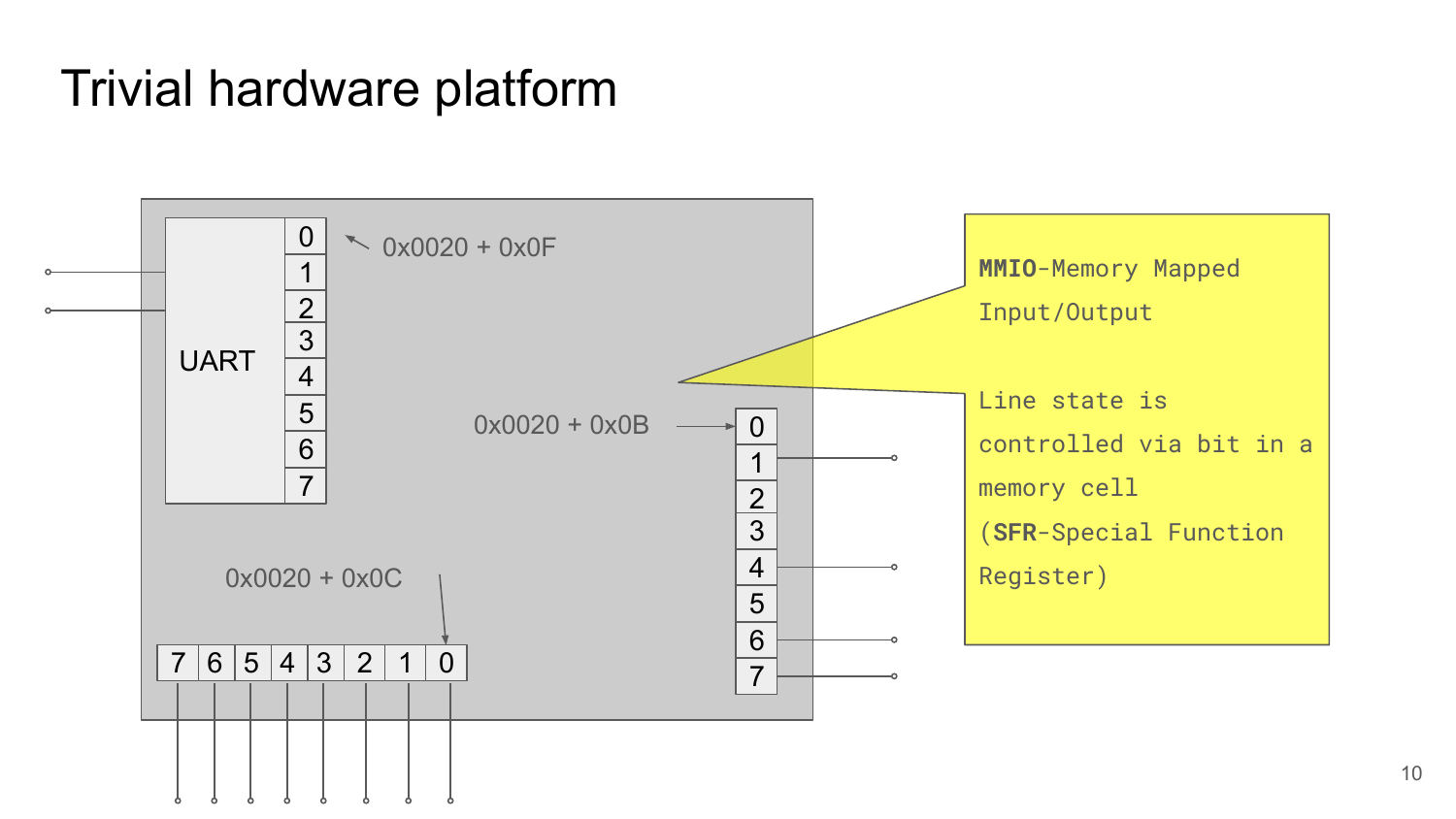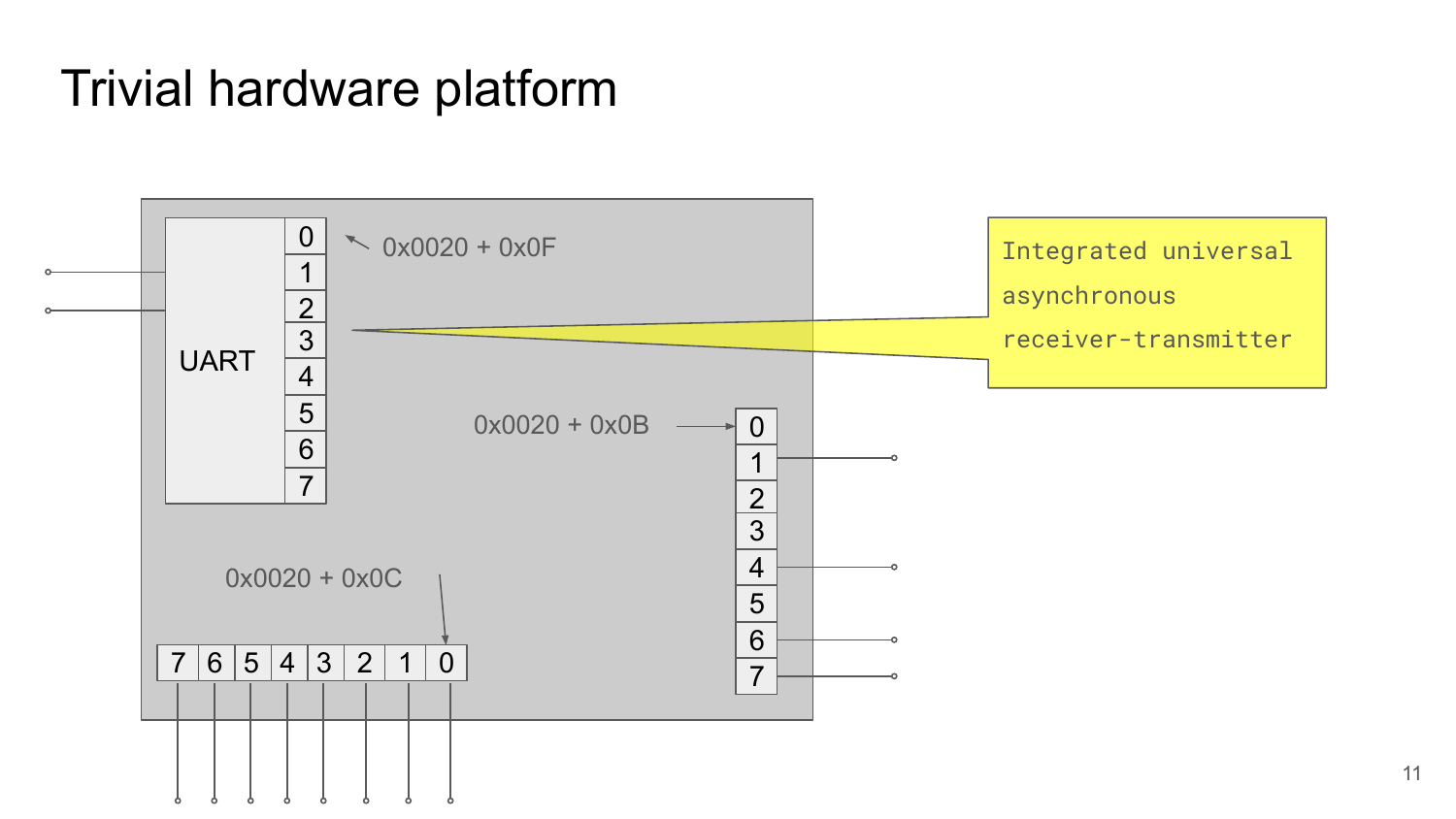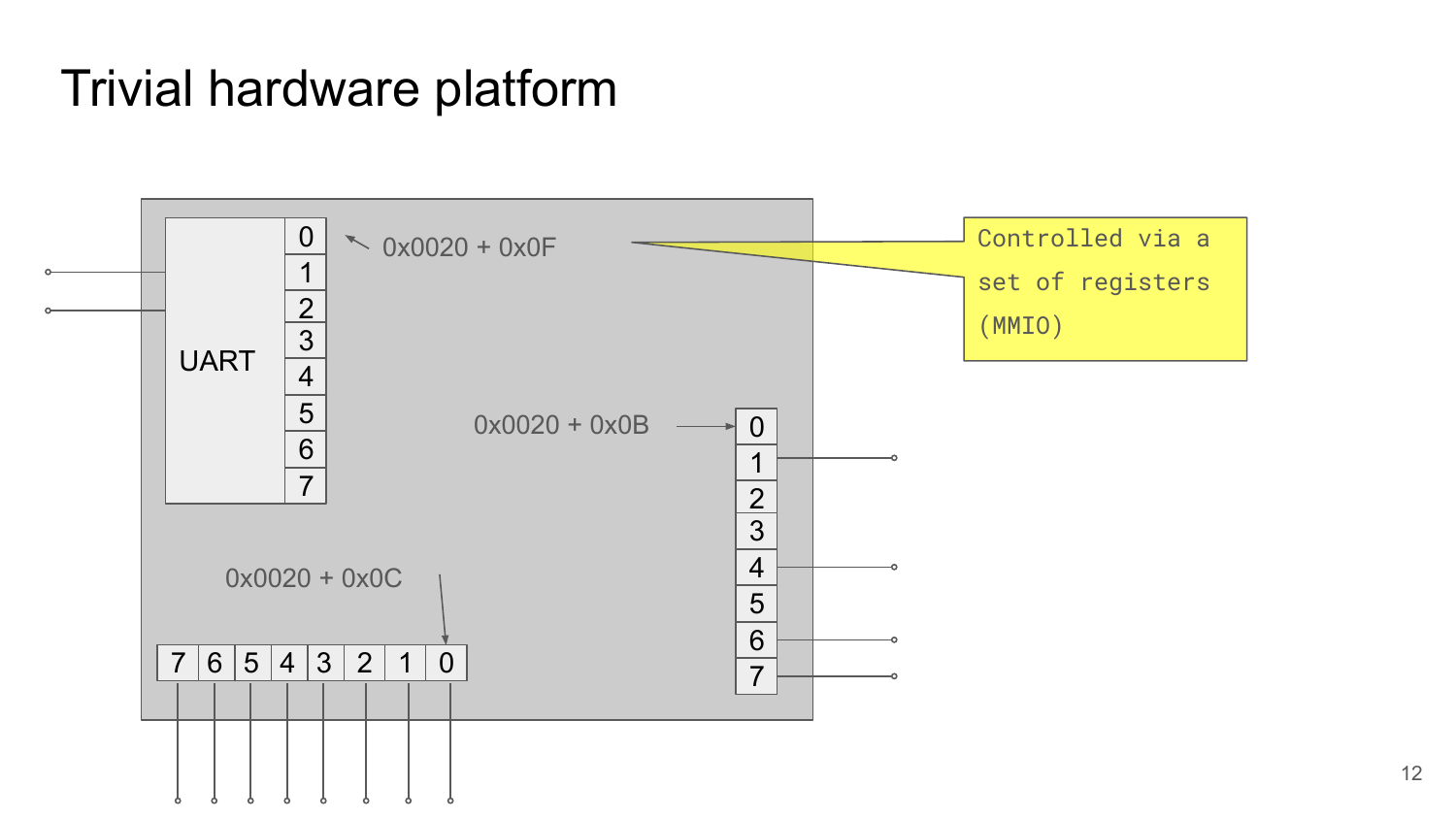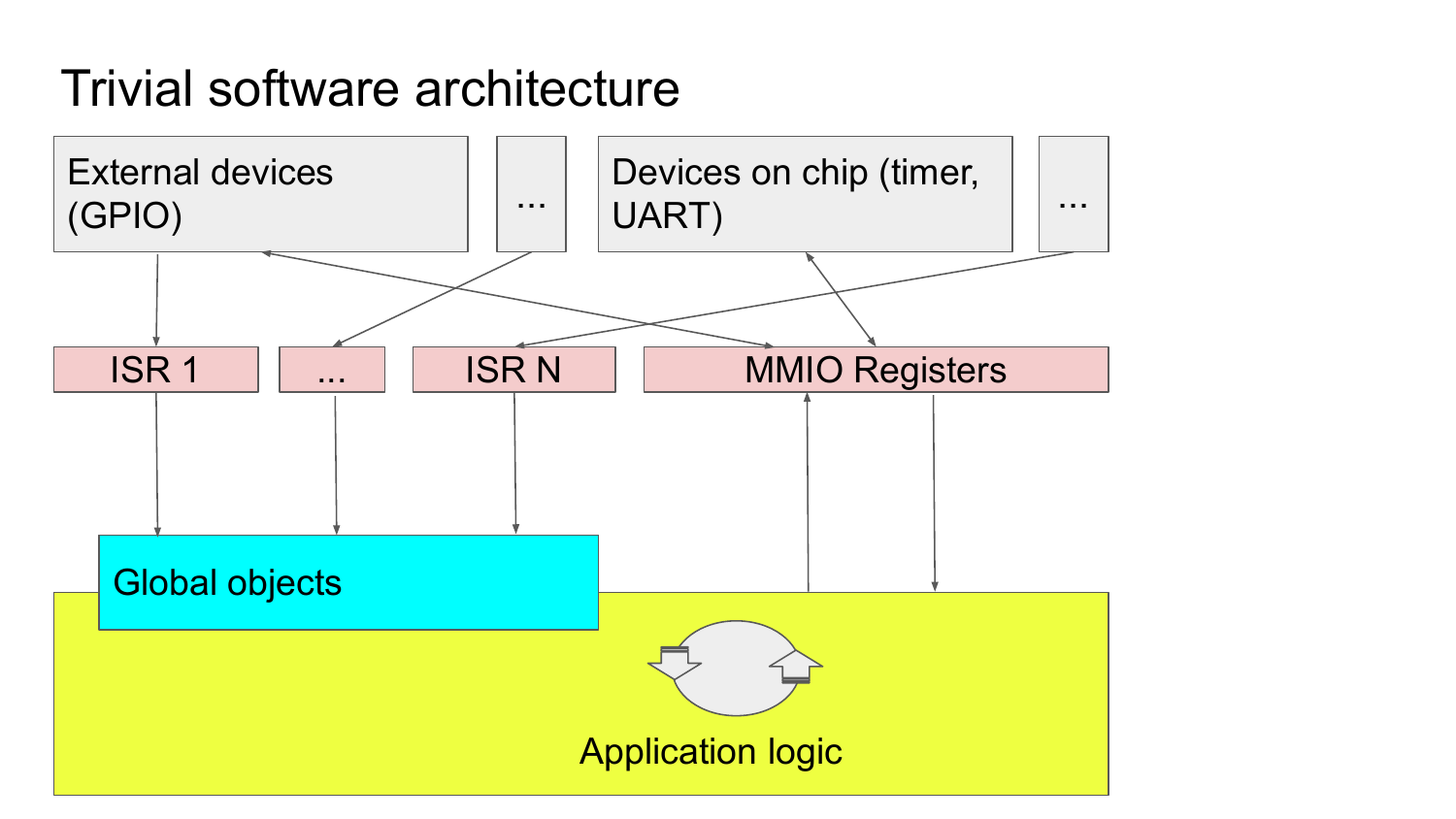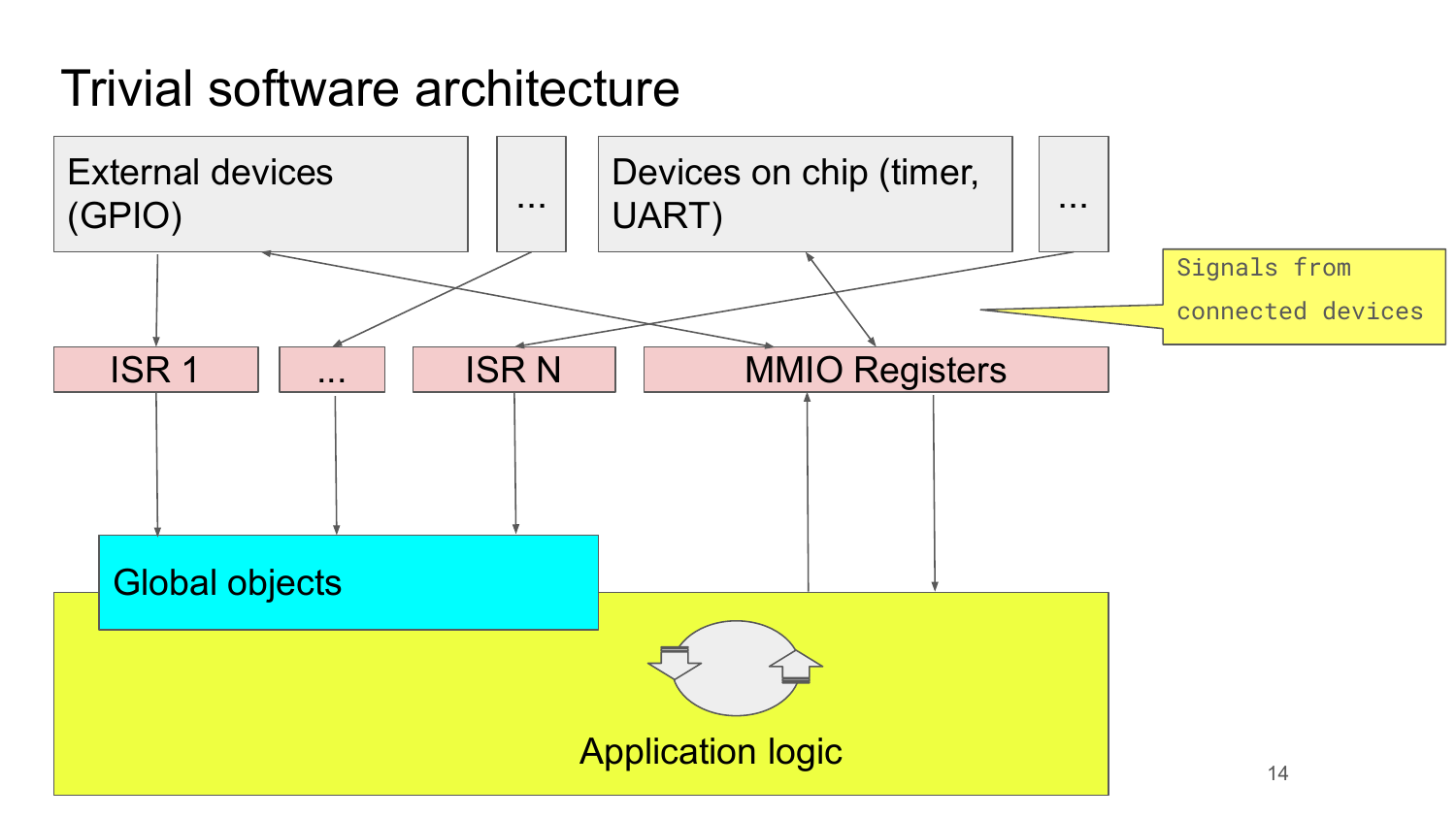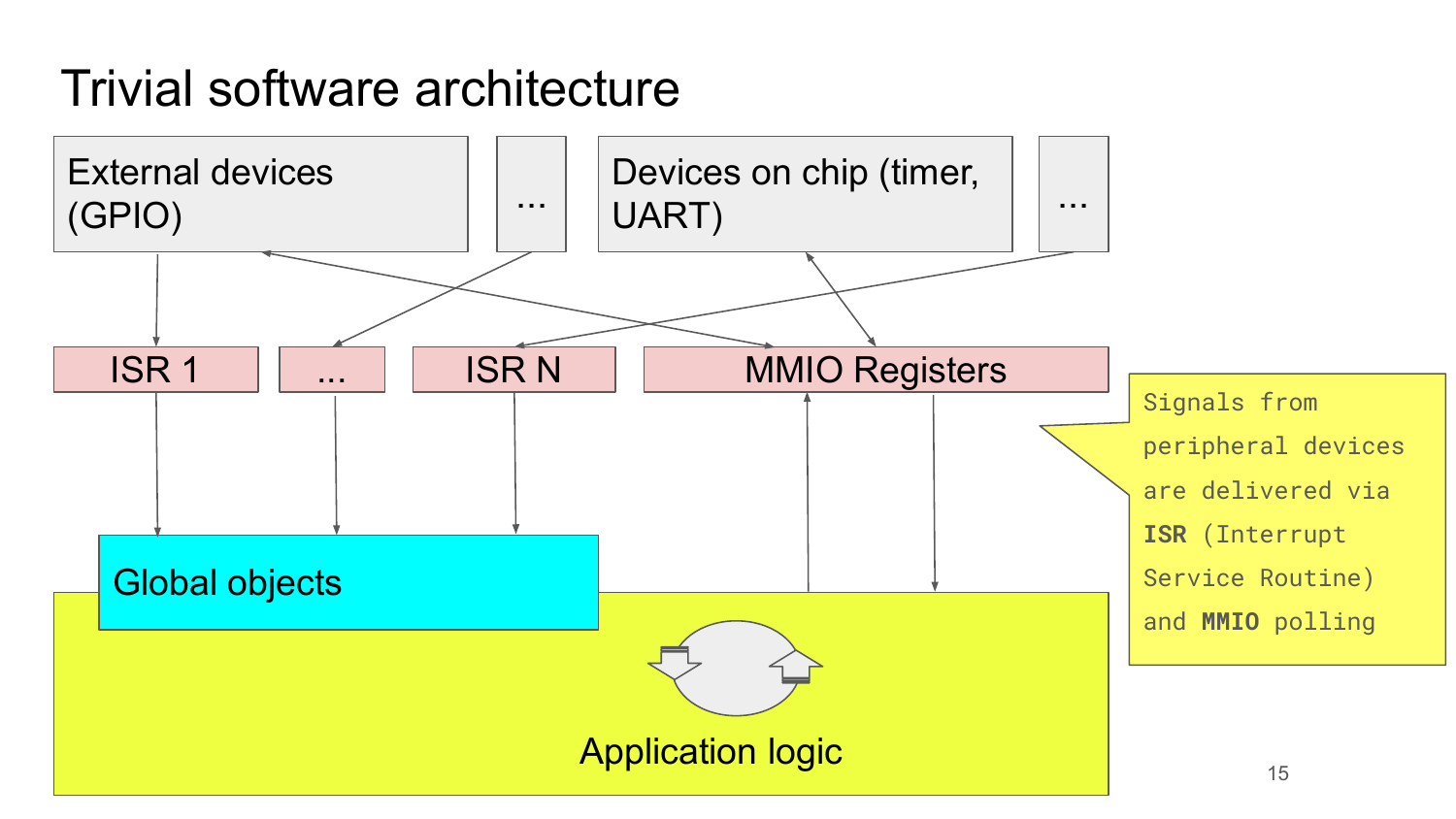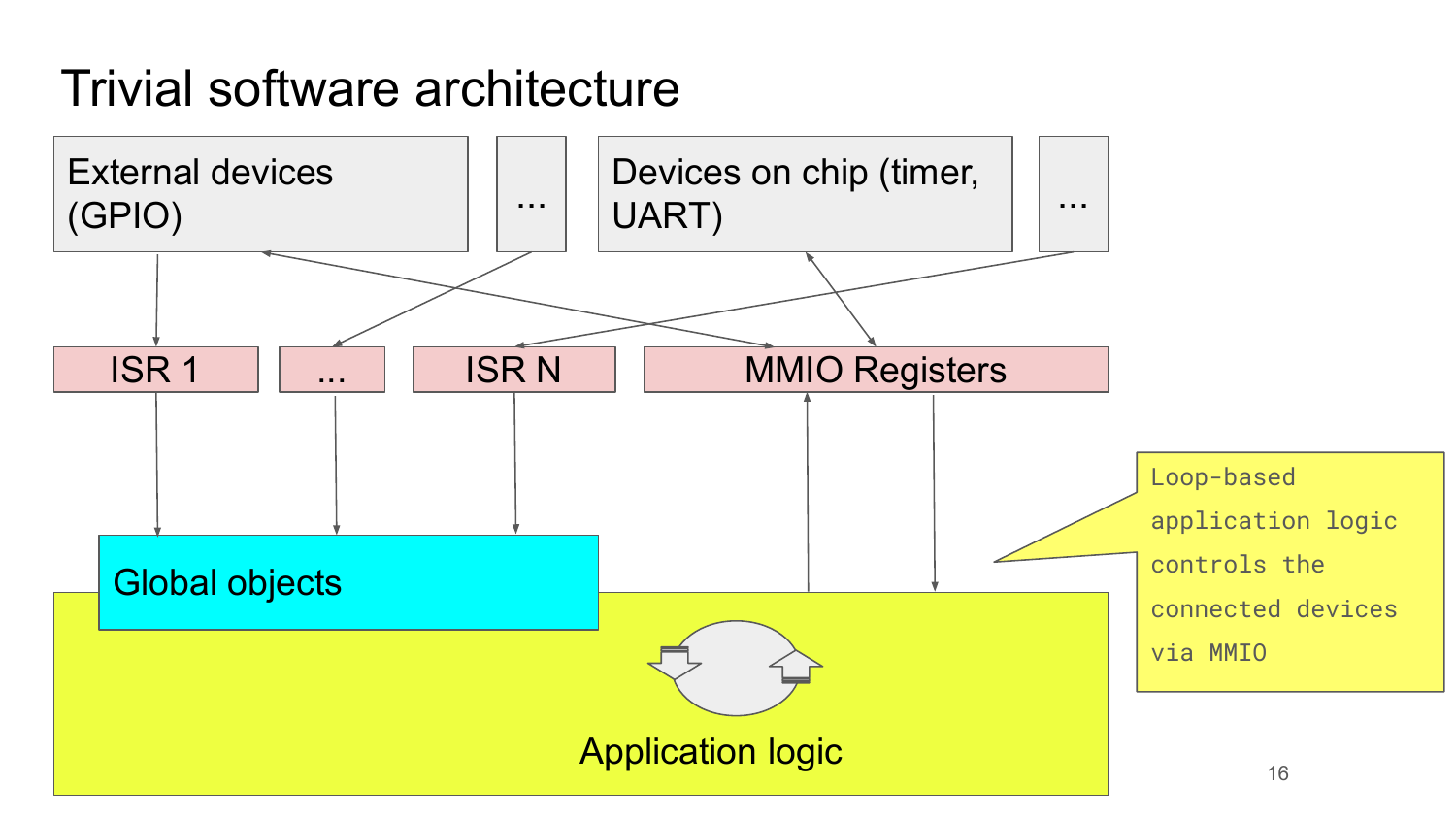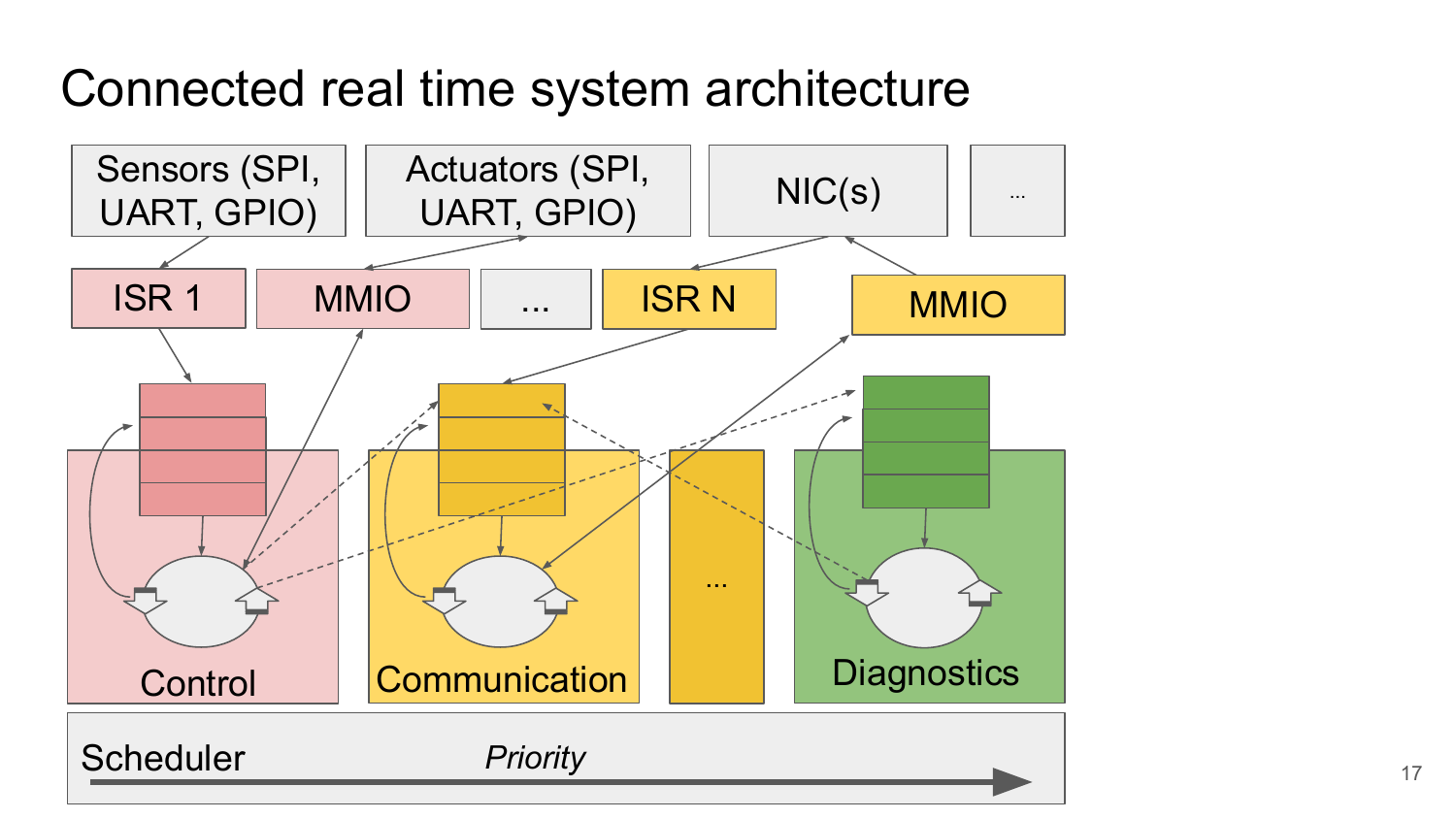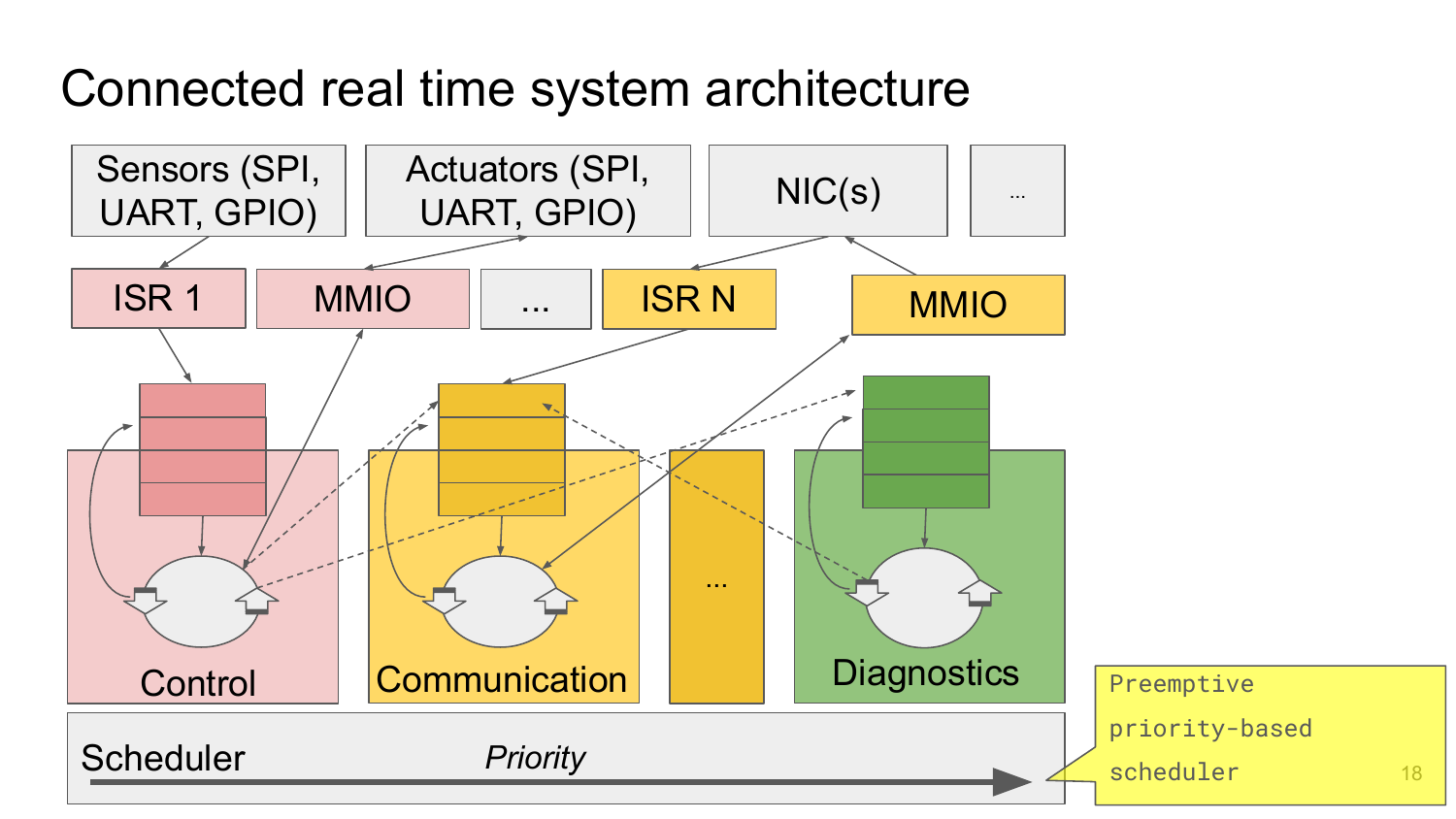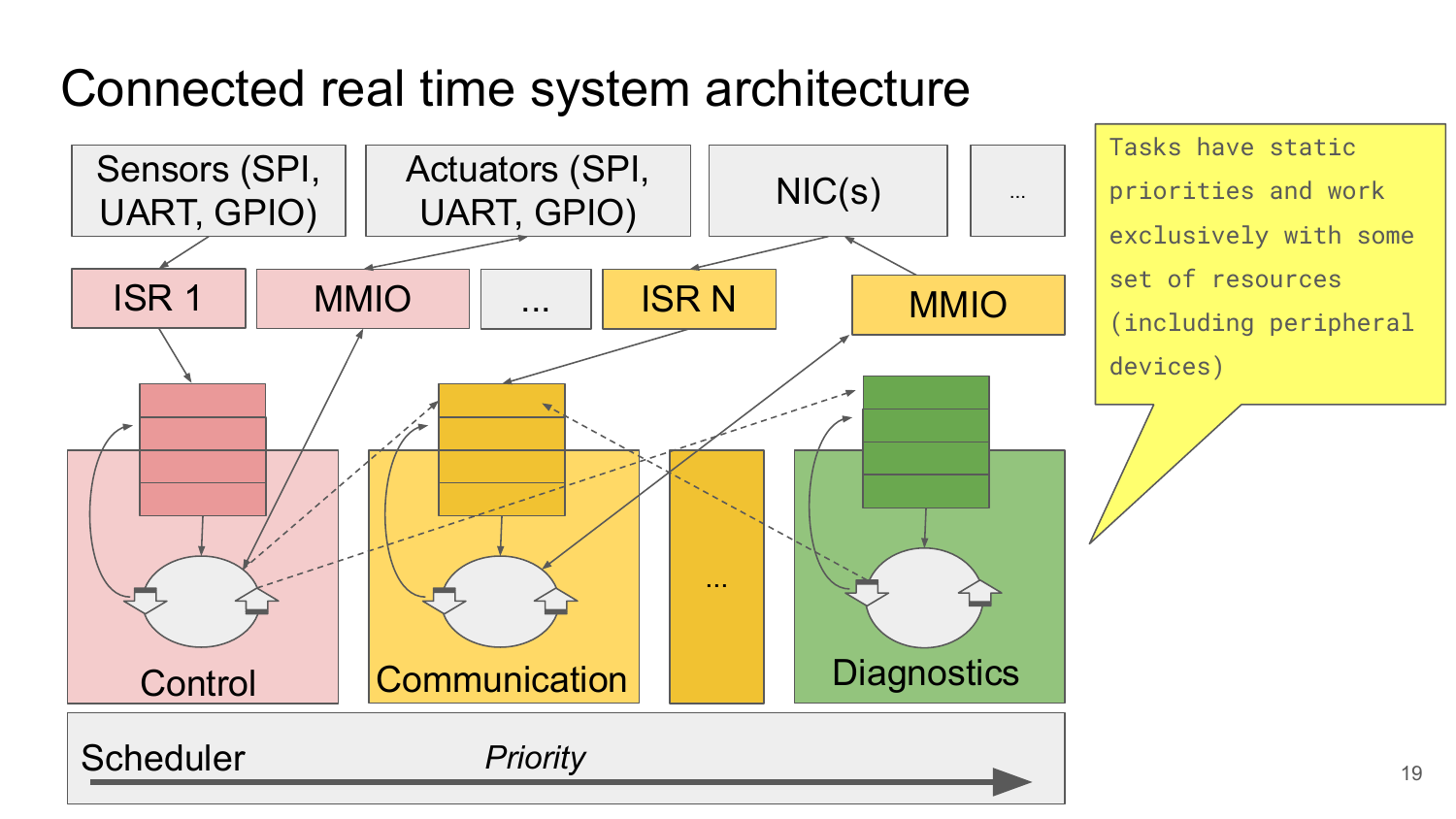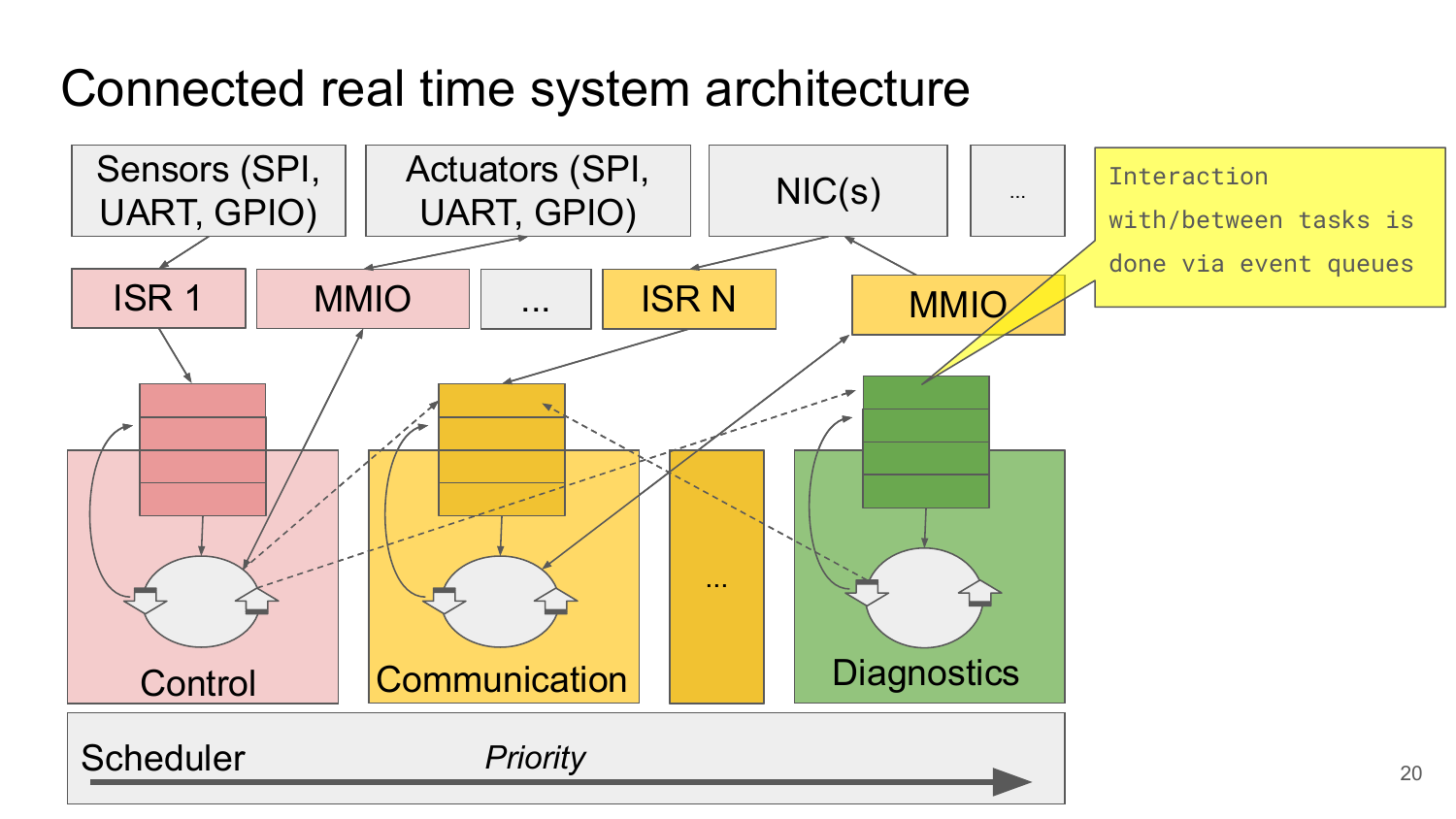# High performance non-embedded applications

- Task-based parallelism with dedicated narrow specialized tasks
- Async interaction via event queues
- Minimize resource contention
- Optimize memory usage

Embedded architectures and high-performance server/desktop architectures share characteristics.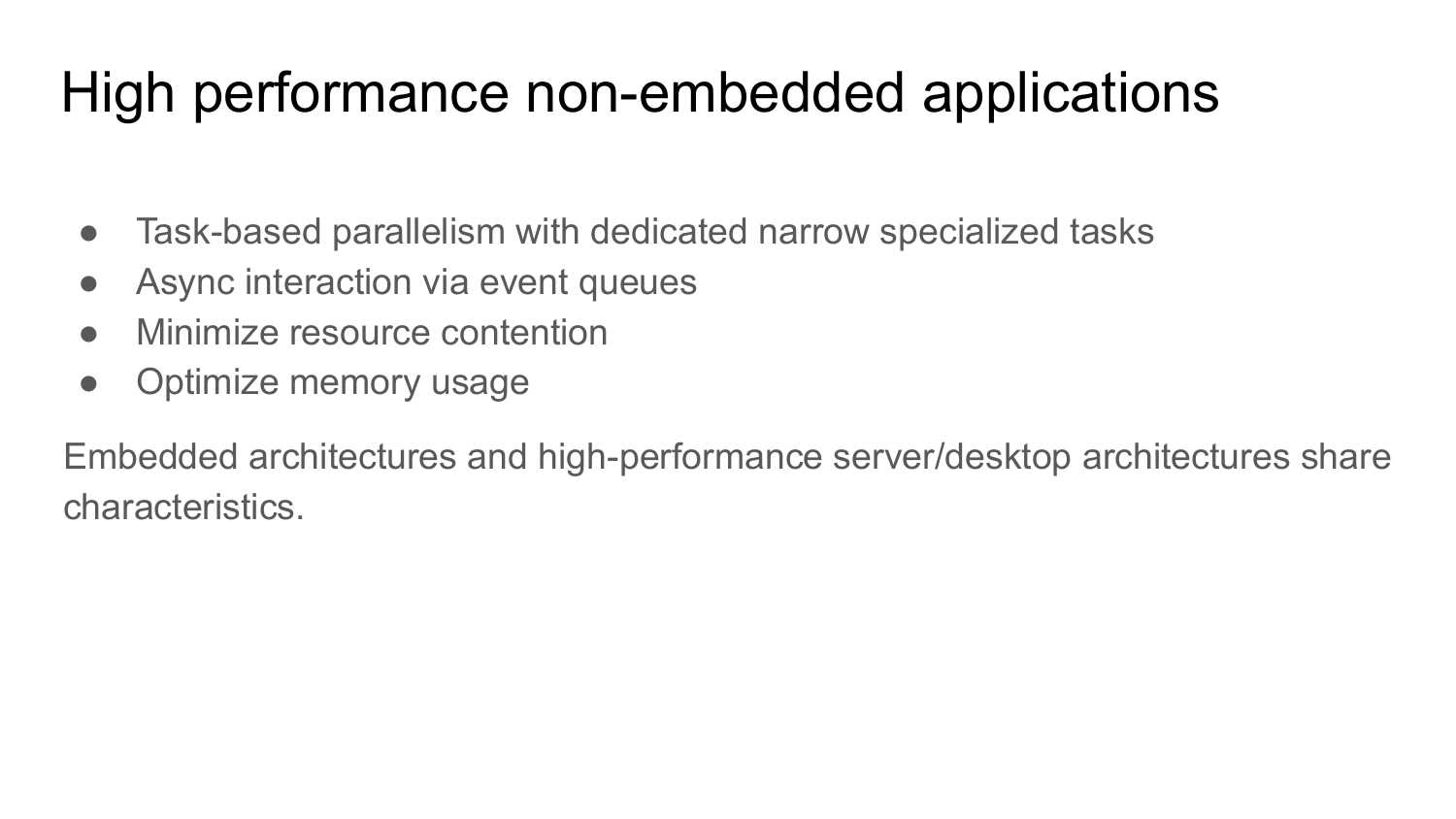#### Programming language requirements

- Minimal overhead
- Portability
- Test-friendliness (some polymorphism)
- Availability of reusable frameworks for typical tasks

#### **C++ satisfies the requirements**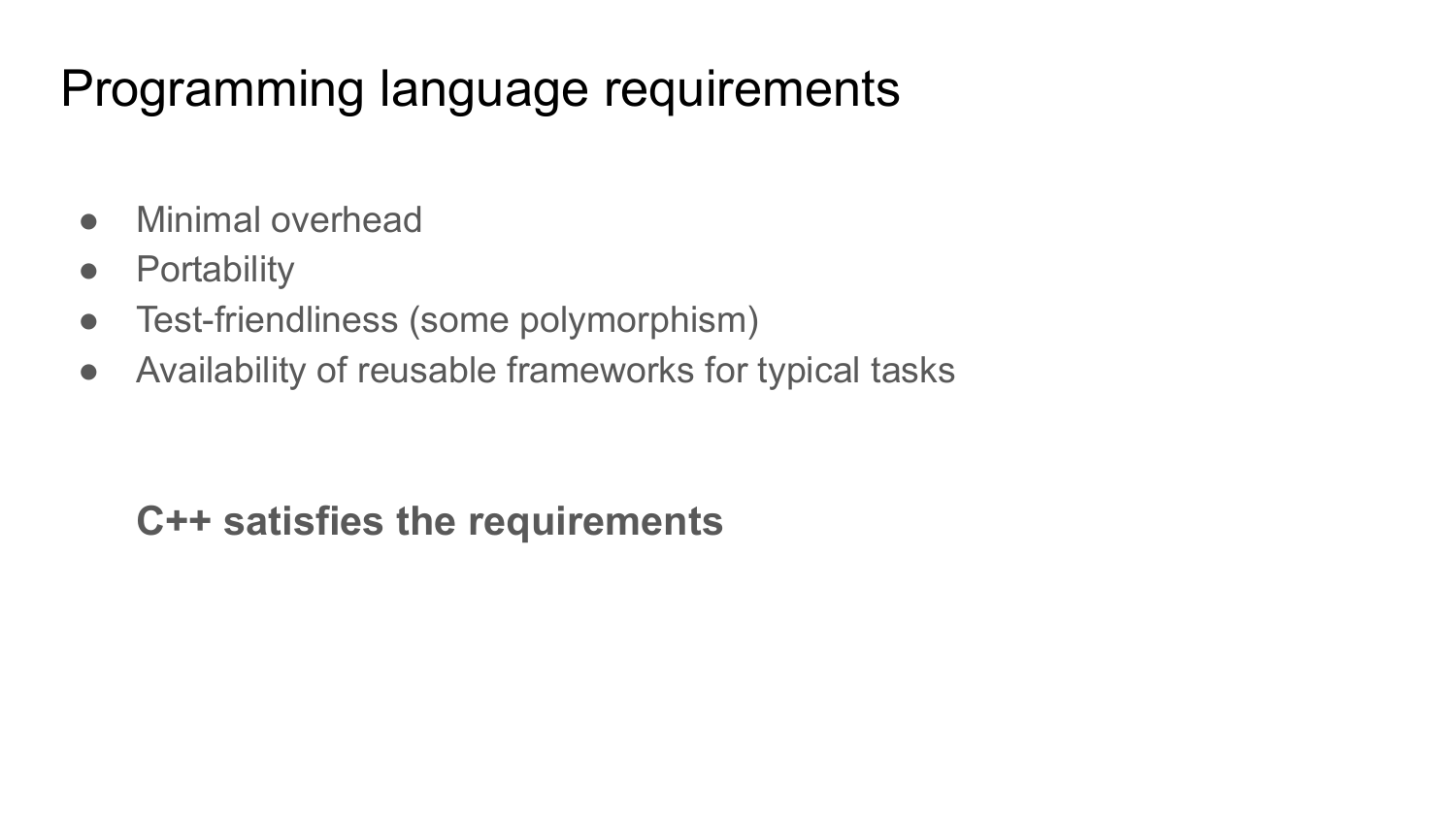## Limitations of С++ applicability

- Compiler support for a particular platform
- Availability of standard library components in a platform SDK
- Applicability of programming elements/constructs under platform or project constraints
- Industrial standards limitations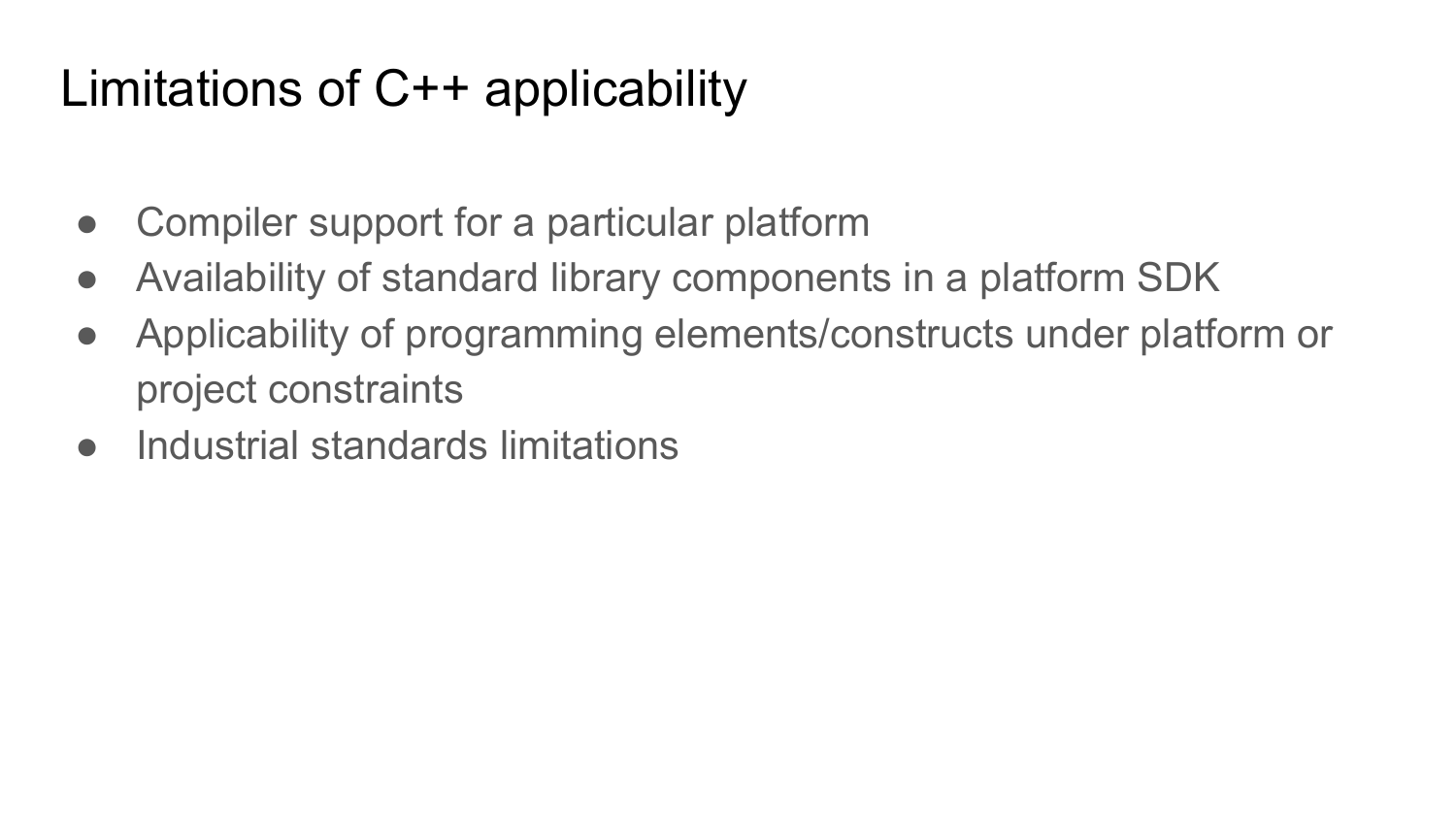#### Compiler support of C++ **syntax** standards

| GCC                                   | $C++20^*$ , $C++23^*$ |
|---------------------------------------|-----------------------|
| Clang                                 | $C++20^*$ , $C++23^*$ |
| <b>SEGGER ARM Compiler</b>            | $C++17*$              |
| IAR C++ Compiler                      | $C++17*$              |
| <b>Texas Instruments ARM Compiler</b> | $C++14*$              |
| <b>Wind River Diab</b>                | $C++14*$              |

#### \* - with limitations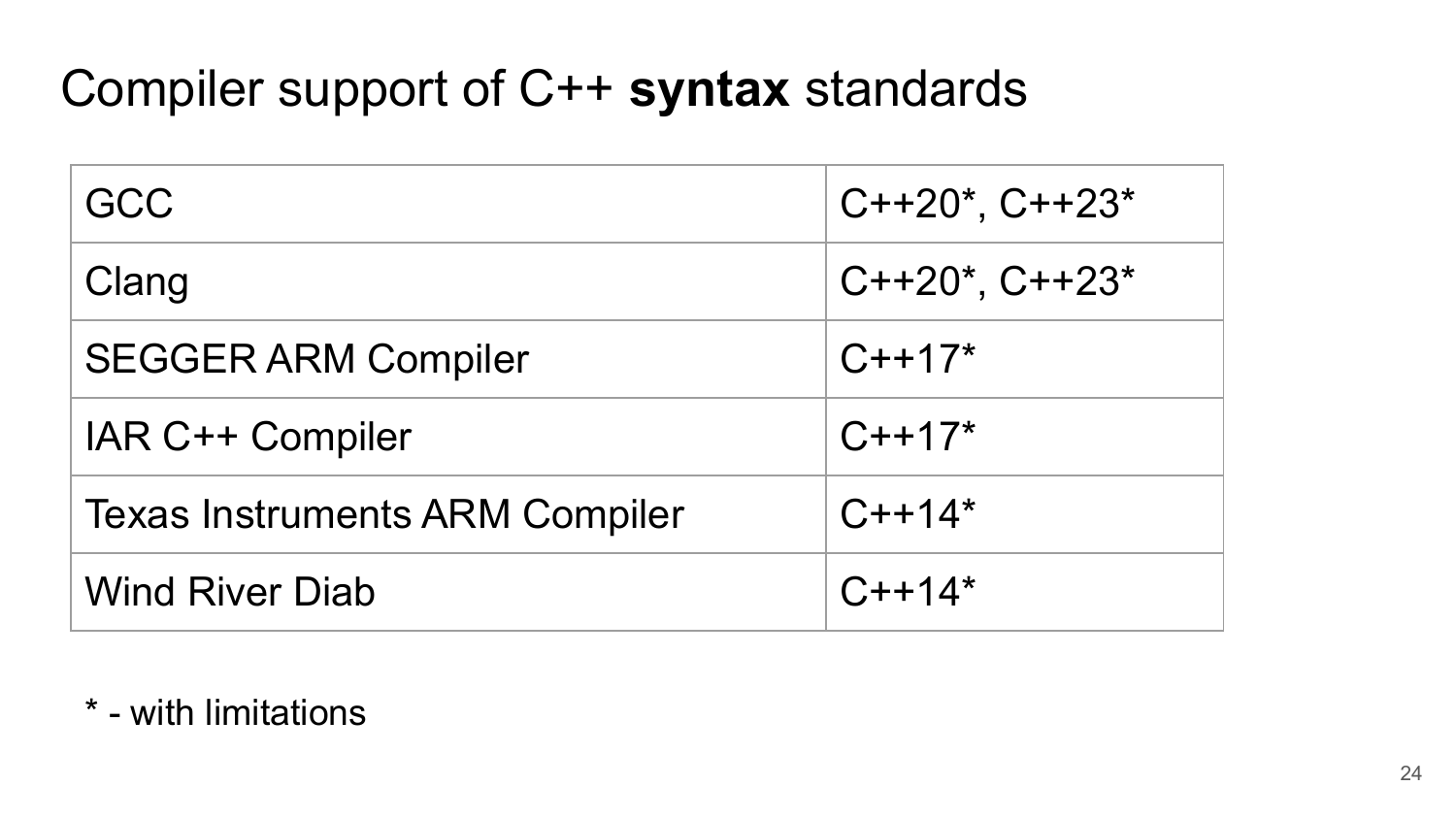#### Standard library: Hosted & Freestanding

- **Hosted**: contains components dependent on OS (filesystem, thread, ...).
	- In practice *libc* for platform satisfies the dependencies on OS. "Real" OS is not required.
- **Freestanding**: doesn't contain OS specific components.

Hardly usable - missing core elements (<utility> with *std::move* and *std::forward).* 

- Some proprietary SDKs offer subset of std lib.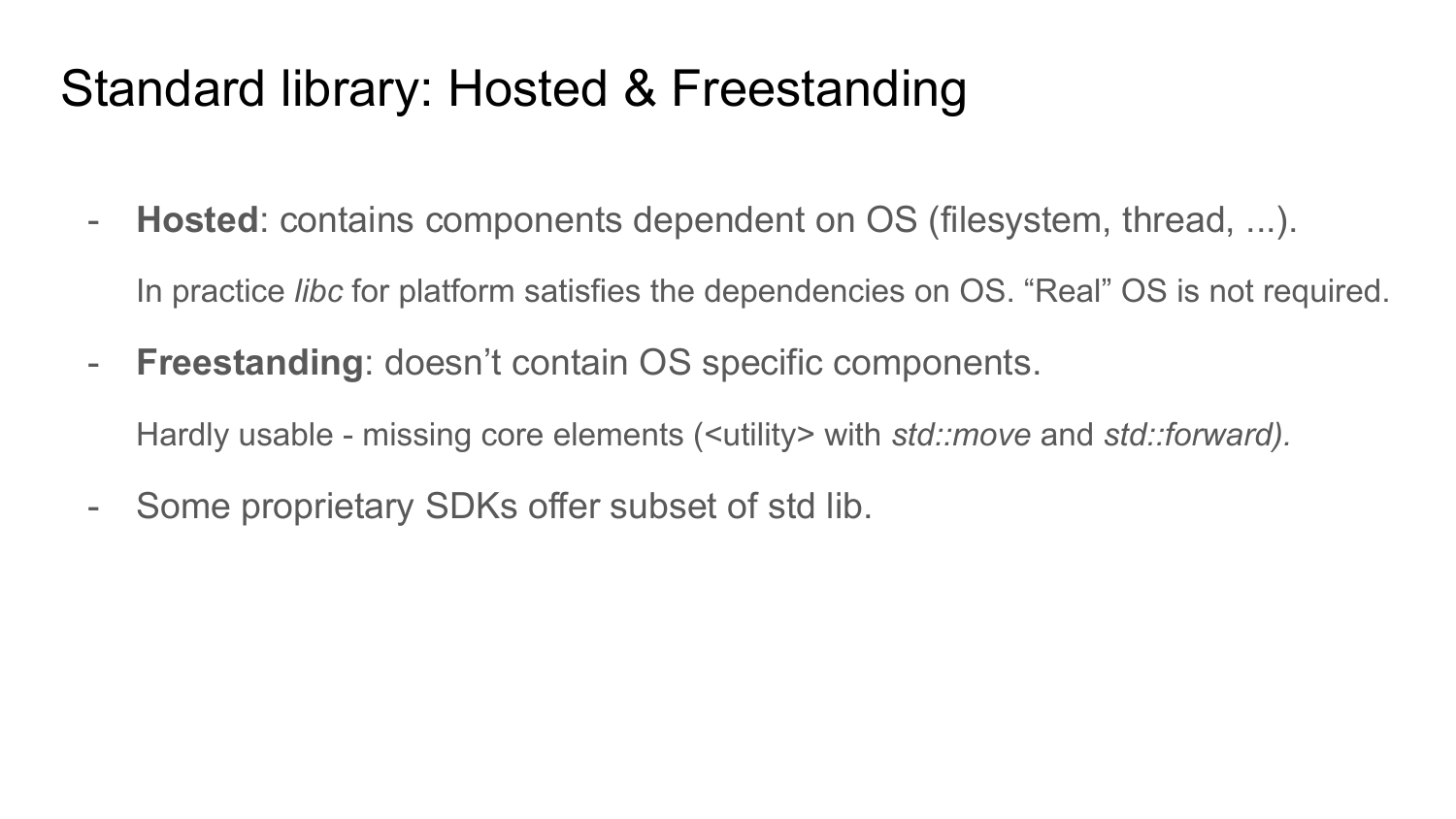## Limitations of С++ applicability

|                    | <b>Limited resources</b>                | Real time                                                                    |
|--------------------|-----------------------------------------|------------------------------------------------------------------------------|
| Heap<br>allocation | Maintenance overhead +<br>fragmentation | <b>Fragmentation + access</b><br>synchronization => loss of<br>determinizm   |
| <b>Exceptions</b>  | Increase of executable<br>size          | Analysis complexity, potential loss<br>of determinism and low<br>performance |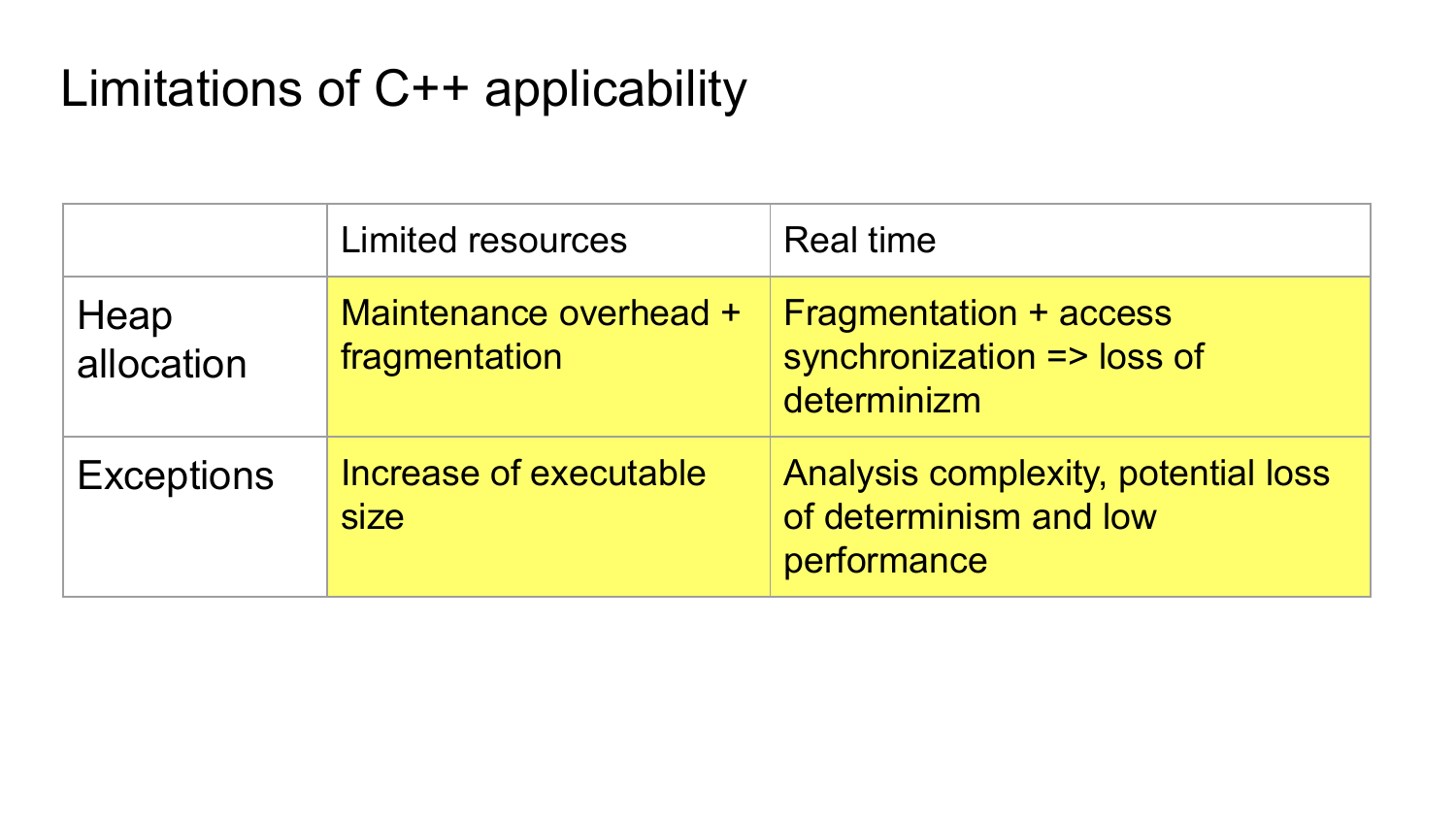## Limitations of С++ applicability

| Industrial standards   | $JSF C++$ | MISRA C++   AUTOSAR | $C++14$ |
|------------------------|-----------|---------------------|---------|
| <b>Heap allocation</b> | ∙÷        |                     | - 4     |
| <b>Exceptions</b>      |           |                     |         |

JSF C++ - Joint Strike Fighter Air Vehicle C++ (2005) MISRA C++ - Motor Industry Software Reliability Association C++ (2008) AUTOSAR C++14 - AUTomotive Open System ARchitecture С++14 (2017)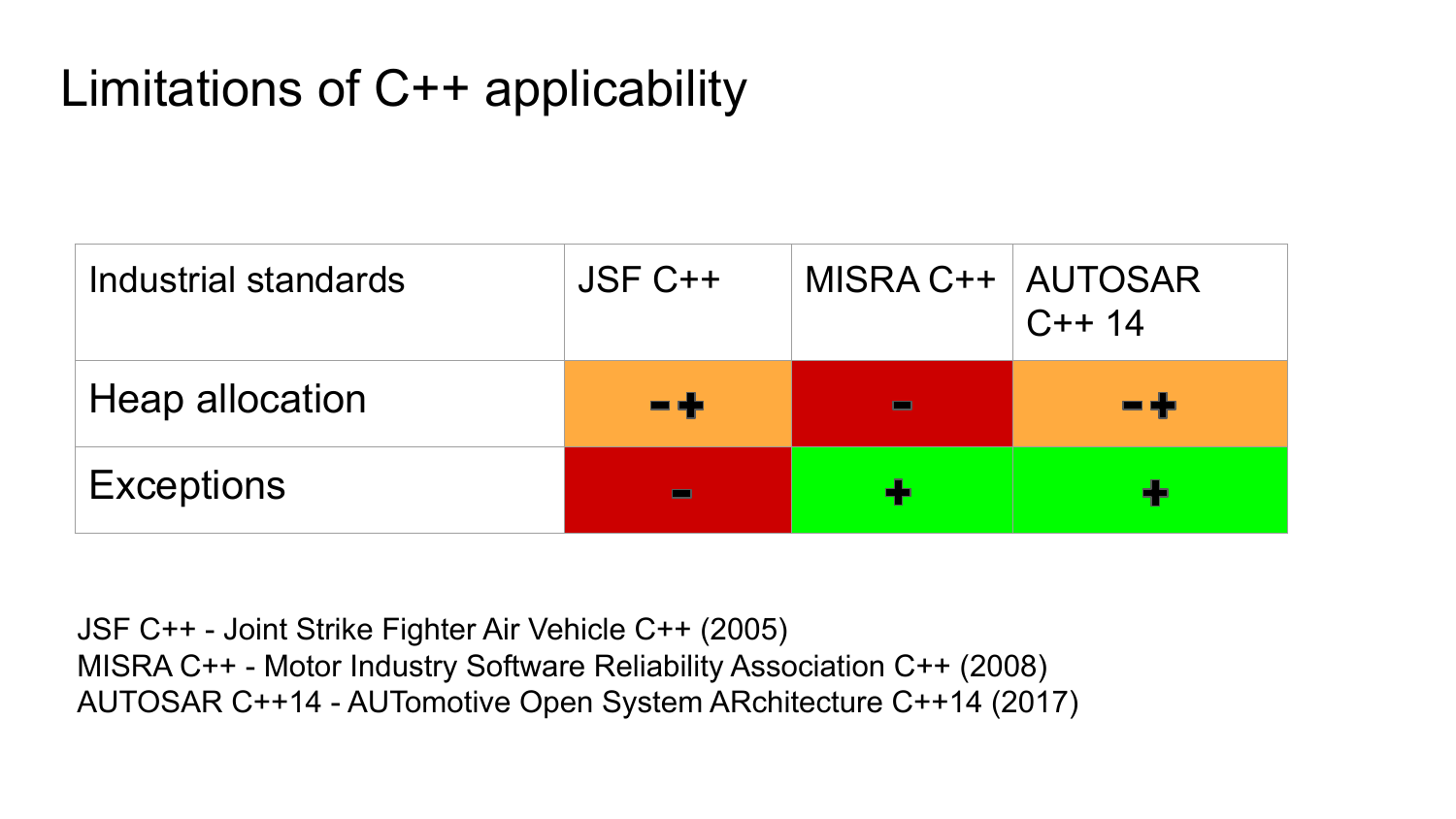С++ application. Examples

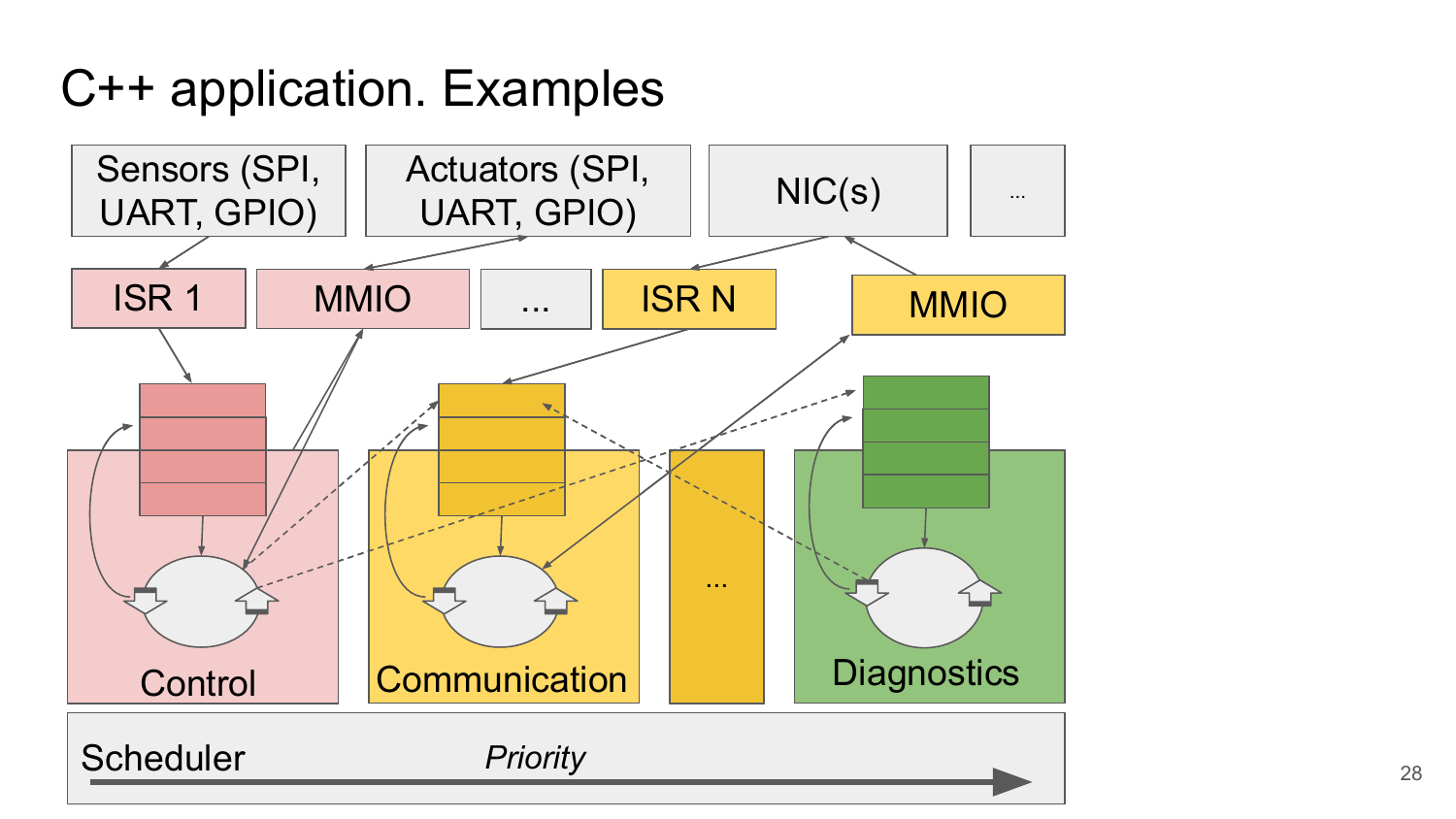С++ application. Examples

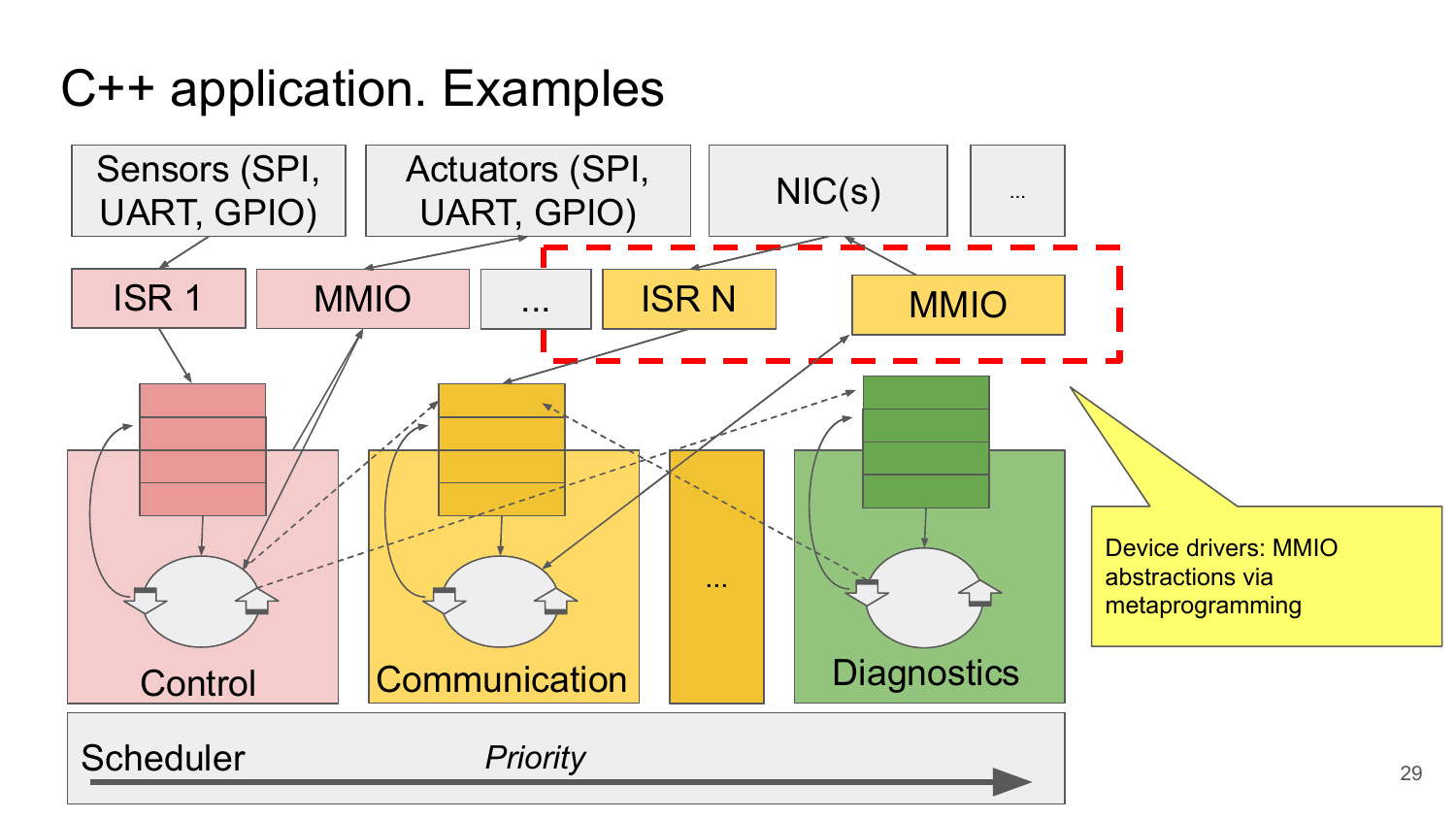С++ application. Examples

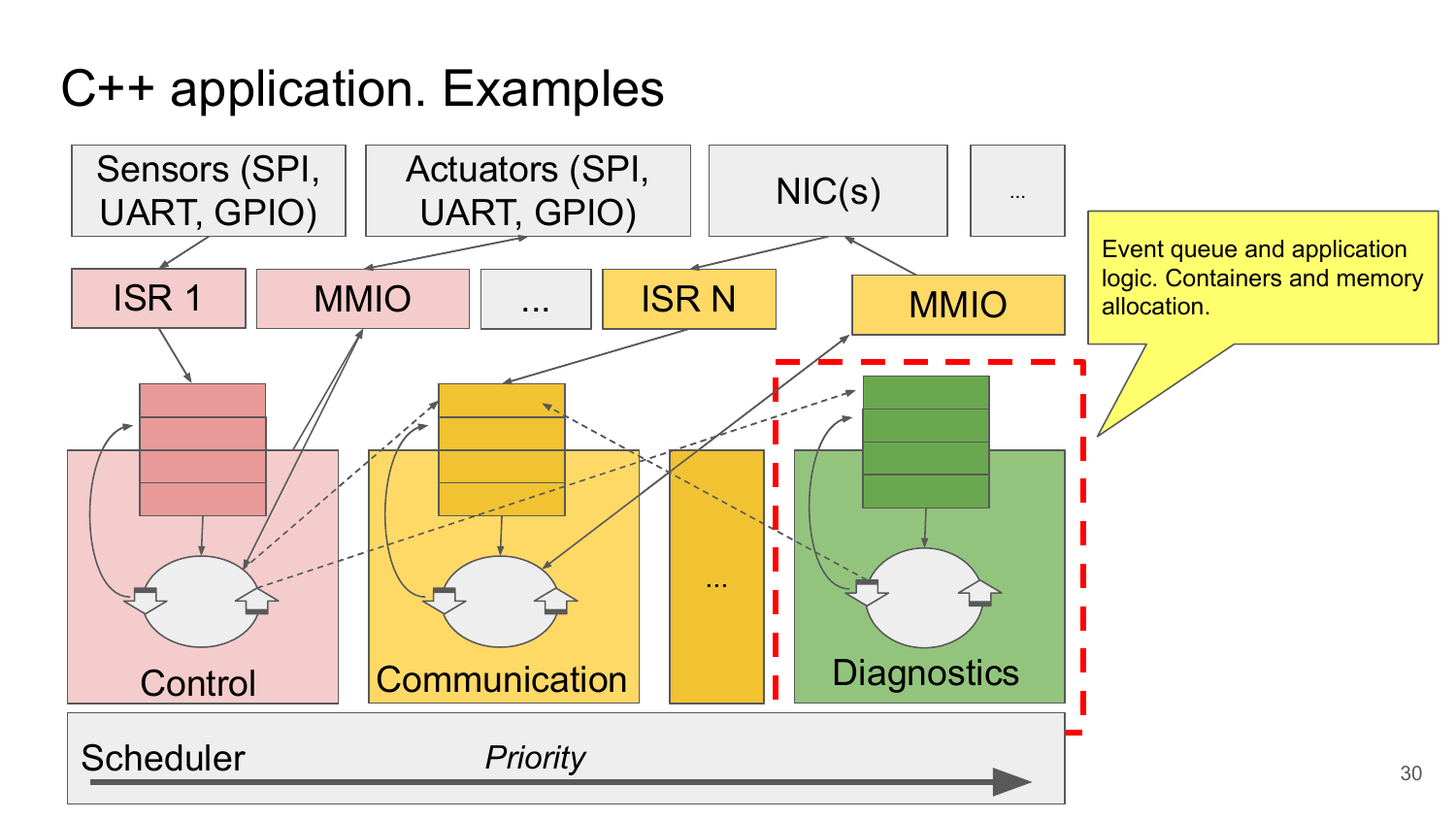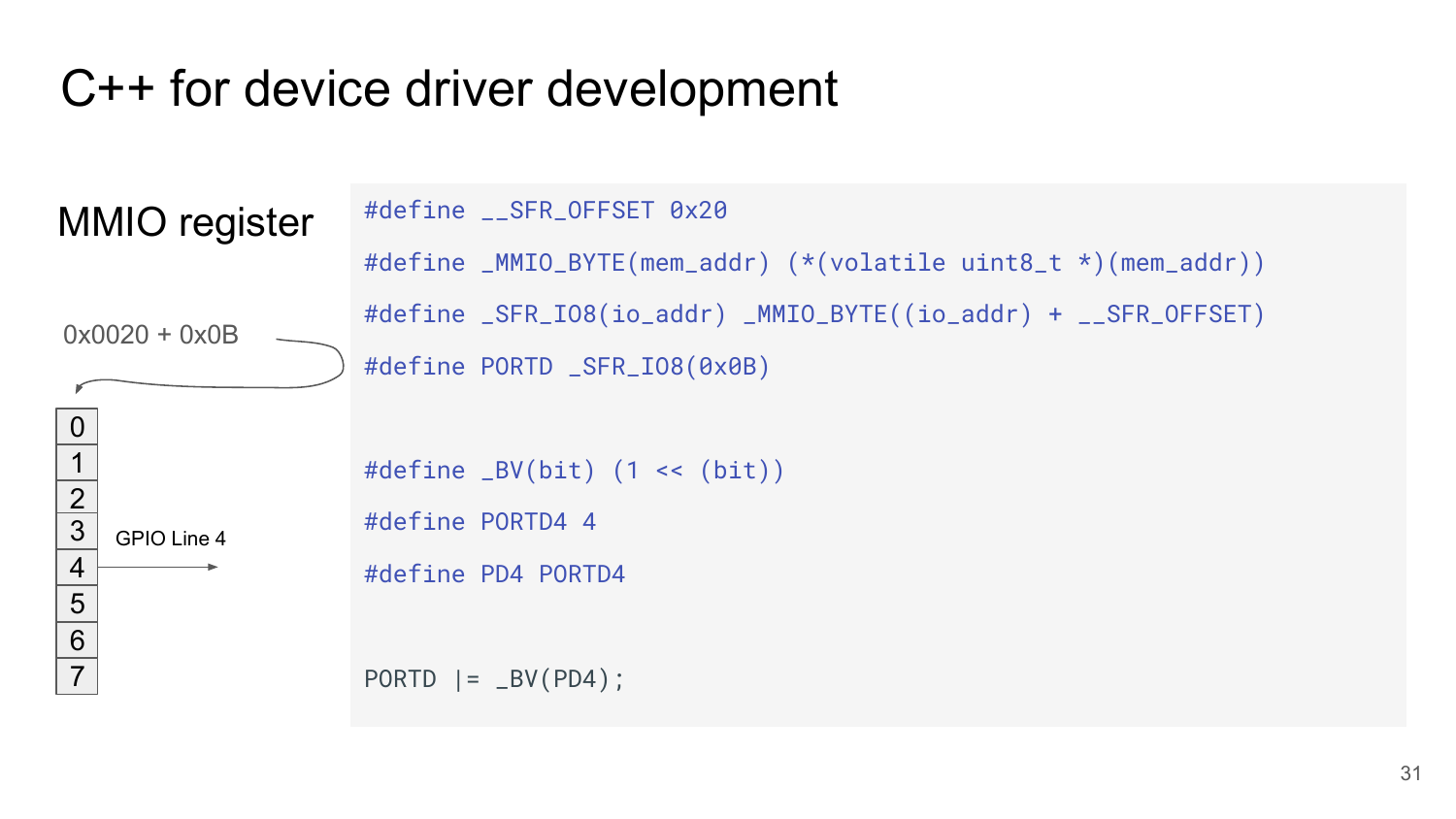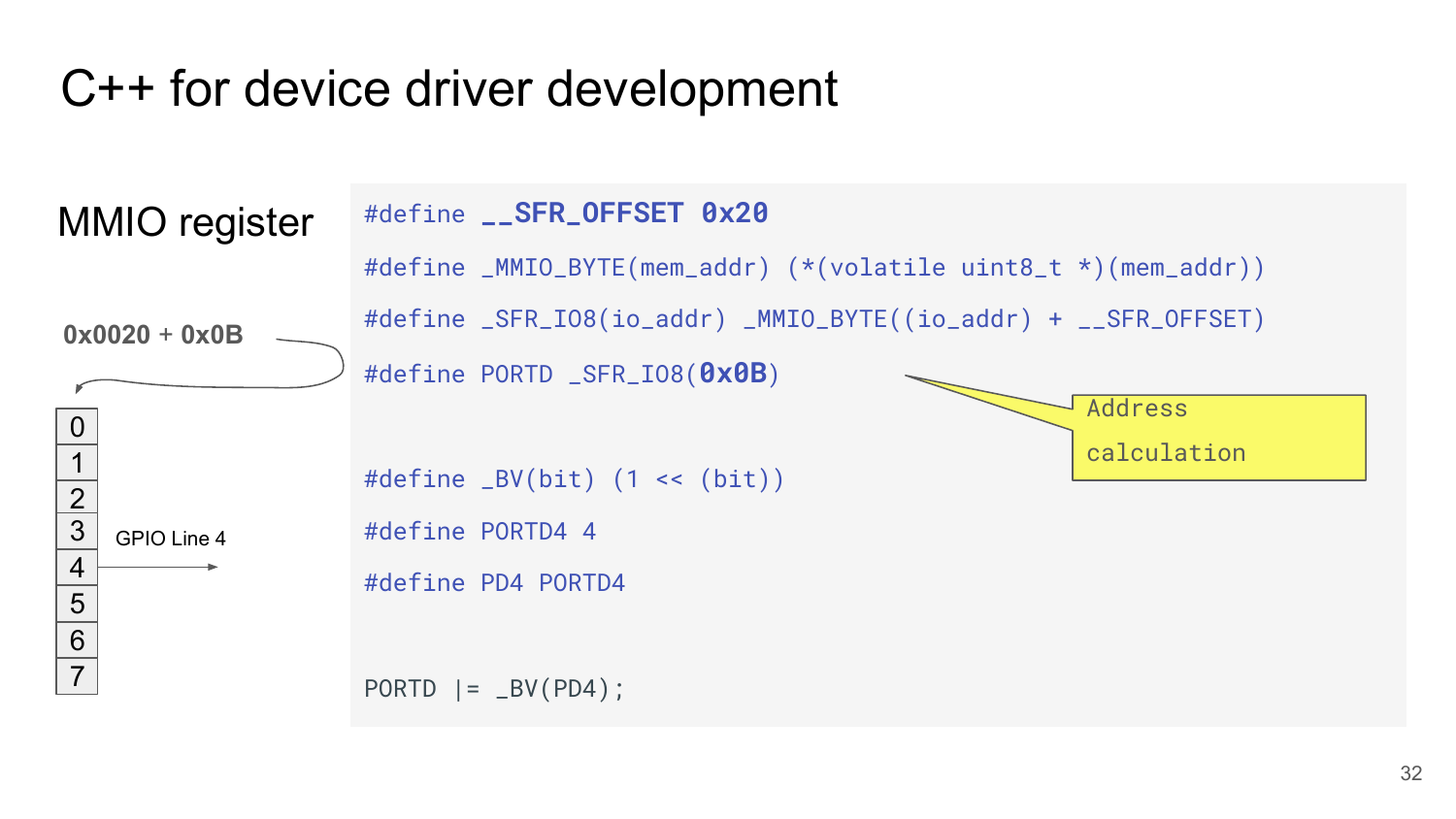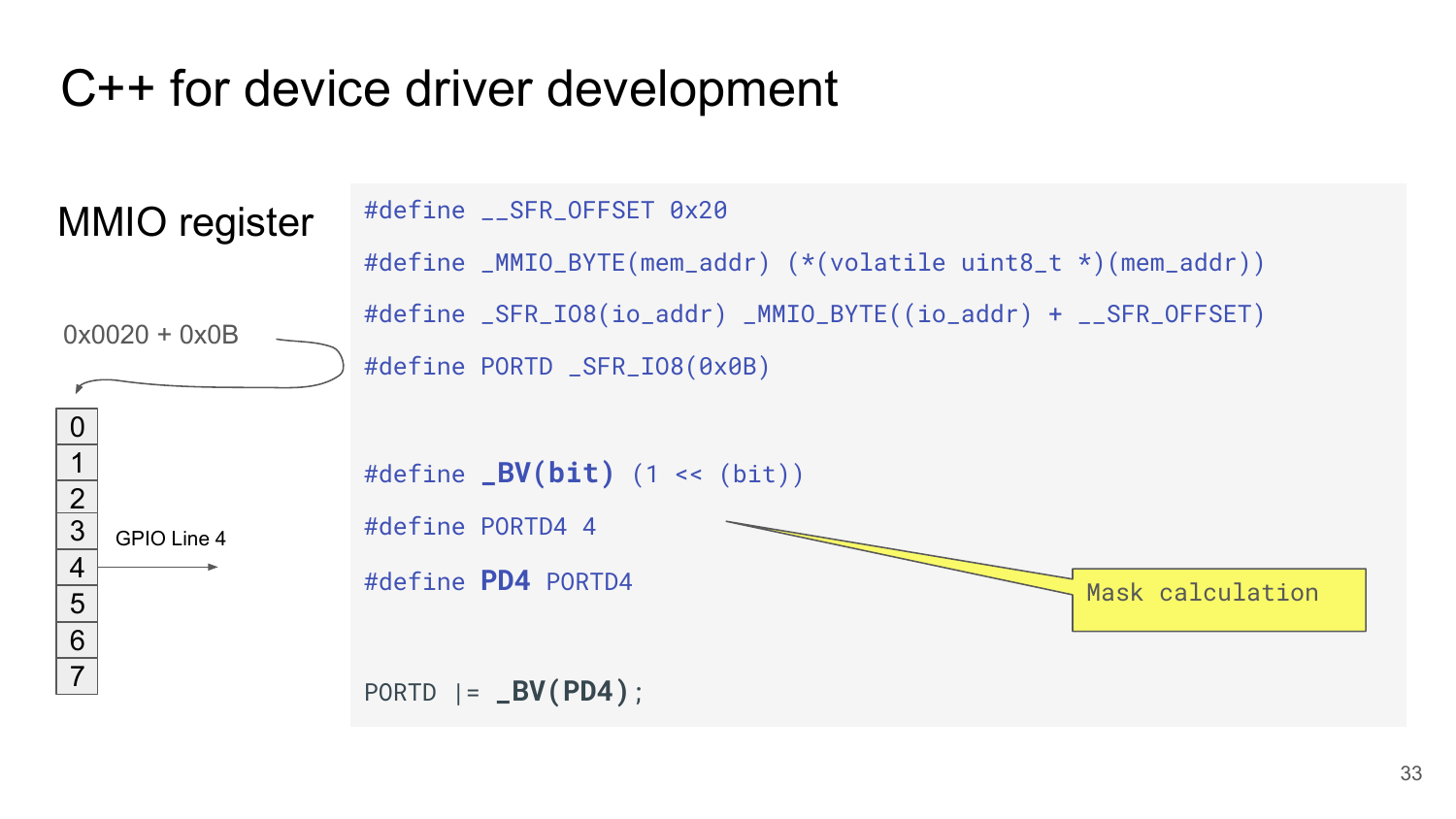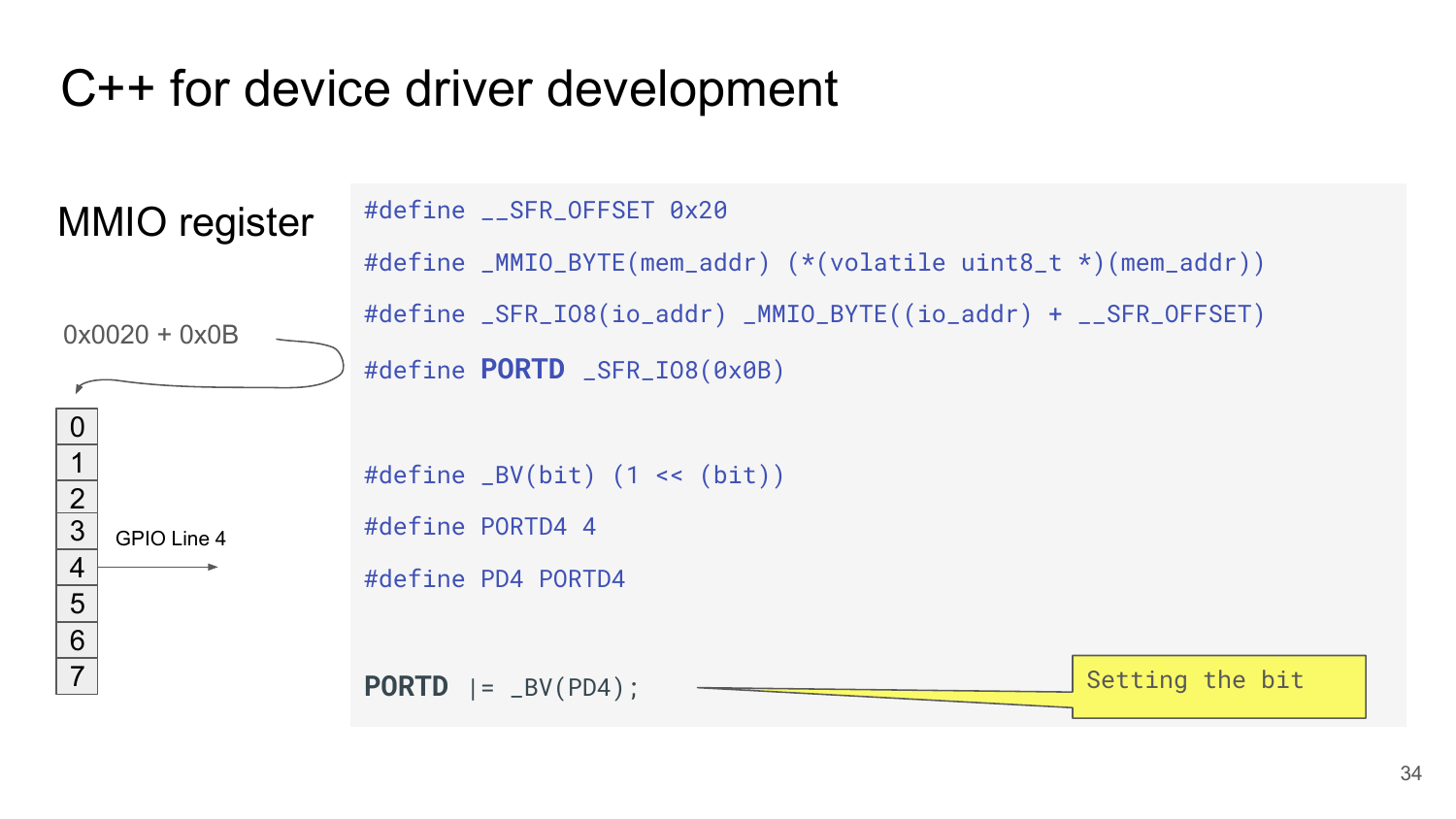MMIO register C-based implementation problems:



- 1. API code and code dependent on API can be executed only on target platform
- 2. No compile-time checks despite the fact that all register sizes and masks are known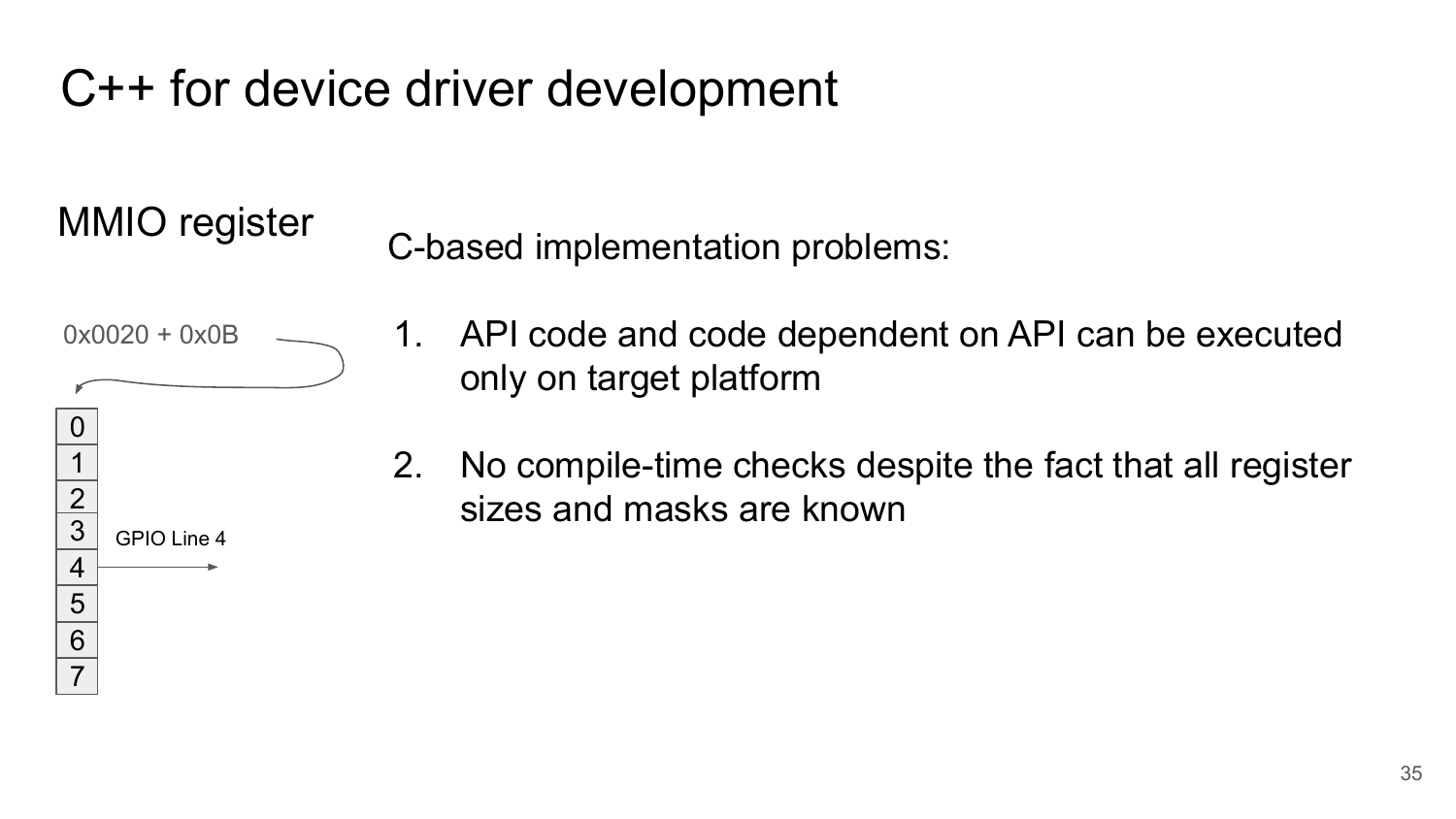```
template <typename T, uintptr_t Address, 
                                               uintptr_t Base>
                          struct address_with_base {
                              using type = T;
                                static T volatile *get_address() noexcept
                          \left\{ \begin{array}{c} \end{array} \right. return reinterpret_cast<T volatile*>
                                                   (Base + Address);
                           }
                          };
 0
 1
 2
 \overline{3}4
 5
 6
 7
    GPIO Line 4
0x0020 + 0x0B
MMIO register
```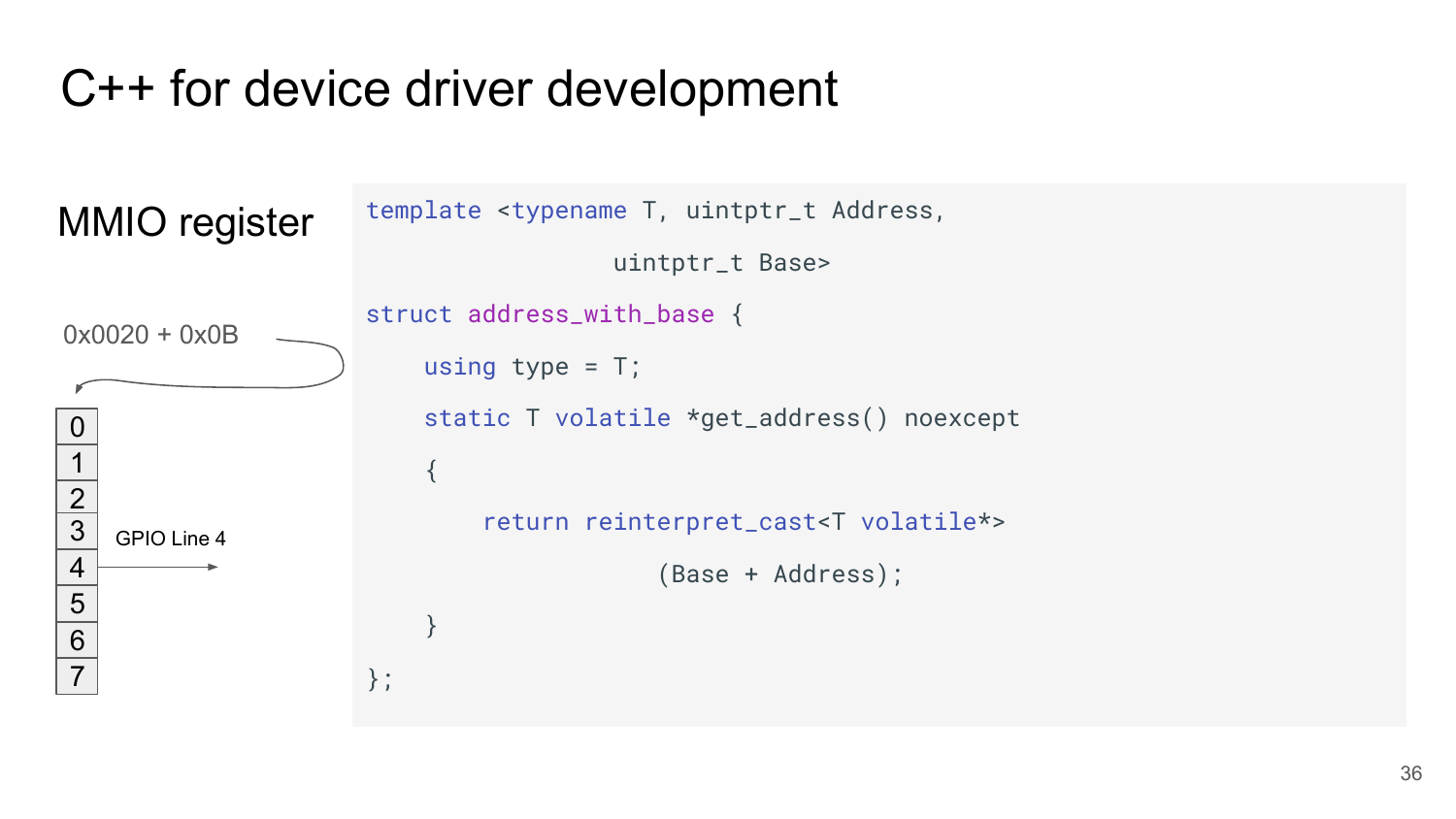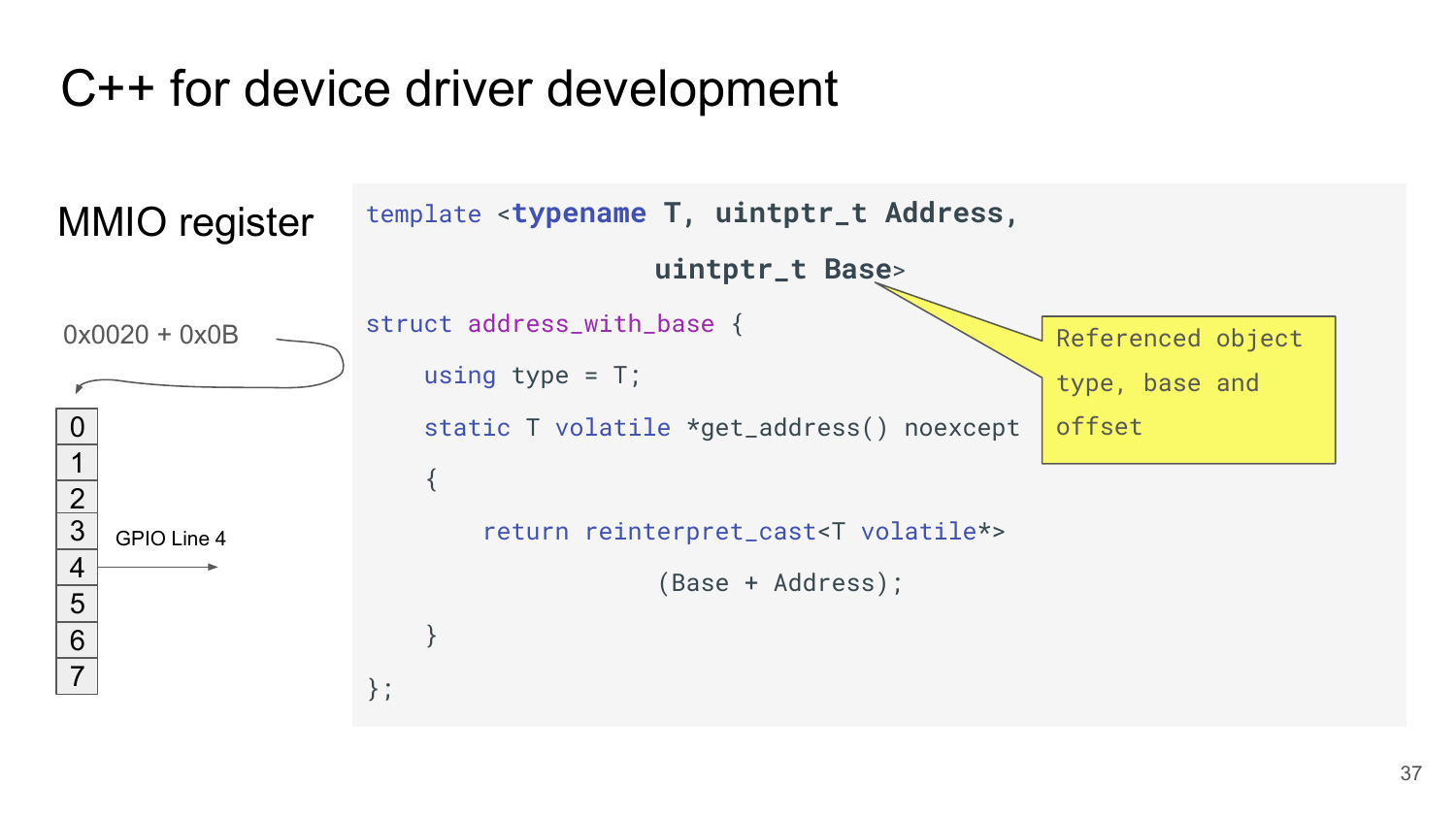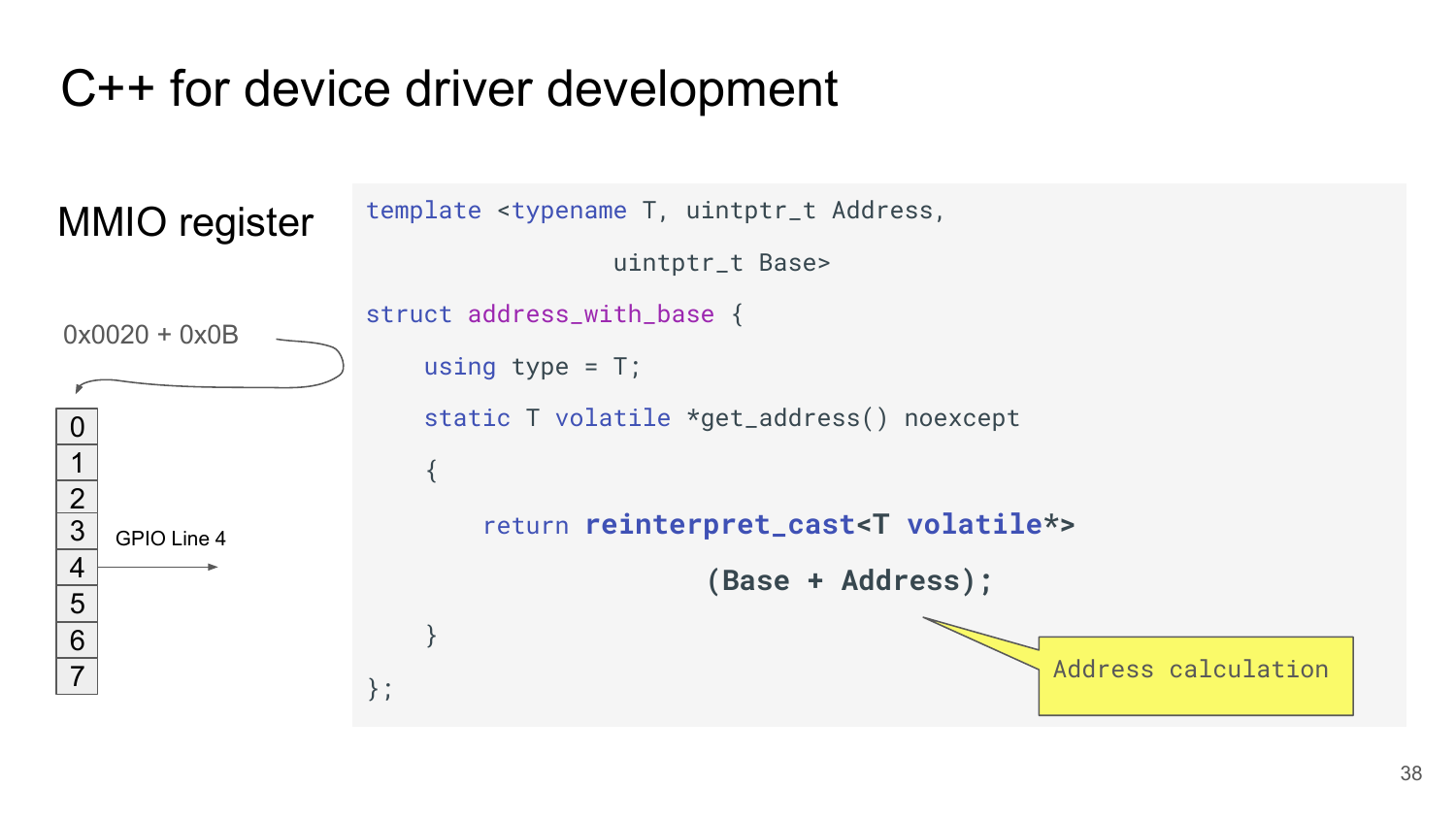```
template<typename T, uintptr_t Address>
                      using special_func_reg 
                           = mmio::address_with_base<T, Address, __SFR_OFFSET>;
                      namespace ports::d {
                      using out 
                           = mmio::write_object<special_func_reg<uint8_t, 0x0B>, 0, 8>;
                      //...
                       }
                      ports::d::out::bits<4> pin;
                      pin.set();
 0
 1
2
 \overline{3}4
5
6
 7
    GPIO Line 4
0x0020 + 0x0B
MMIO register
```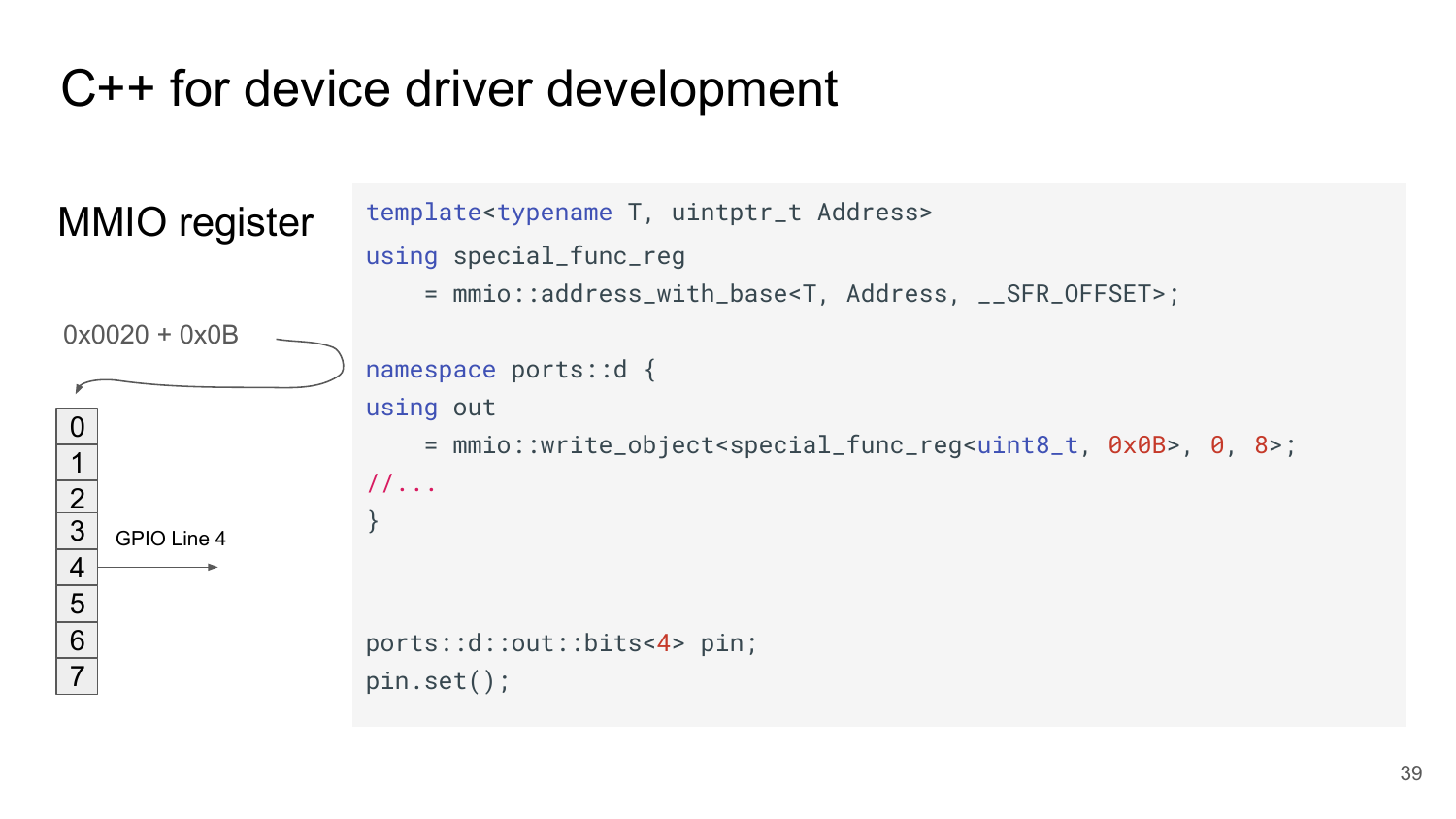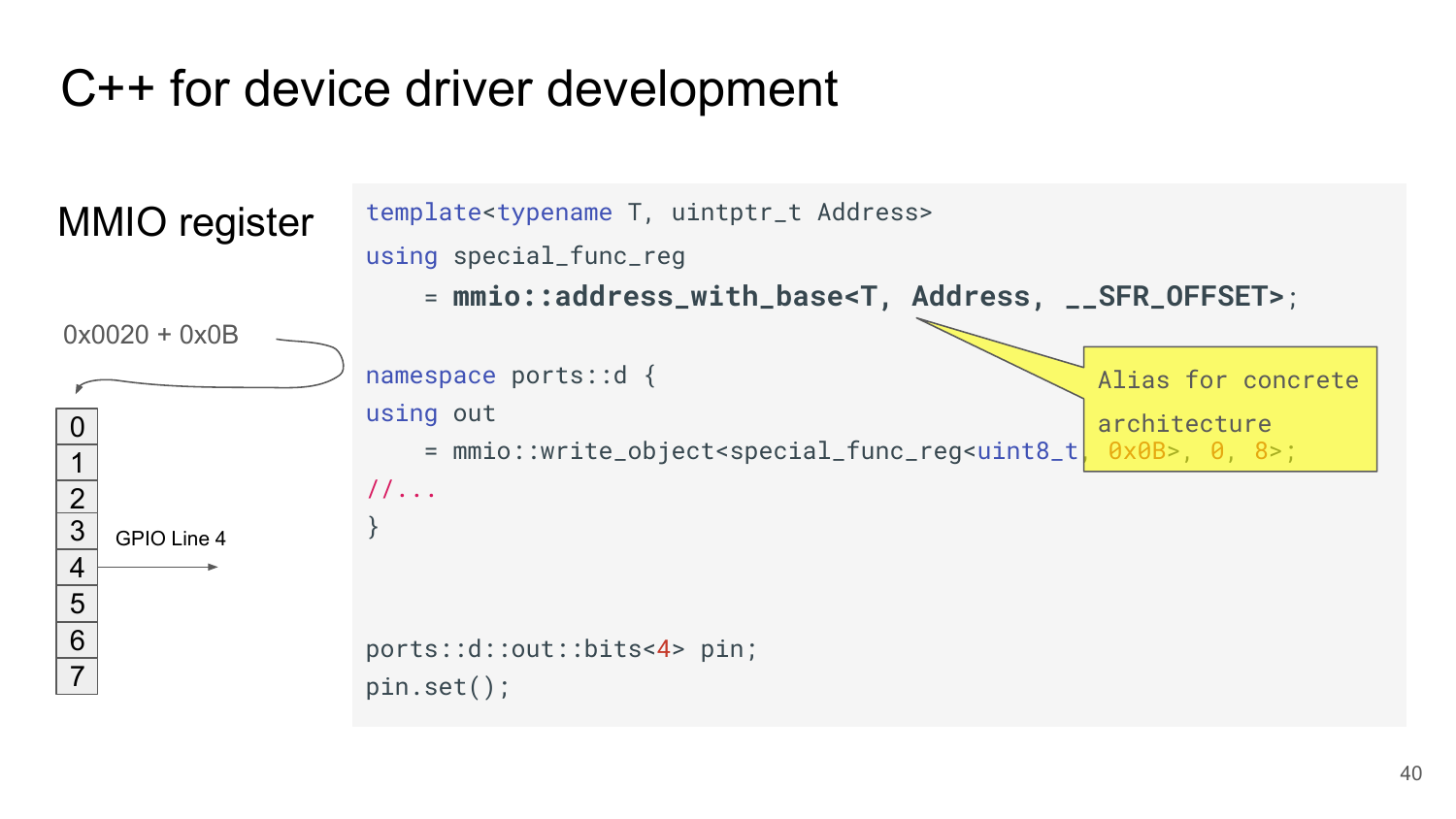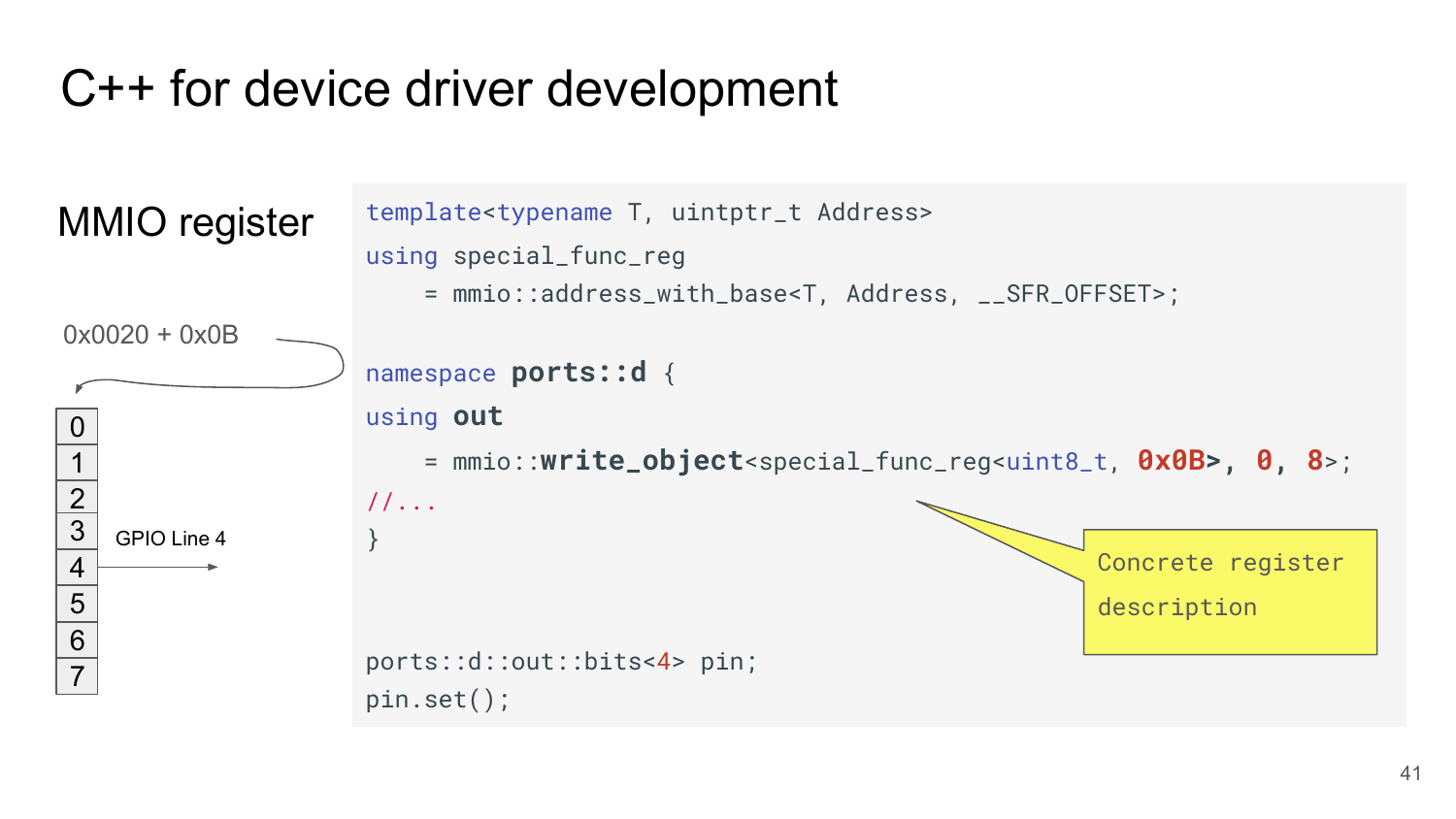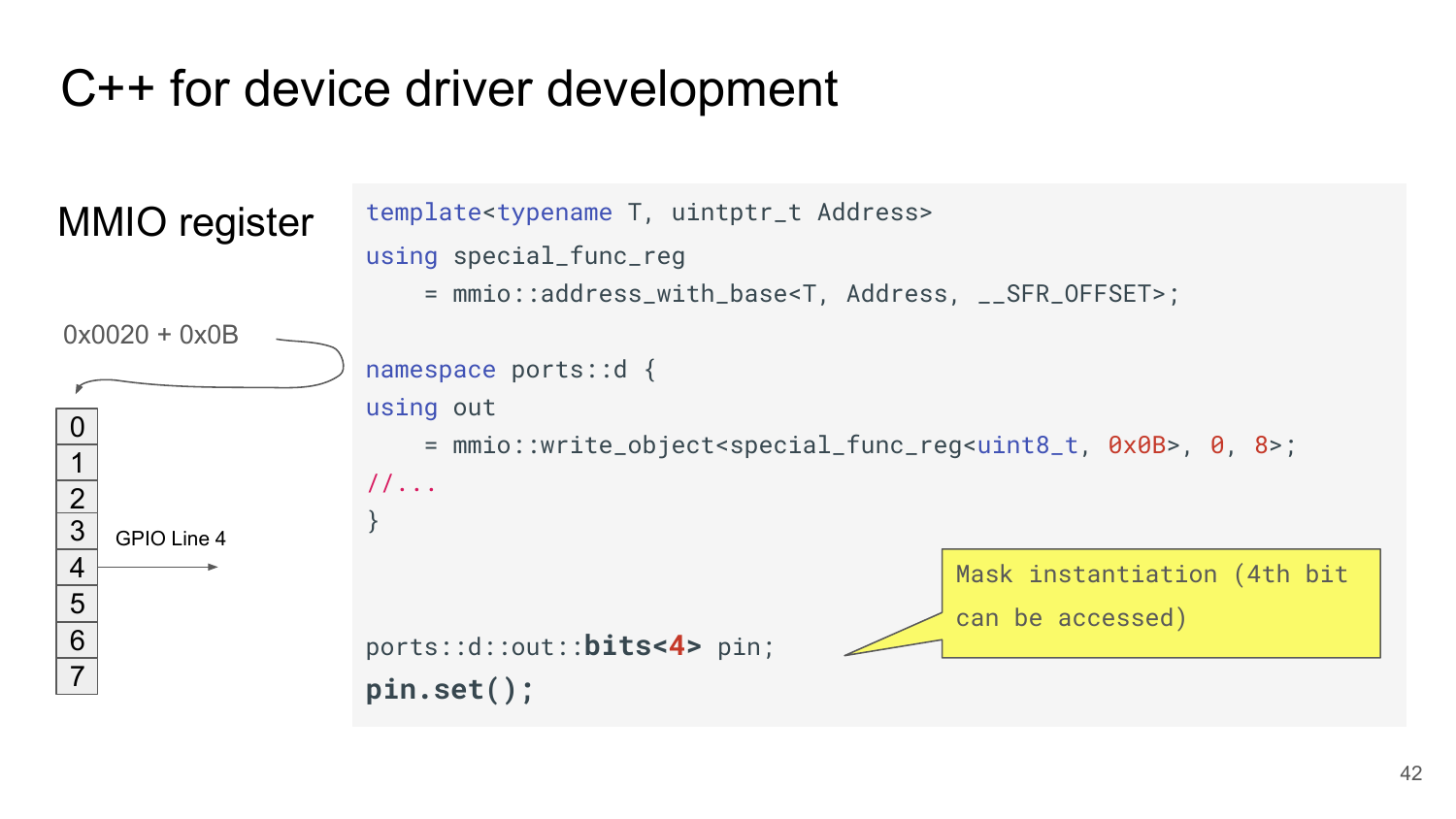# С++ MMIO abstractions. Checks

```
template <typename Location, uint8_t Offset, uint8_t Length = 1>
struct write_object {
    using Type = typename Location::type;
    template <uint8_t... bit_offsets>
    using bits = bits_write_object<
        std::enable_if_t<detail::check_bounds<Type, bit_offsets...>(
             Offset, Length), Location>,
        Offset,
        Length,
        bit_offsets...>;
                                                                      Compile-time check 
                                                                      of the register 
                                                                      boundaries
```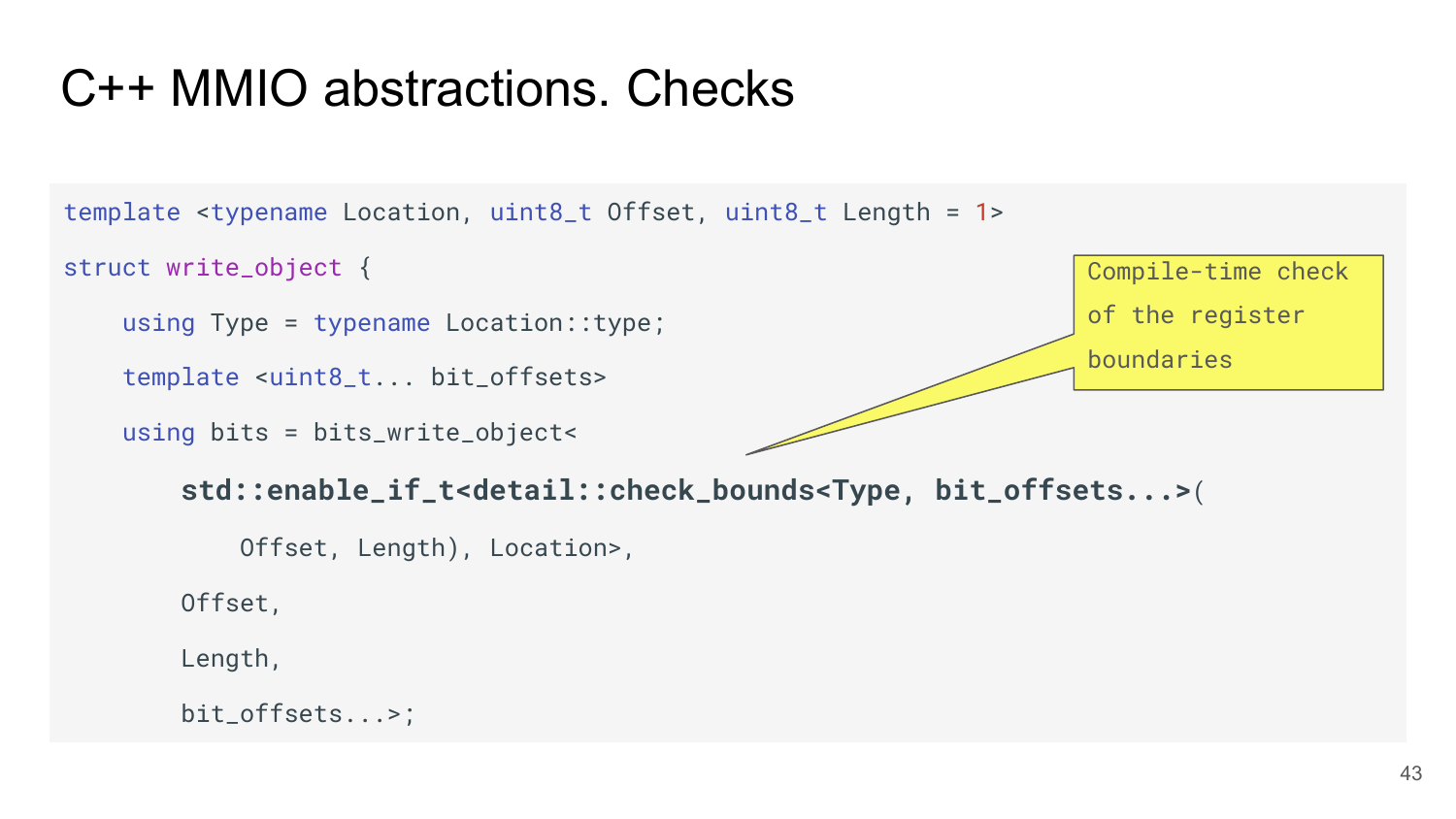# С++ MMIO abstractions. Optimizations

```
void set()
```
{

}

}

```
 if constexpr (detail::does_cover_the_whole_object<Type>(Offset, Length)) {
```

```
 *Location::get_address() = mask;
```

```
 } else {
```
Load/Store optimization

```
 constexpr typename Location::type valueMask
```
= detail::generate\_mask<typename Location::type>(Offset, Length);

```
 *Location::get_address() &= (valueMask | (mask << Offset));
```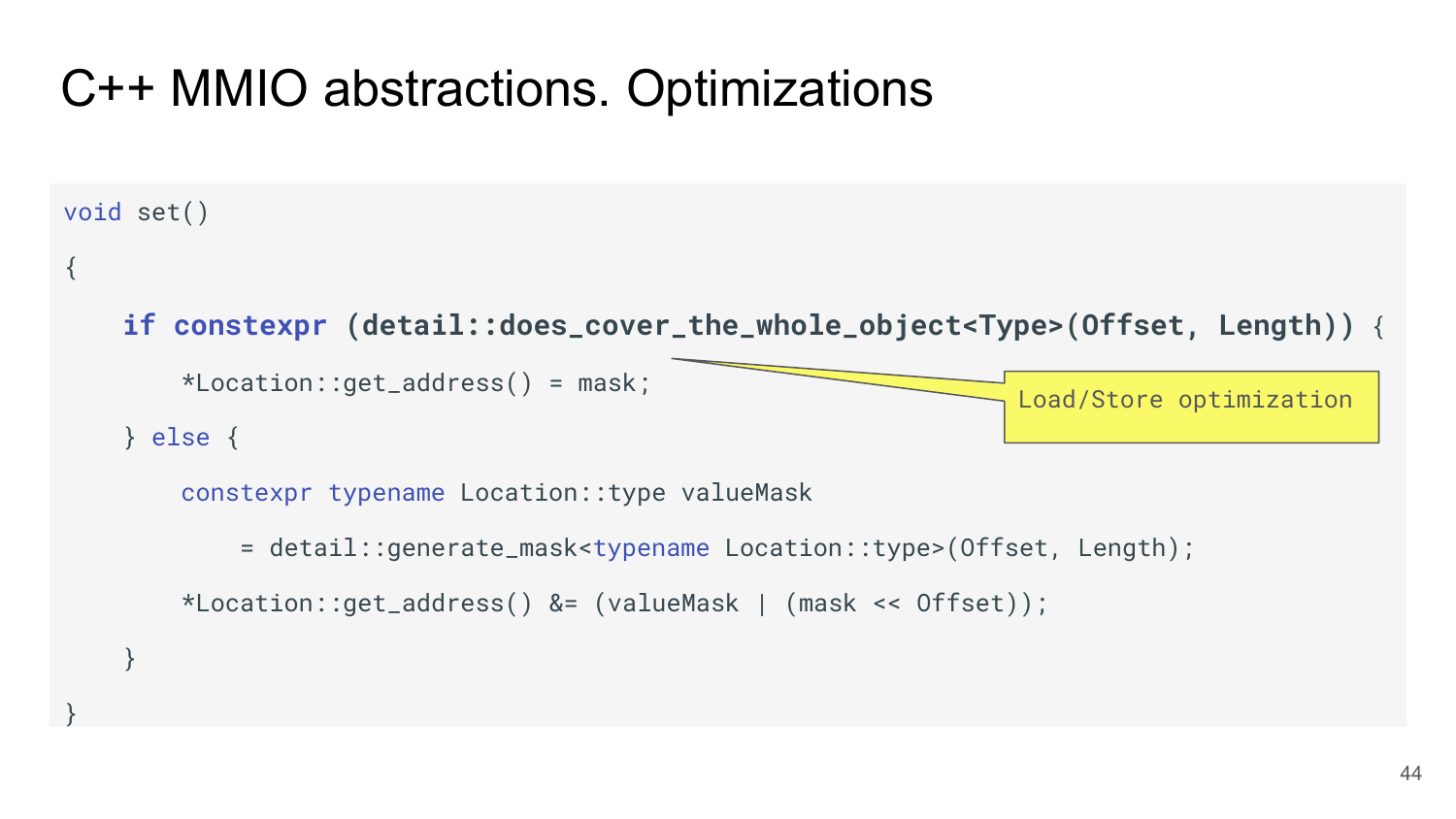# С++ MMIO abstractions. Address abstraction

```
template <typename T, uintptr_t Address, 
                          uintptr_t Base>
struct address_with_base {
    using type = T;
      static T volatile *get_address() noexcept
      {
           return reinterpret_cast<T volatile*>
                          (Base + Address);
      }
};
                                                                     template <typename T, 
                                                                                                   T *Address>
                                                                     struct mock address
                                                                      {
                                                                           using type = T;
                                                                            static T *get_address() noexcept
                                                                      \left\{ \begin{array}{c} \mathcal{L}_{1} & \mathcal{L}_{2} \end{array} \right\} return Address;
                                                                      \longrightarrow};
```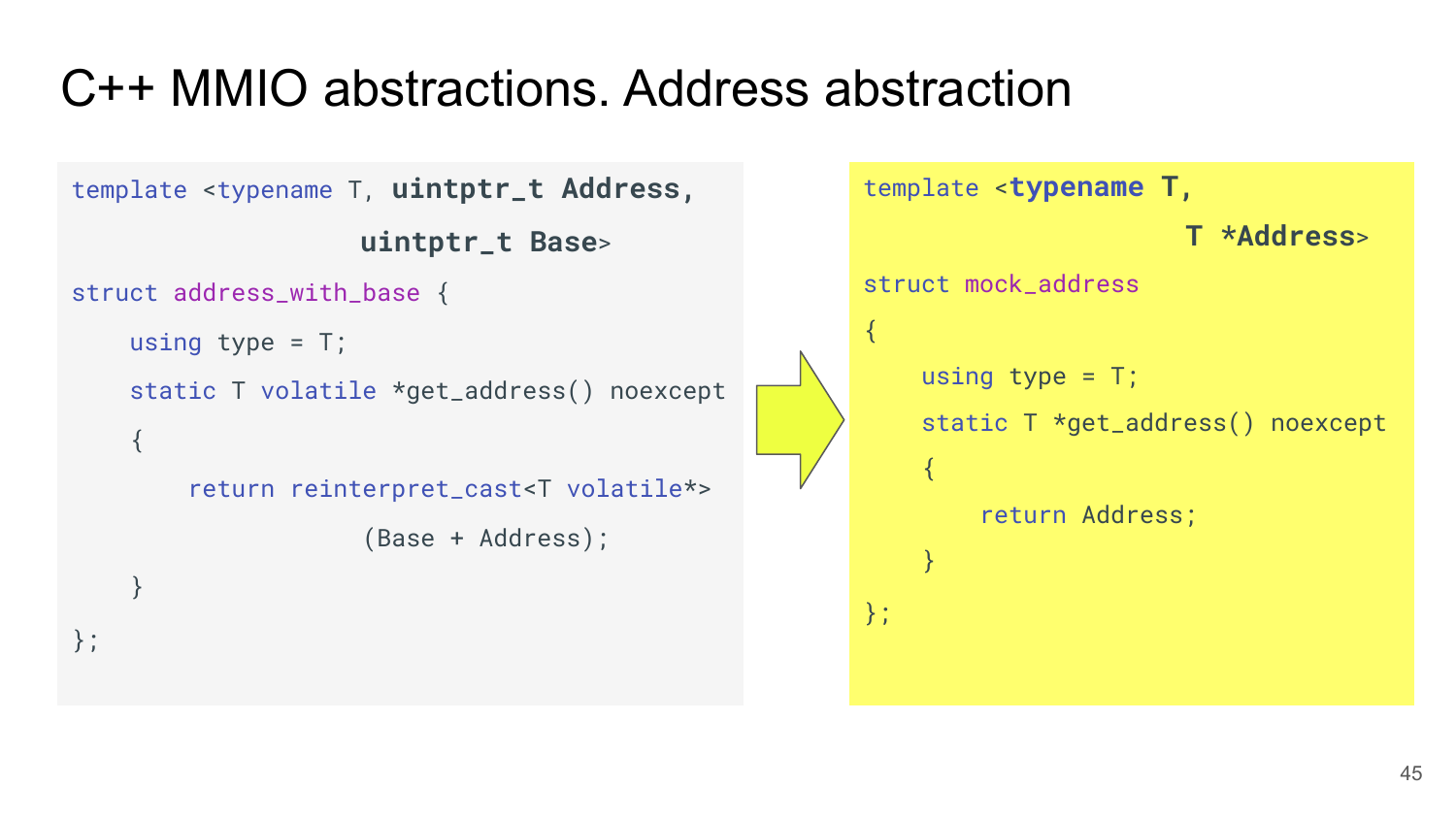# С++ MMIO abstractions. Testing

#### **static uint8\_t object** = 0;

{

}

TEST(mmio, WrapperCoversTheWholeObjectAndObjectIsZero\_SetValue\_TheObjectHasNewValue)

```
 constexpr uint8_t newValue = 0b10101011;
 mmio::write_object<mock_address<uint8_t, &object>, 0, 8> reg;
 reg.set(newValue);
 EXPECT_EQ(object, newValue);
                                                      Mock,handling the address of a 
                                                      static object
```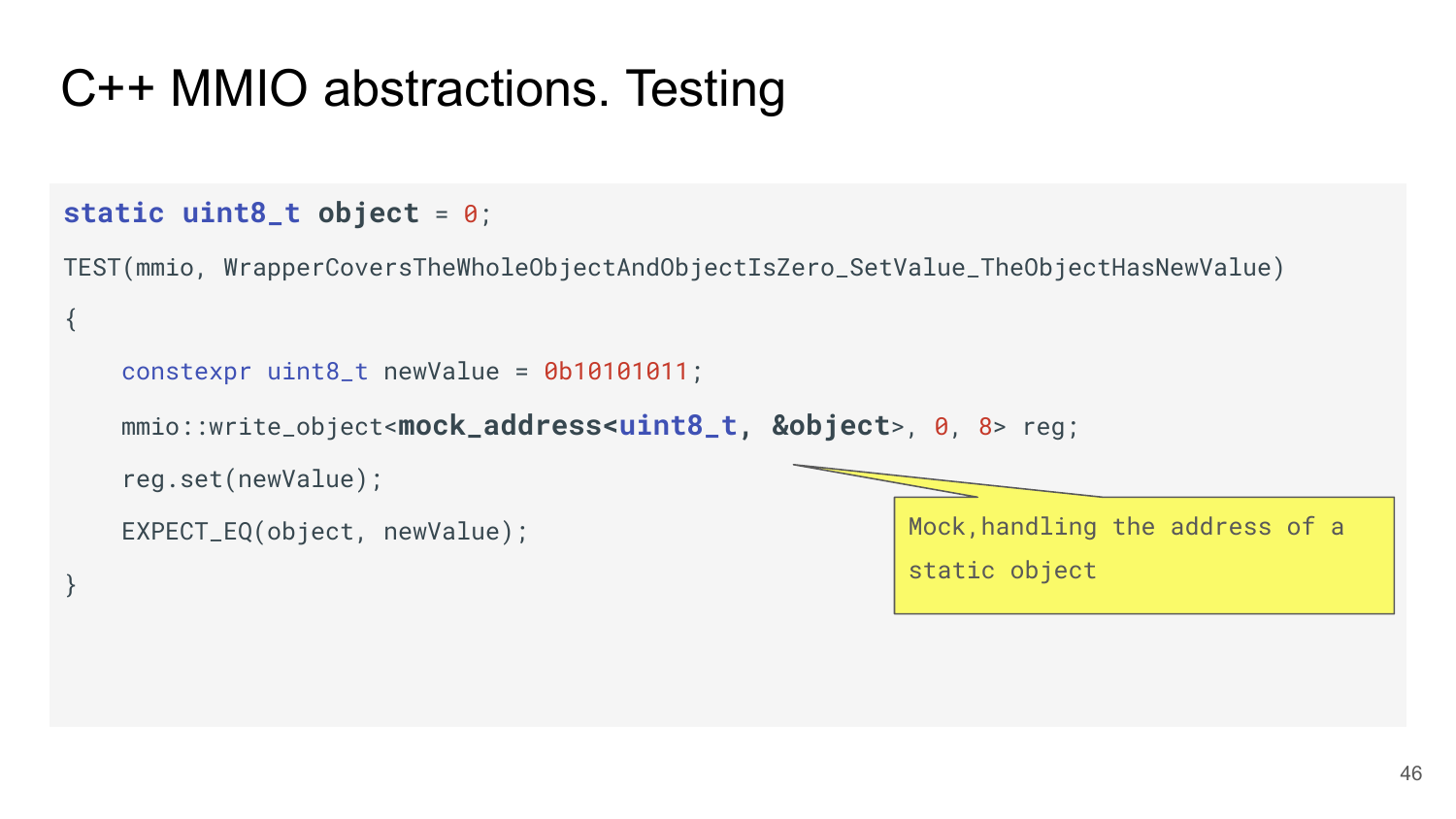# Device drivers. Dependency injection

| <b>Run-time</b><br>polymorphism | 1. Extra code and indirection might be unacceptable<br>for performance critical areas.<br>2. Dependency on compiler ability to devirtualize the<br>call. |
|---------------------------------|----------------------------------------------------------------------------------------------------------------------------------------------------------|
| Compile-time<br>polymorphism    | 1. No virtual call.<br>2. No need to introduce hierarchies where they are<br>not needed.                                                                 |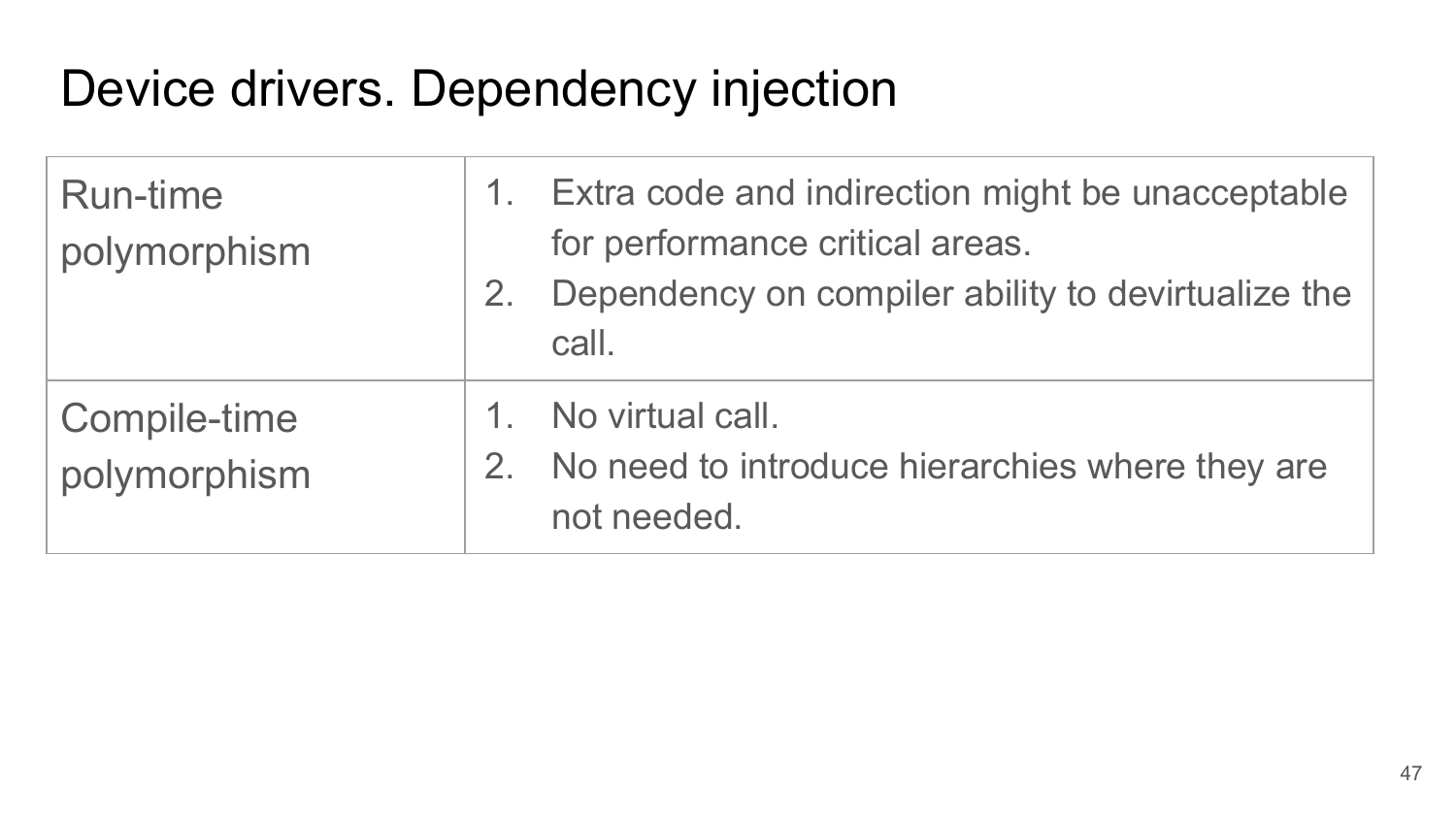# Device driver. Testing.

```
template <typename TxInterruptControllBit, typename RxTxRegisters>
struct uart_control {...};
```

```
TEST(uart_control, enable_tx_interrupt_bit_is_set)
```

```
 StrictMock<MockBit> tx_intr_control_bit;
```

```
 //...
```
{

}

**EXPECT\_CALL(tx\_intr\_control\_bit, set());**

```
struct MockBit {
     MOCK_METHOD0(set, void());
     MOCK_METHOD0(unset, void());
};
```

```
 //...
```
drivers::uart::uart\_control uart\_control(**tx\_intr\_control\_bit**, rxtx);

```
 uart_control.enable_tx_interrupt();
```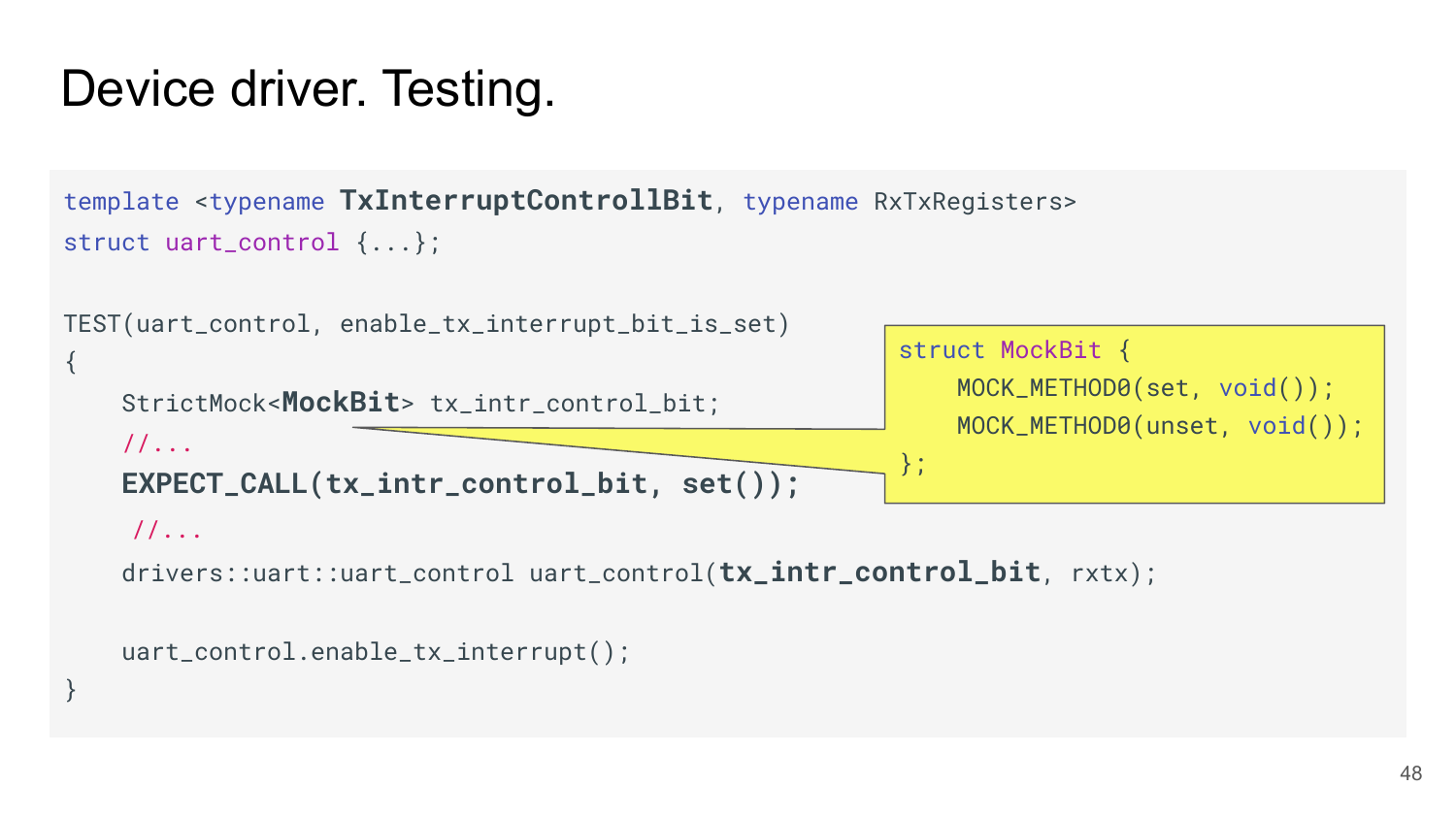# C++ for device drivers development. Summary

- 1. Testable and portable code based on template metaprogramming and compile-time polymorphism.
- 2. MMIO abstraction idea is not novel (Kvasir). But no "standard/default" framework.
- 3. Considering new language features, the topic can be interesting for metaprogramming "gurus".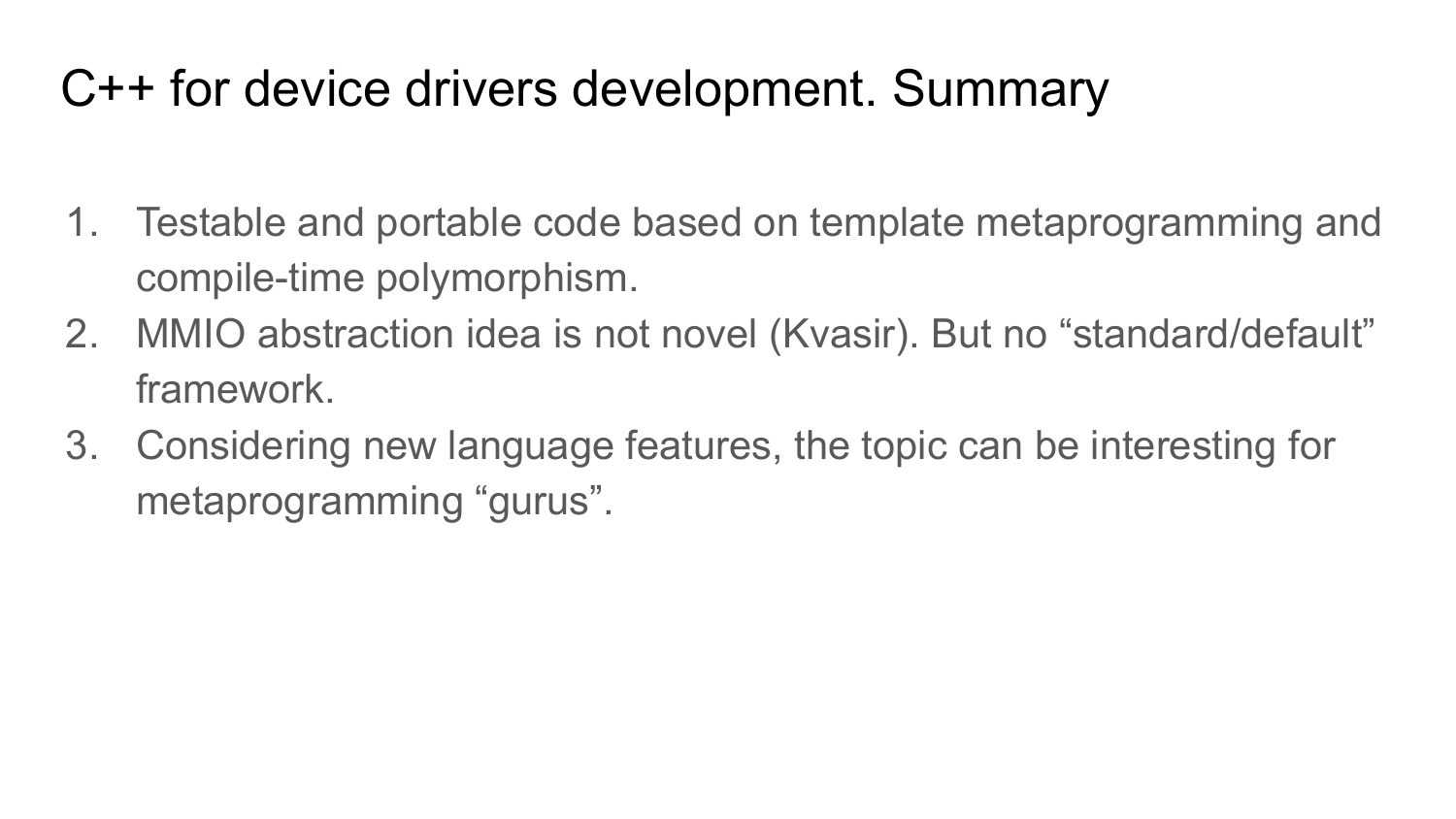С++ application. Examples

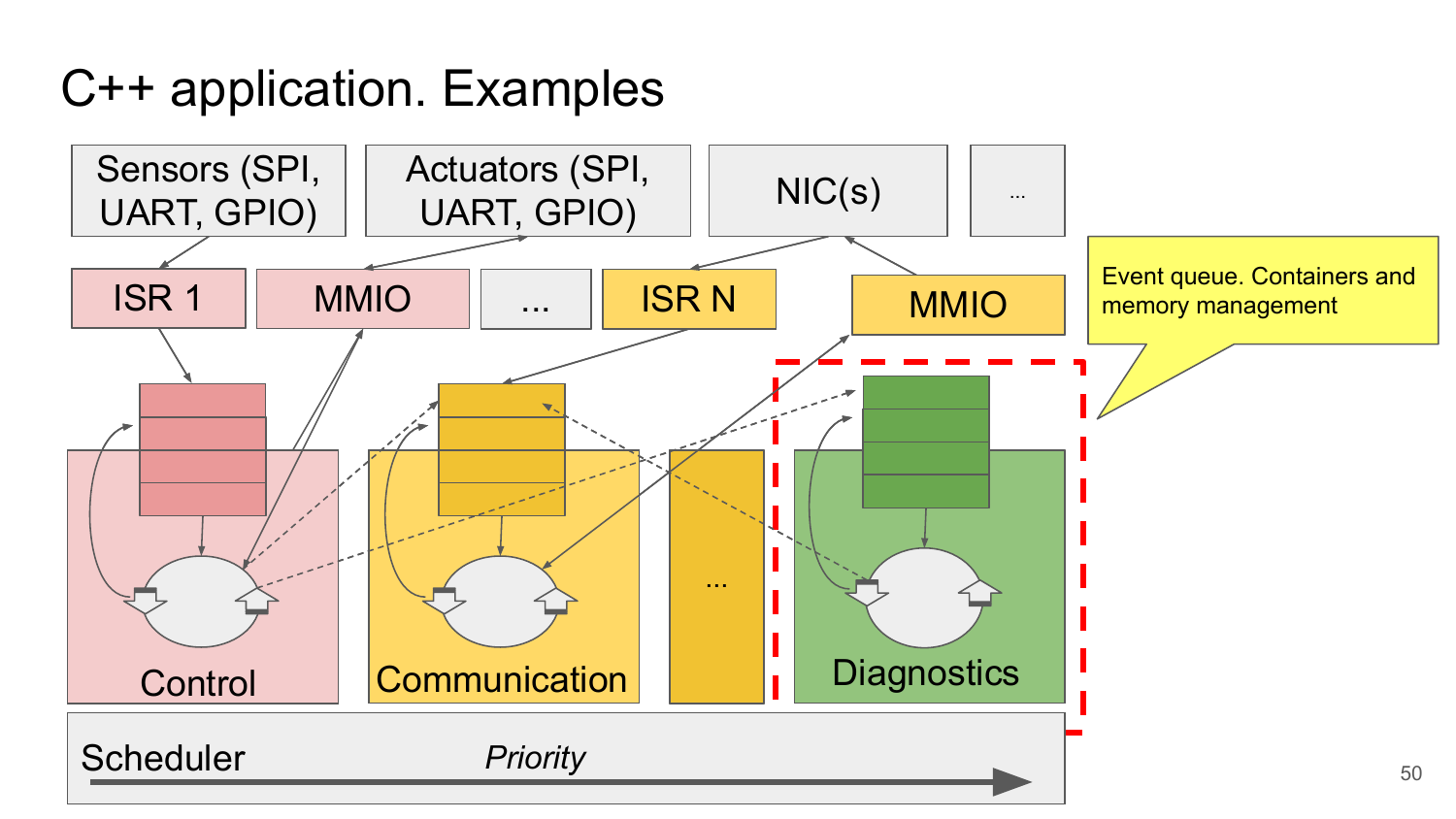# Memory allocation

Option without heap-allocation:

- objects with automatic or static storage duration;
- objects (containers) with embedded storage;
- custom allocation (custom allocator, new/delete overloading);
- pool allocation;
- intrusive containers.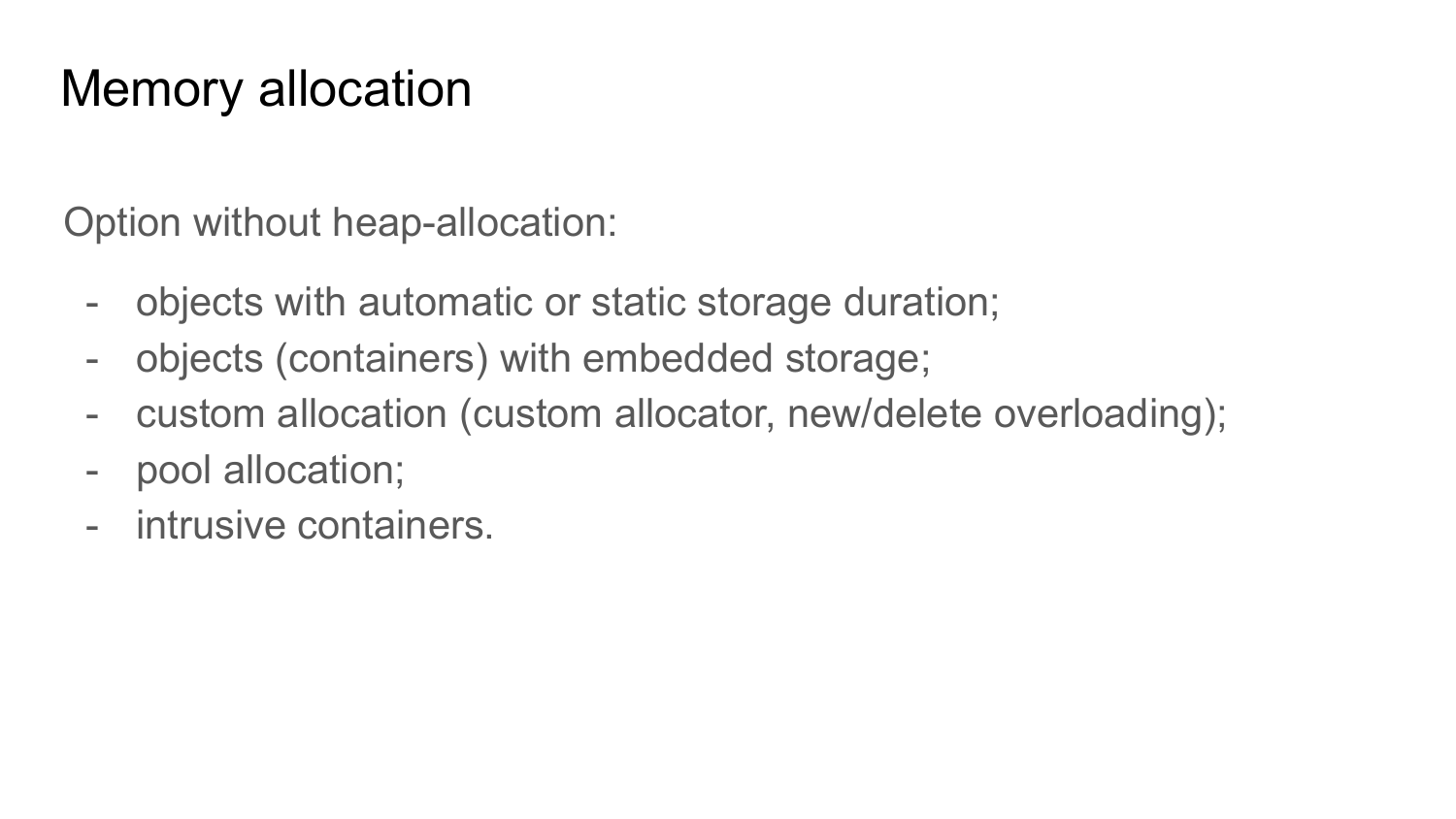# Containers and algorithms

| Framework          | <b>Exception handling</b> | Heap allocation | Dependency on<br>std  |
|--------------------|---------------------------|-----------------|-----------------------|
| Boost <sup>*</sup> | Configurable              | Not used*       | <b>Hosted</b>         |
| EASTL*             | Configurable              | Not used*       | Freestanding          |
| <b>STL</b>         | Default by design         | By design       | <b>Part of Hosted</b> |

- 1. Boost (\*-container, intrusive, pool).
- 2. EASTL Electronic Arts Standard Template Library (\*-fixed list, fixed set, fixed  $*...$ ).
- 3. STL Standard Template Library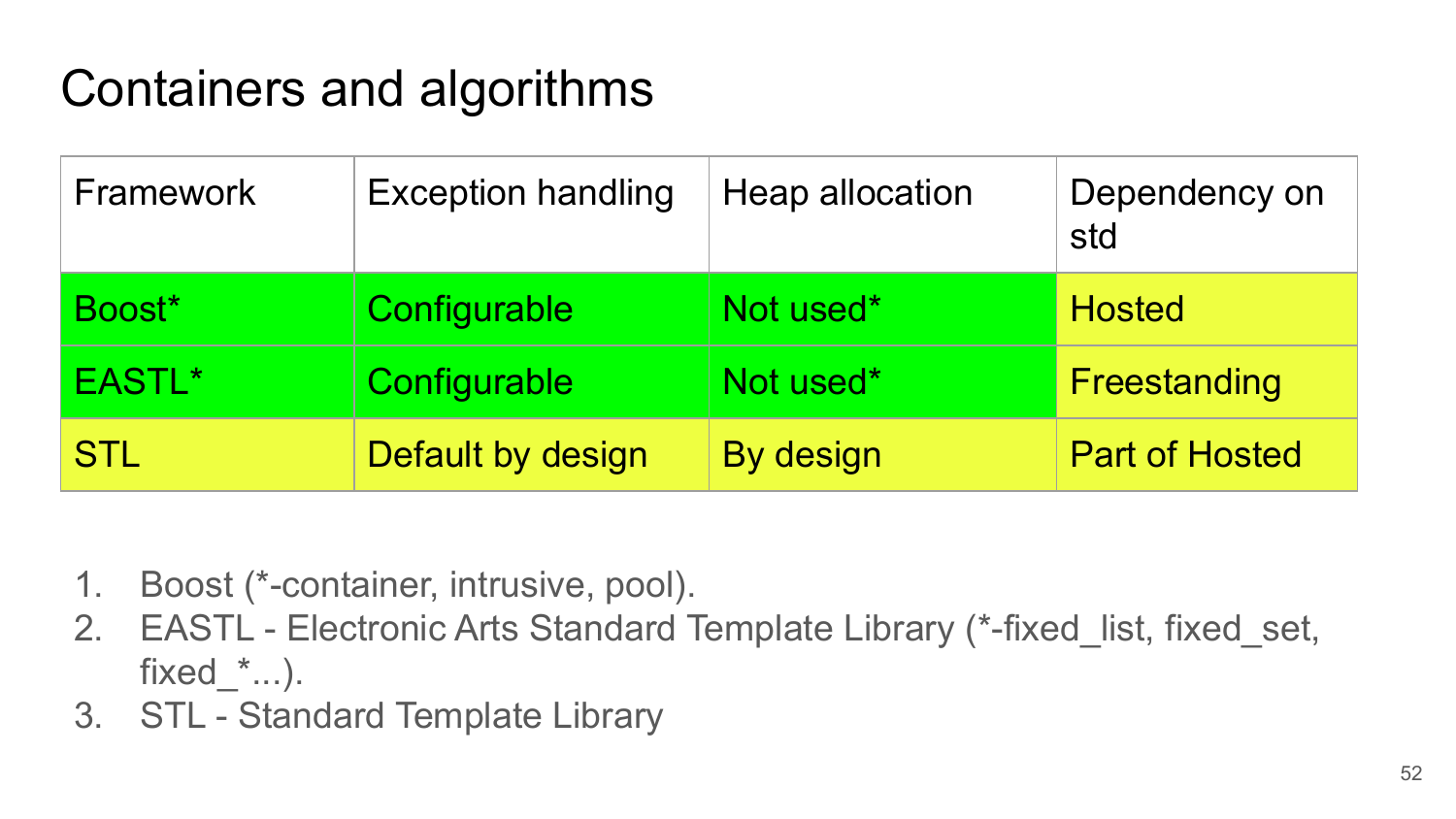# Event type

#### class Event {

#### public:

```
Timestamp getTimestamp() const;
```
#### //...

#### private:

 eastl::fixed\_function<config::max\_function\_capture\_buffer> \_function; //...

#### #ifdef EVENT\_DEBUG\_ENABLED

 eastl::fixed\_string<config::max\_event\_info\_string> \_event\_info; #endif

#### };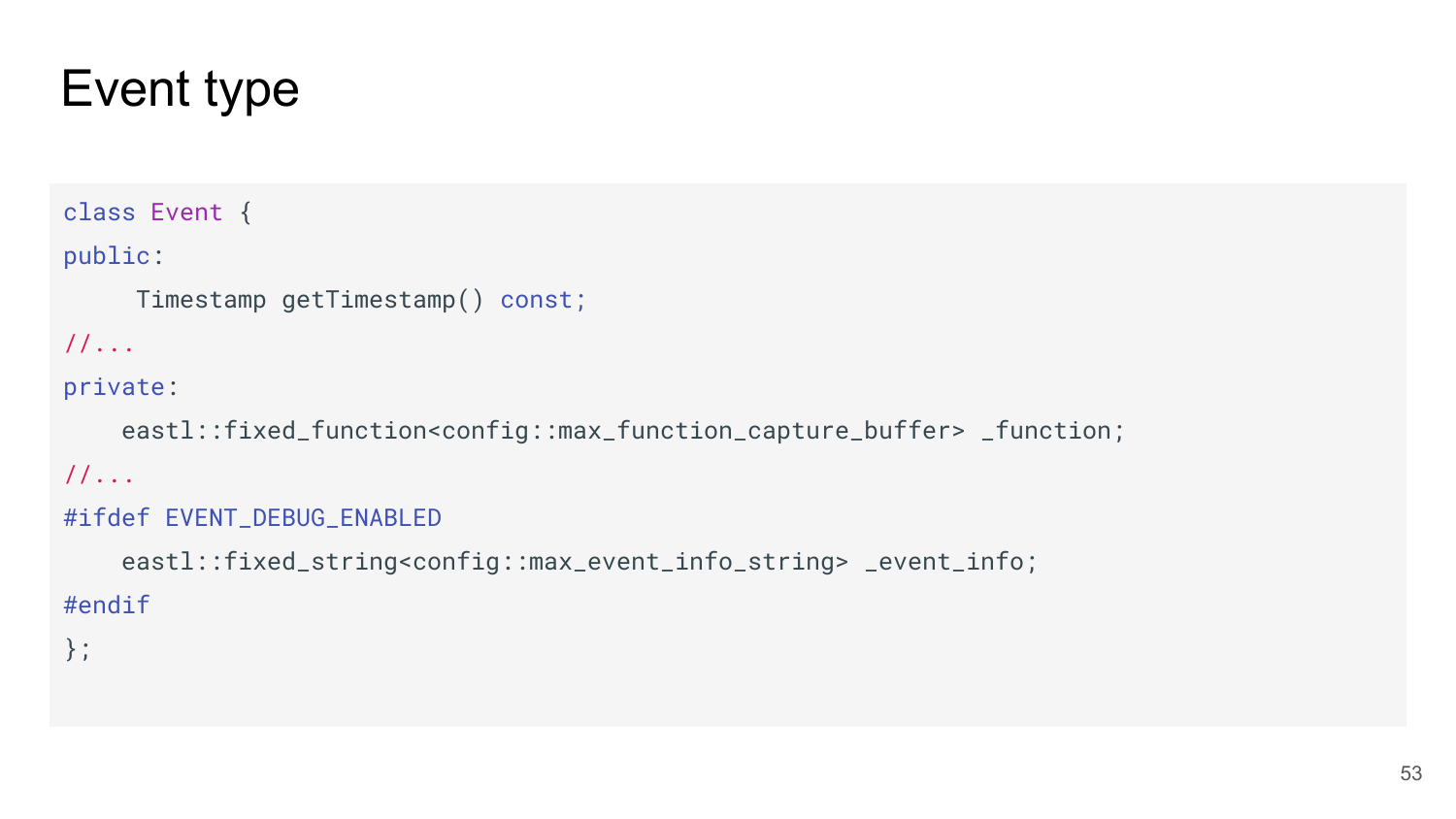# Types with fixed size storage

```
class Event {
public:
    Timestamp getTimestamp() const;
//...
private:
    eastl::fixed_function<config::max_function_capture_buffer> _function;
//...
#ifdef EVENT_DEBUG_ENABLED
    eastl::fixed_string<config::max_event_info_string> _event_info;
#endif
};
                                                     Alternatives for std types but 
                                                     without heap allocation
```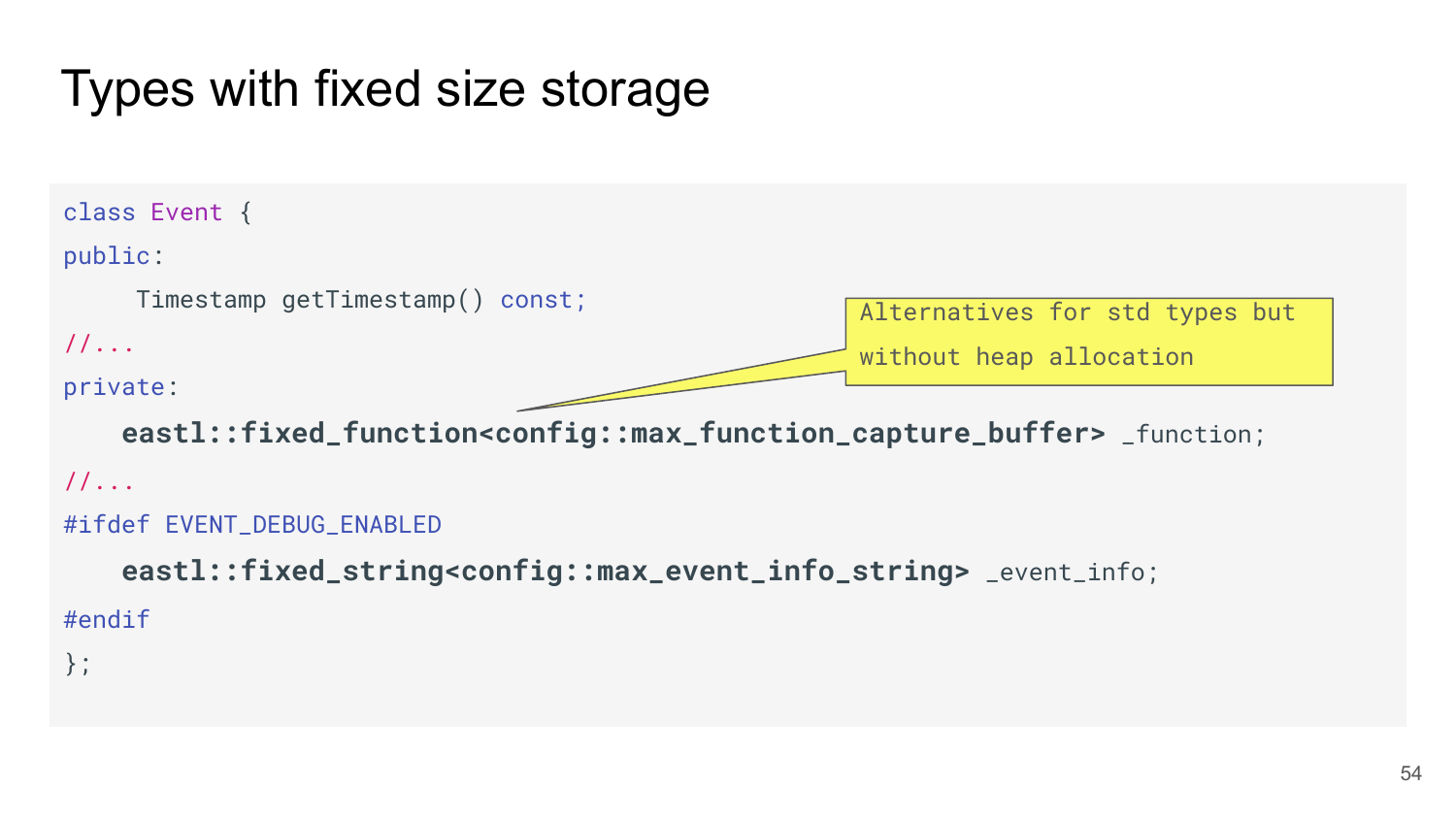std::vector<Event

```
, allocator_once_returns_pointer_to_static_buffer_of_size<N>> v(...);
```
v.reserve(N);

```
if (v.size() < v.capacity())
     v.emplace_back(...);
```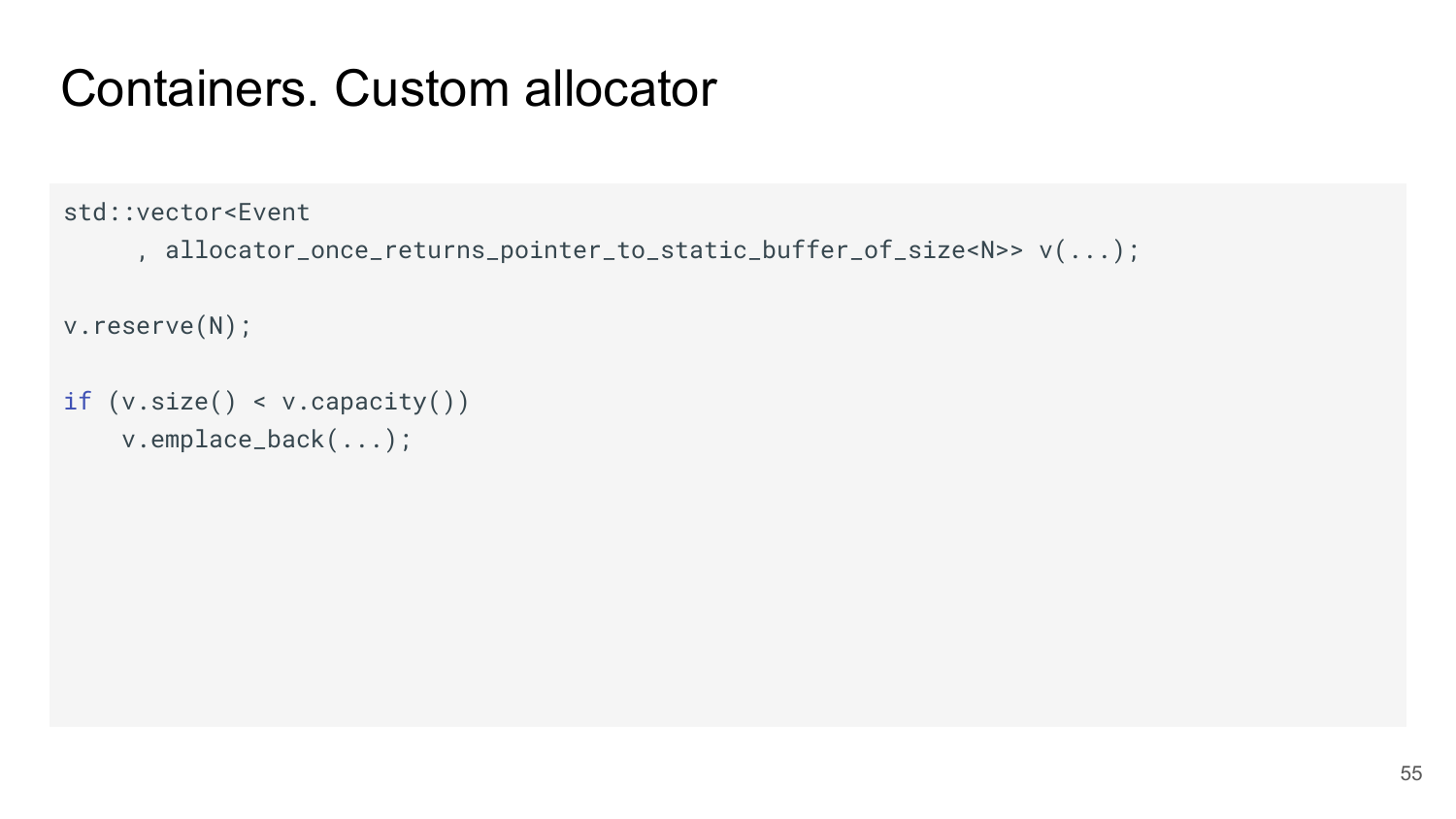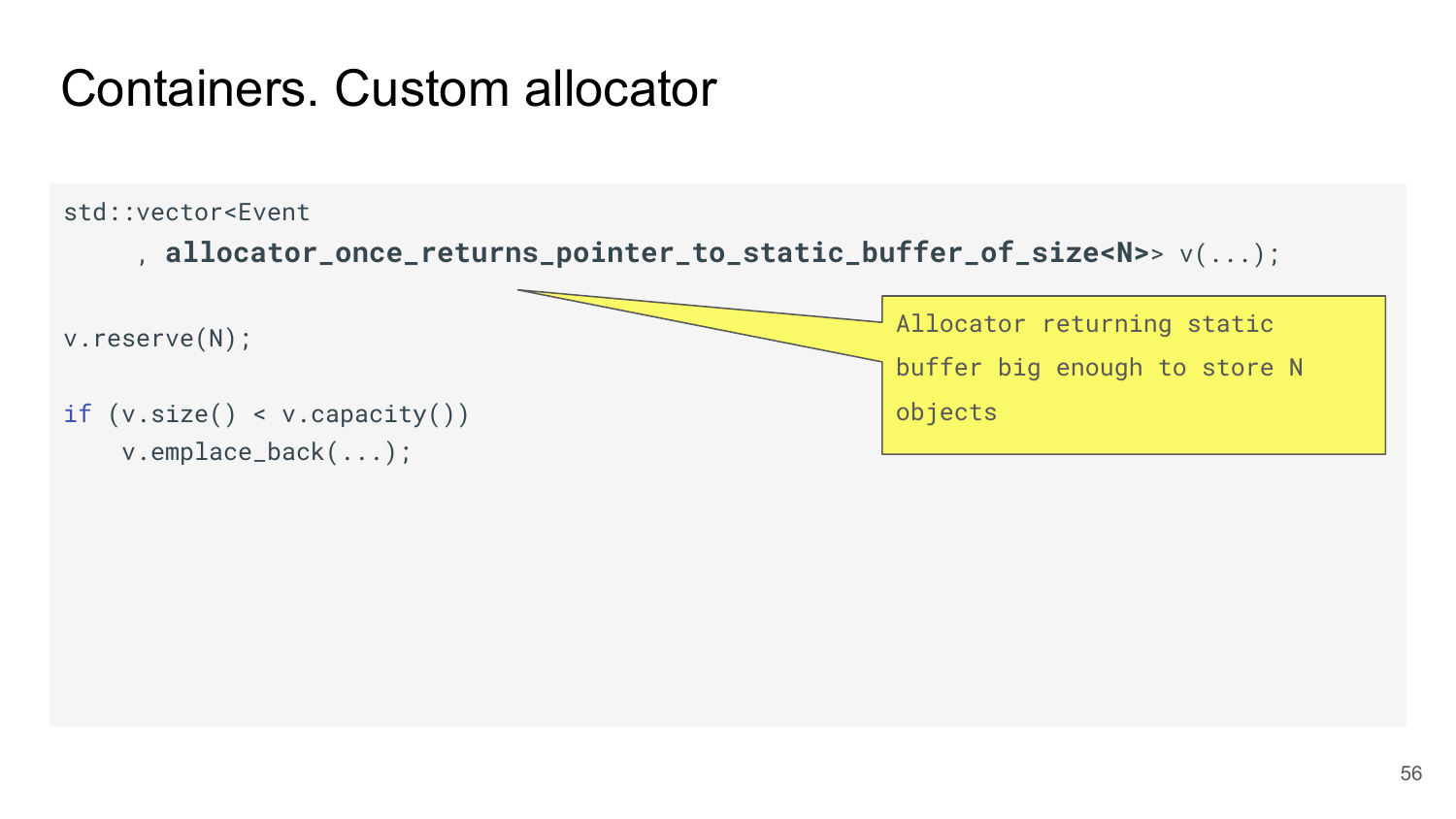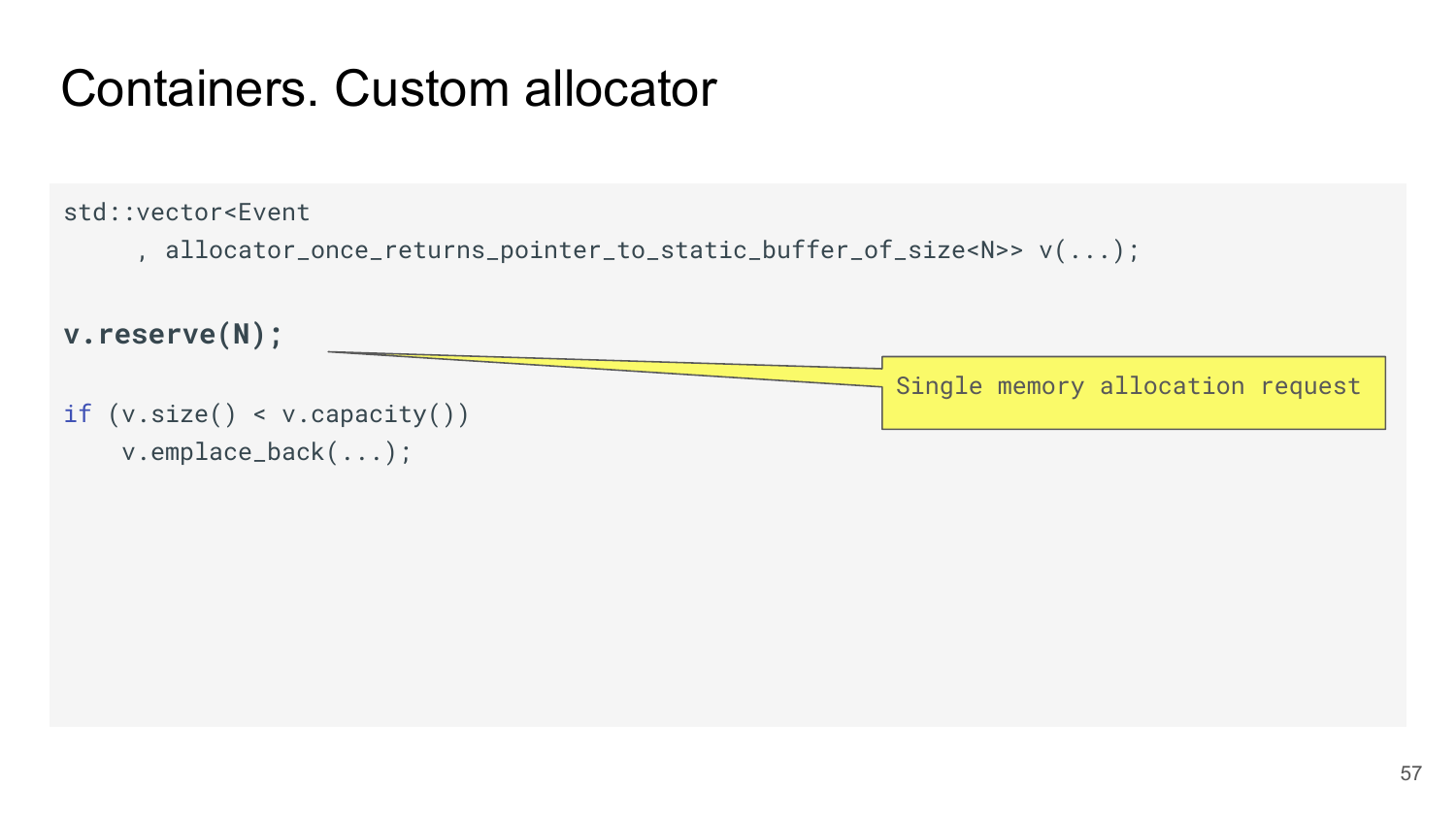std::vector<Event

, allocator\_once\_returns\_pointer\_to\_static\_buffer\_of\_size<N>> v(...);

v.reserve(N);

```
if (v.size() < v.capacity())
    v.emplace_back(...);
```
Capacity control to avoid

exceptional situation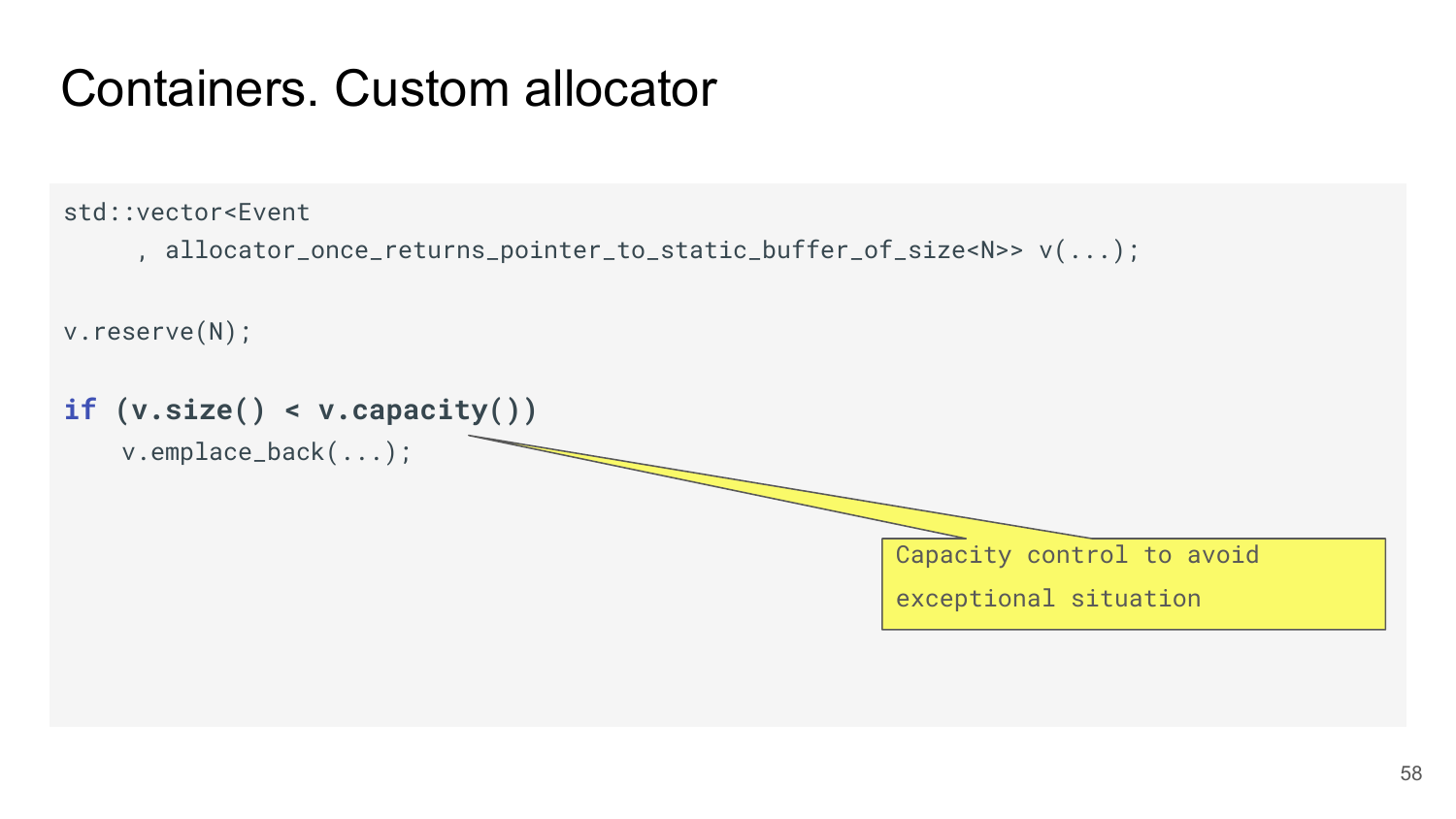```
using queue_container = boost::container::static_vector<Event, 3>;
auto cmp_by_timestamp = [](auto const& left, auto const& right) {
     return left.getTimestamp() > right.getTimestamp();
};
using queue = std::priority_queue<Event, queue_container, decltype(cmp_by_timestamp)>;
queue q(cmp_by_timestamp);
if (q.size() < queue_container::static_capacity) { 
     q.push(Event{100});
} else { /*...*/ }
auto const& top_item = q.top();
```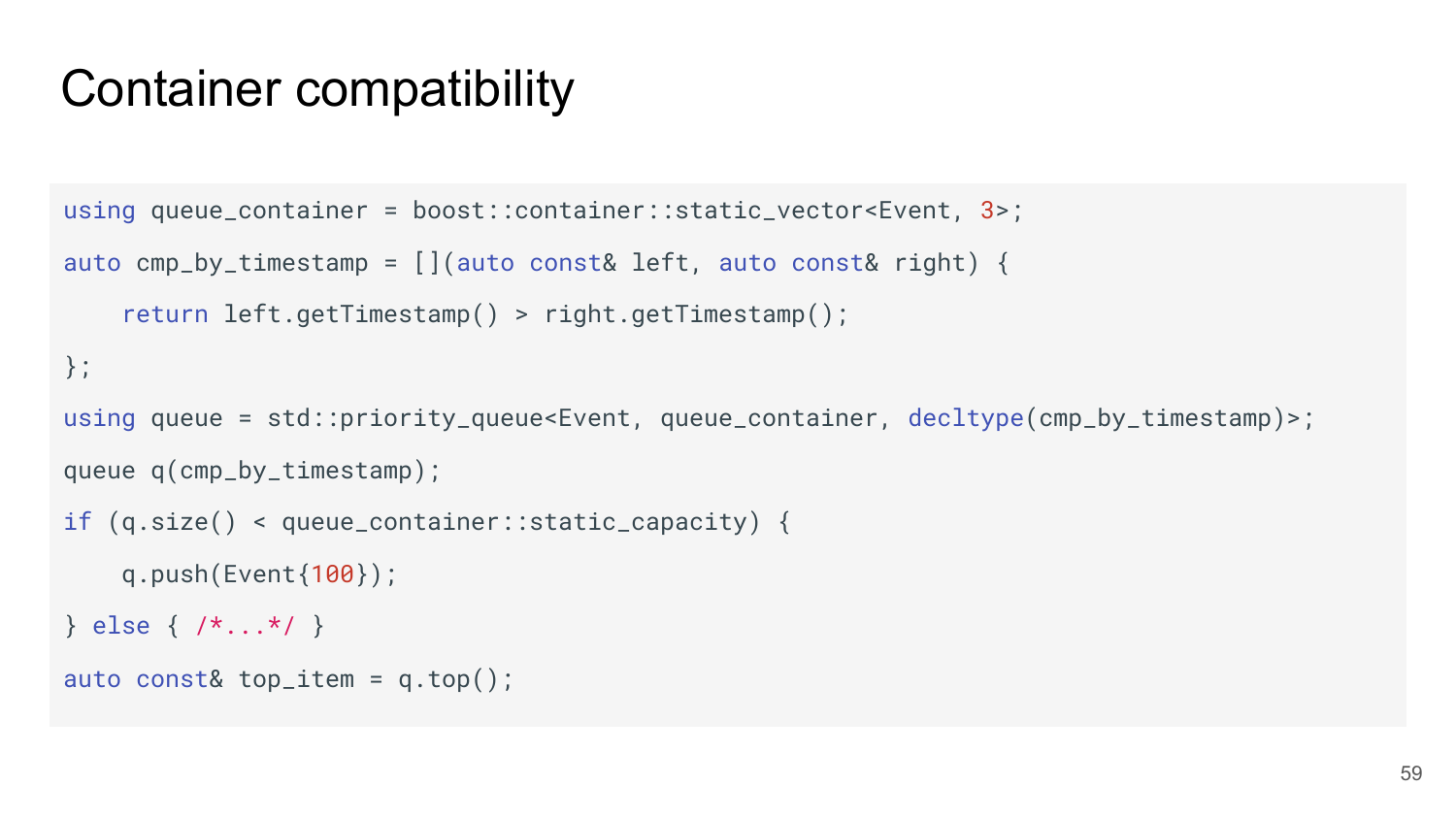```
using queue_container = boost::container::static_vector<Event, 3>;
auto cmp_by_timestamp = [ ](auto const& left, auto const& right)
     return left.getTimestamp() > right.getTimestamp();
};
using queue = std::priority_queue<Event, queue_container, decltype(cmp_by_timestamp)>;
queue q(cmp_by_timestamp);
if (q.size() < queue_container::static_capacity) { 
    q.push(Event{100});
} else { /*...*/ }
auto const& top_item = q.top();
                                                                     Fixed-capacity vector 
                                                                     compatible with stl
```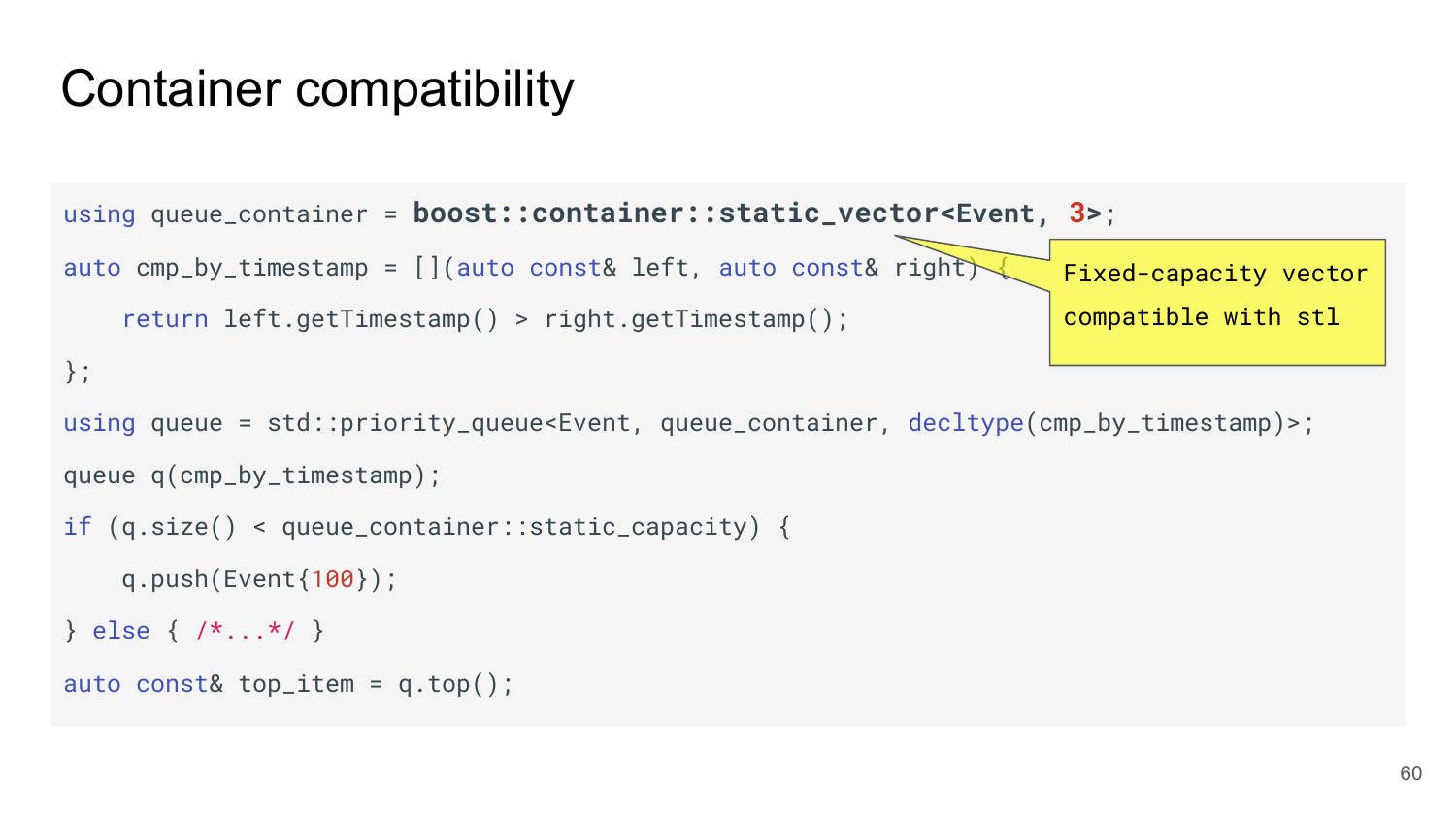```
using queue_container = boost::container::static_vector<Event, 3>;
auto cmp_by_timestamp = \iint (auto const & left, auto const & right) return left.getTimestamp() > right.getTimestamp();
};
using queue = std::priority_queue<Event, queue_container, decltype(cmp_by_timestamp)>;
queue q(cmp_by_timestamp);
if (q.size() < queue_{container} : static\_capacity) q.push(Event{100});
} else { /*...*/ }
auto const& top_item = q.top();
                                                          Heap data structure using 
                                                           static_vector as backend storage. 
                                                           Alternative is 
                                                           boost::priority_queue. Overhead 
                                                           due to copying in heap operations
```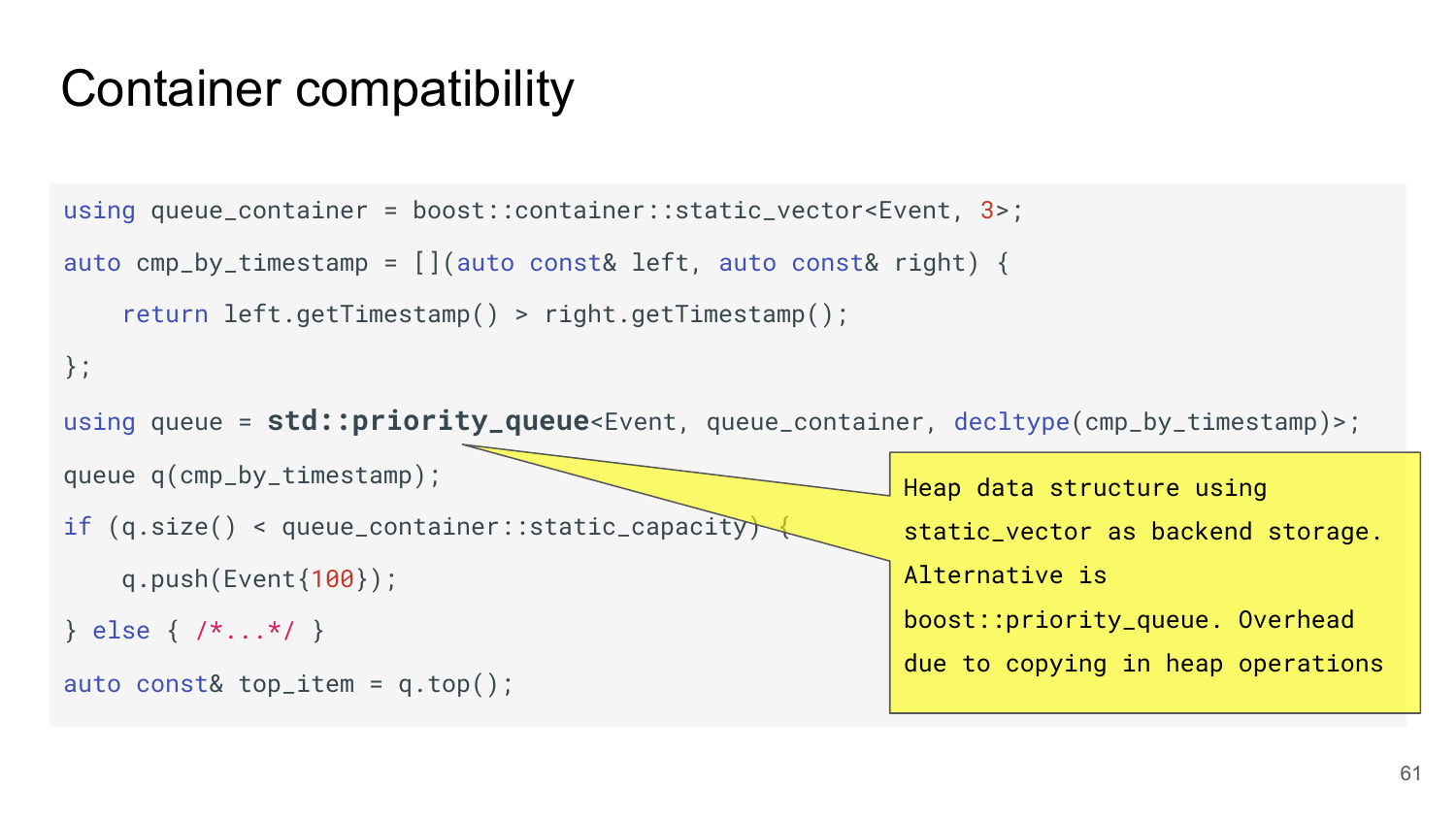```
using queue_container = boost::container::static_vector<Event, 3>;
auto cmp_by_timestamp = [](auto const& left, auto const& right) {
    return left.getTimestamp() > right.getTimestamp();
};
using queue = std::priority_queue<Event, queue_container, decltype(cmp_by_timestamp)>;
queue q(cmp_by_timestamp);
if (q.size() < queue_container::static_capacity) { 
    q.push(Event{100});
} else { /*...*/ }
auto const& top_item = q.top();
                                                         Capacity check
```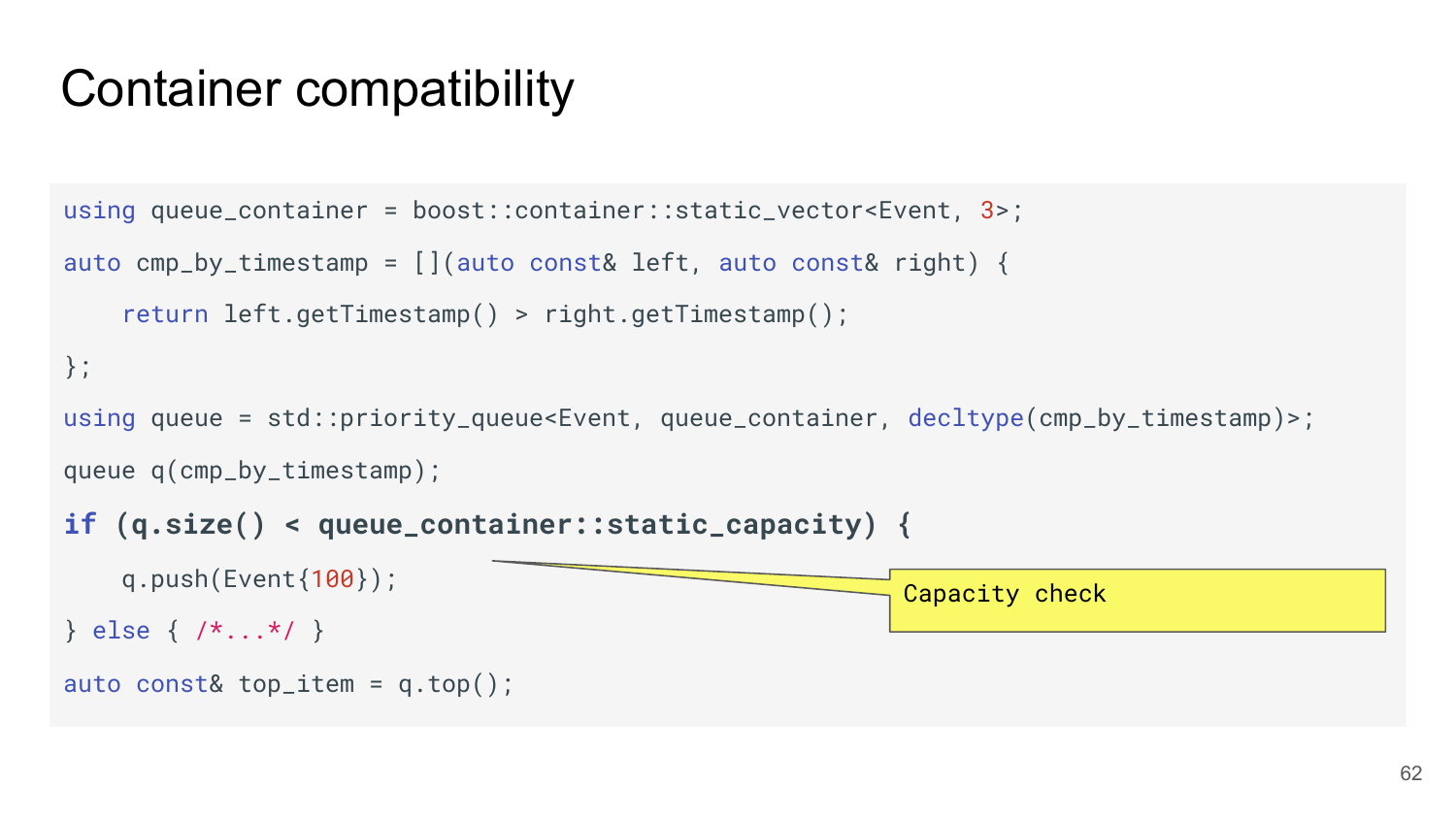```
eastl::fixed_set<Event, 100, false
```

```
 , decltype(cmp_by_timestamp)> queue(cmp_by_timestamp);
```

```
if (queue.size() < queue.max_size()) {
```

```
 queue.insert(Event{1000});
```
}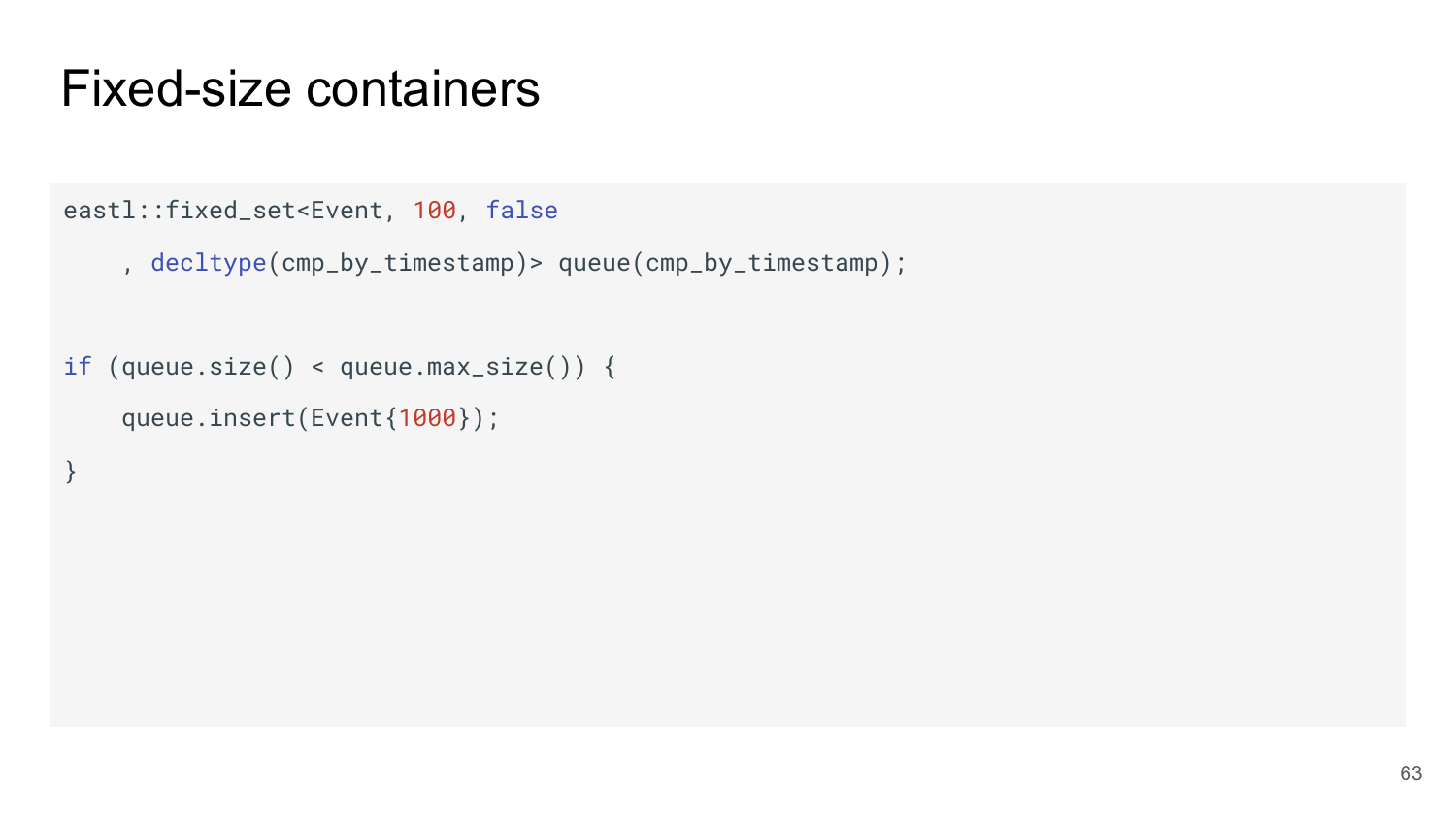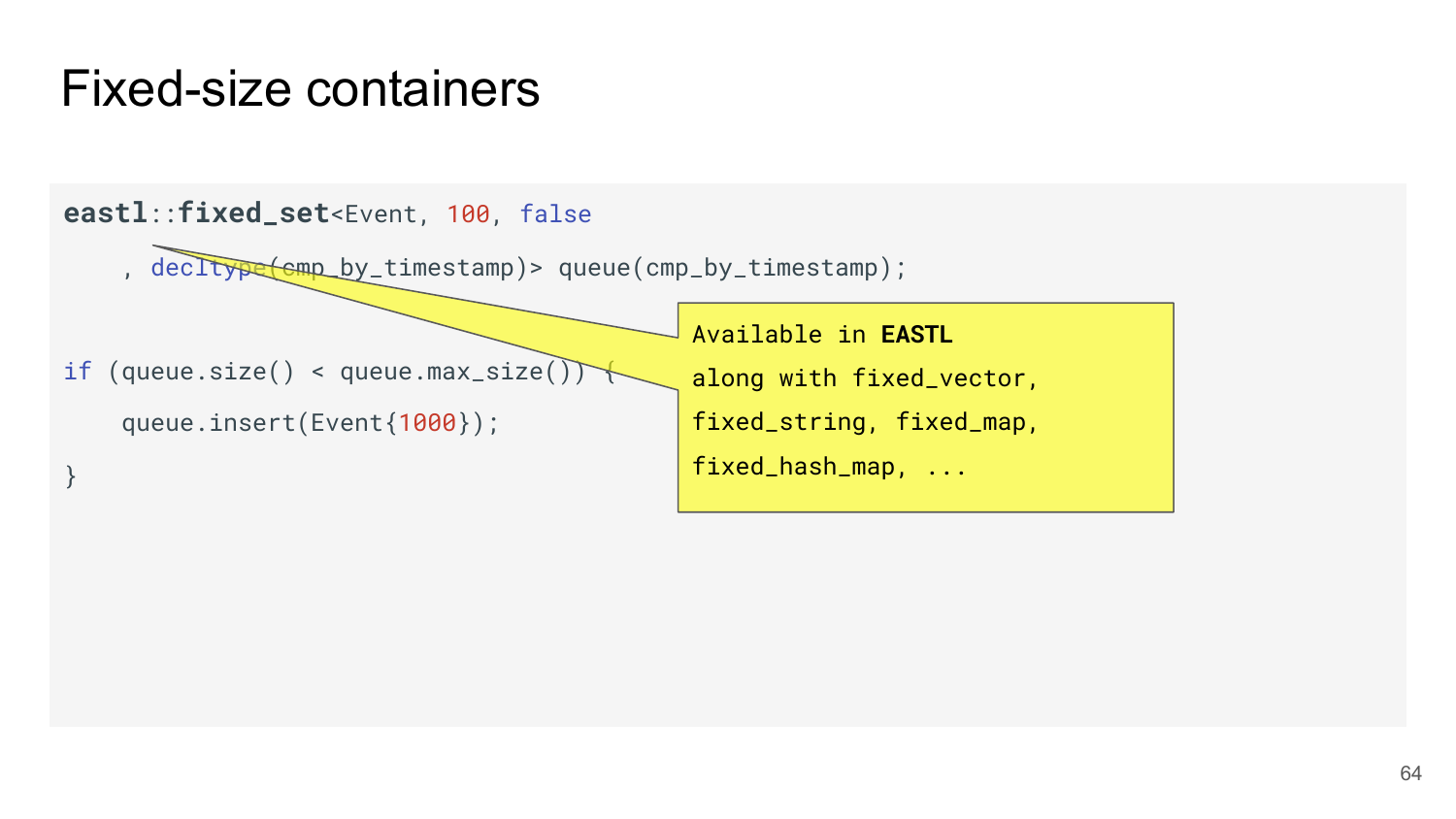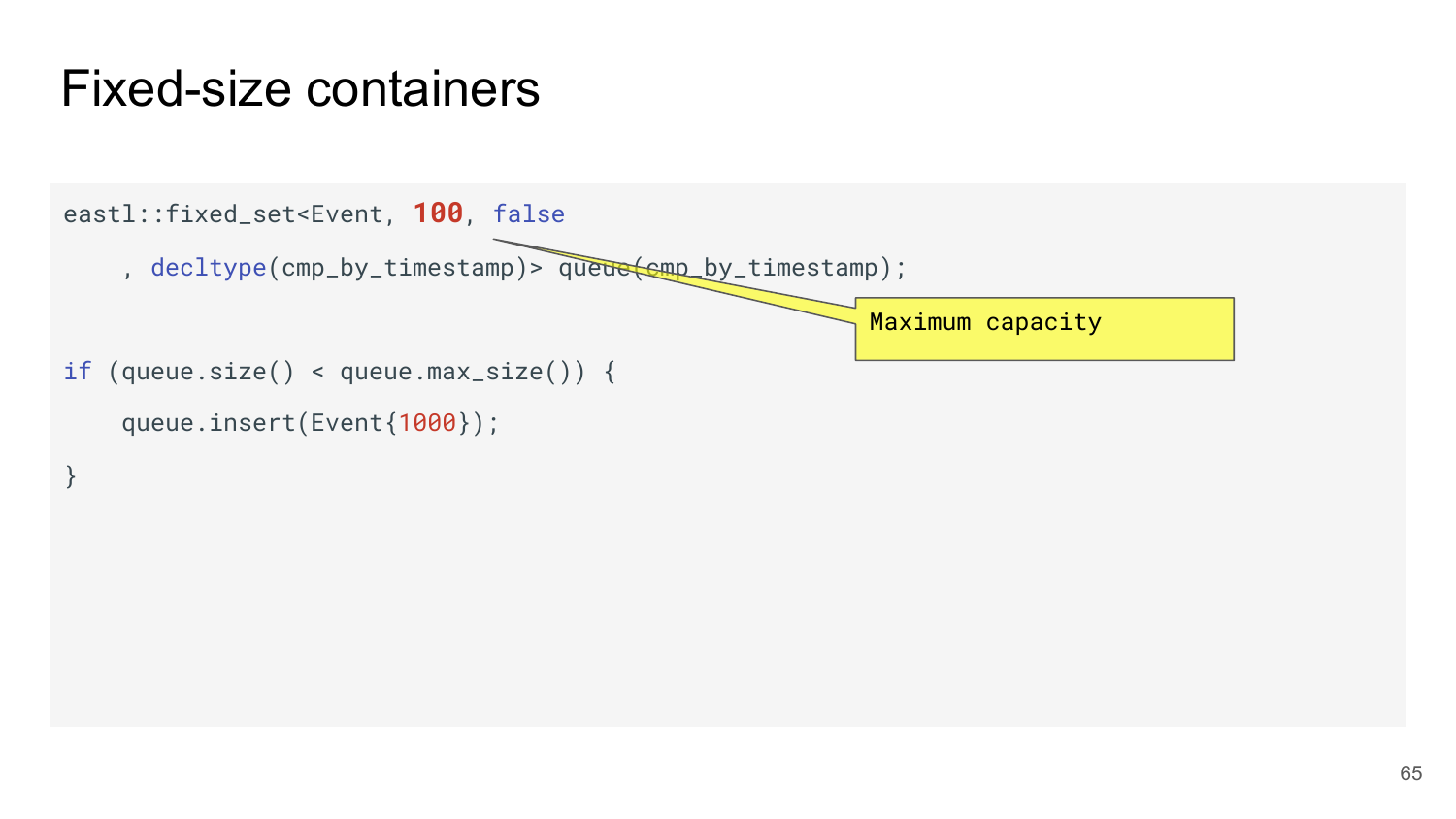}

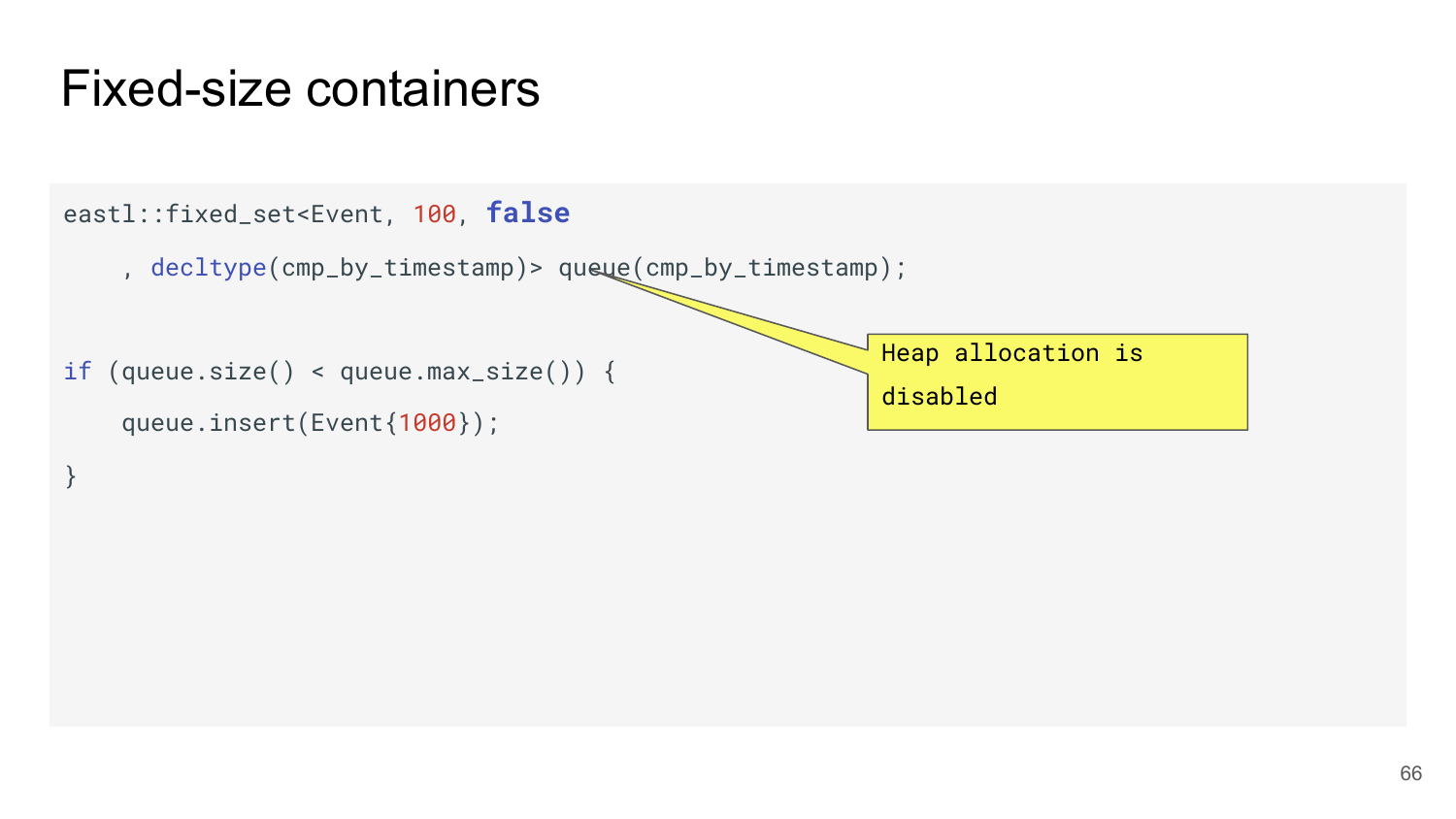```
eastl::fixed_set<Event, 100, false
     , decltype(cmp_by_timestamp)> queue(cmp_by_timestamp);
if (queue.size() < queue.max_size()) {
    queue.insert(Event{1000}); 
}
                                                    Space availability check
```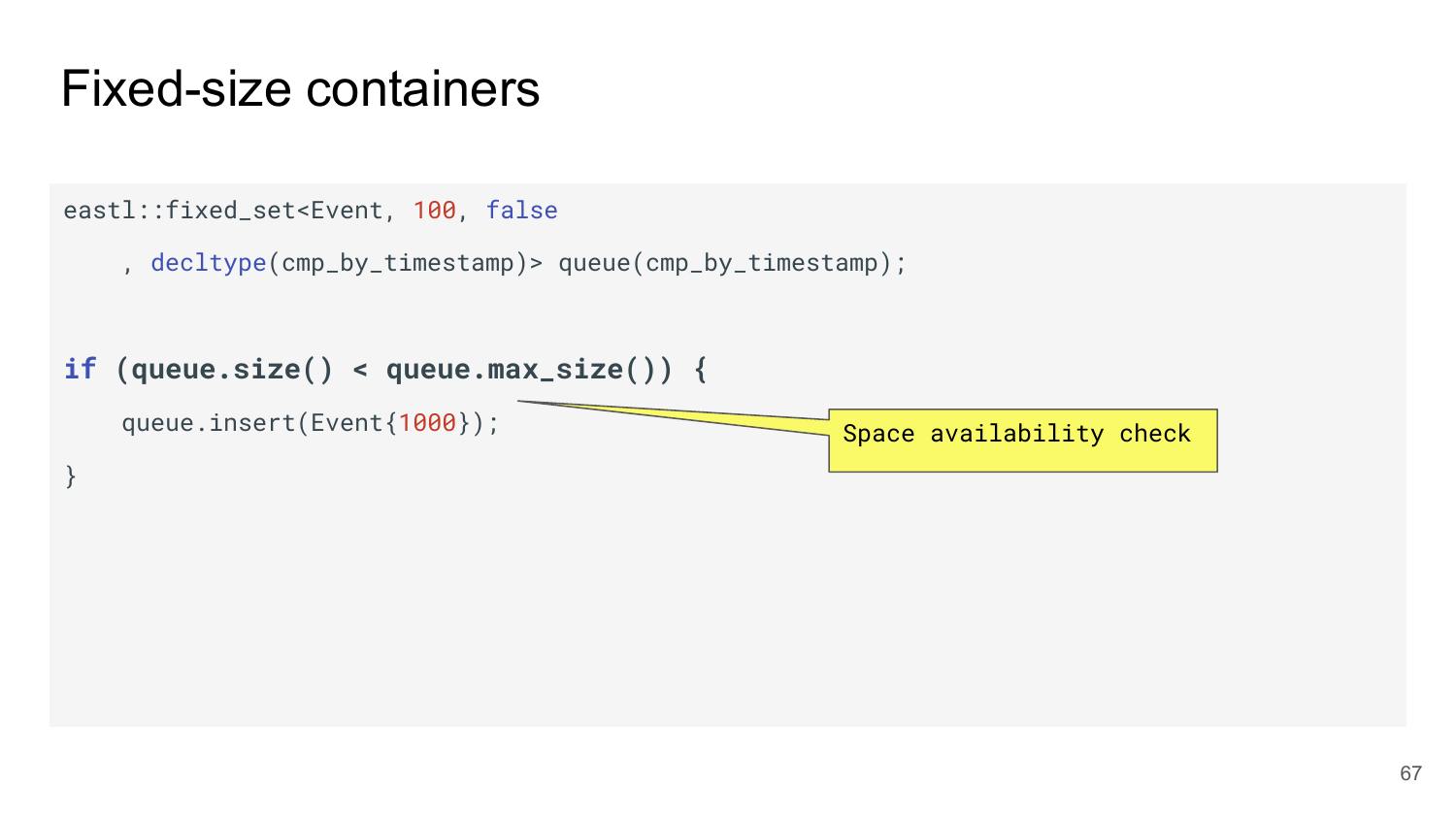```
class Event : public boost::intrusive::set_base_hook<> {/*...*/};
```

```
boost::intrusive::set<Event
```

```
, boost::intrusive::compare<decltype(cmp_by_timestamp)>> q(cmp_by_timestamp);
```

```
std::aligned_storage_t<sizeof(Event), alignof(Event)> buffer[3];
boost::simple_segregated_storage<size_t> storage;
storage.add_block(buffer, sizeof(buffer), sizeof(Event));
```

```
auto mem = storage.malloc();
if (mem) q.insert(*new (mem) Event({100}));
```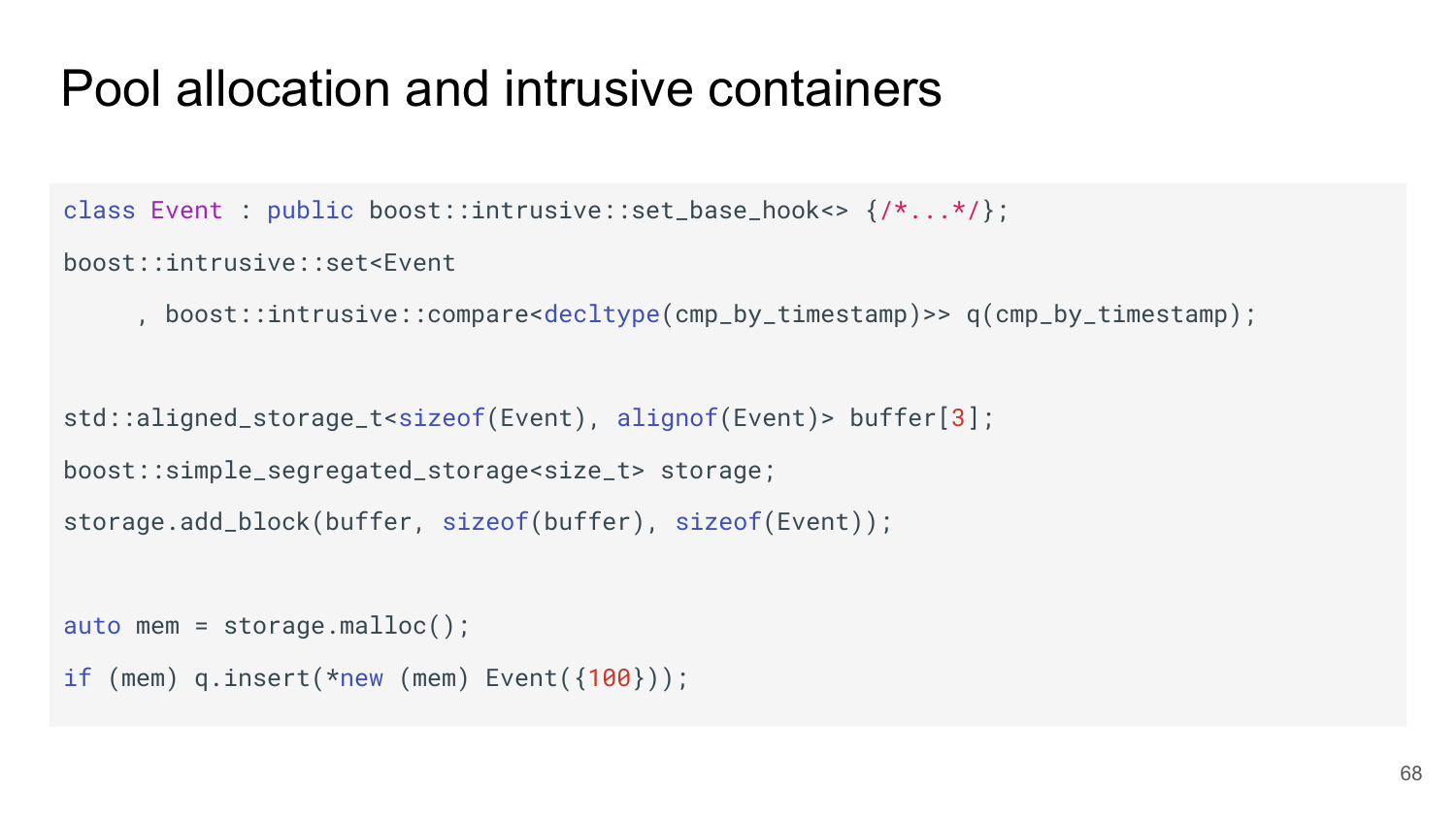```
class Event : public boost::intrusive::set_base_hook<> {/*...*/};
boost::intrusive::set<Event
     , boost::intrusive::compare<decltype(cmp_by_timestamp)>> q(cmp_by_time
std::aligned_storage_t<sizeof(Event), alignof(Event)> buffer[3];
boost::simple_segregated_storage<size_t> storage;
storage.add_block(buffer, sizeof(buffer), sizeof(Event));
auto mem = storage.malloc();
if (mem) q.insert(*new (mem) Event({<math>{100}</math>)});Service data 
                                                                              block for 
                                                                              intrusive data 
                                                                              structure
```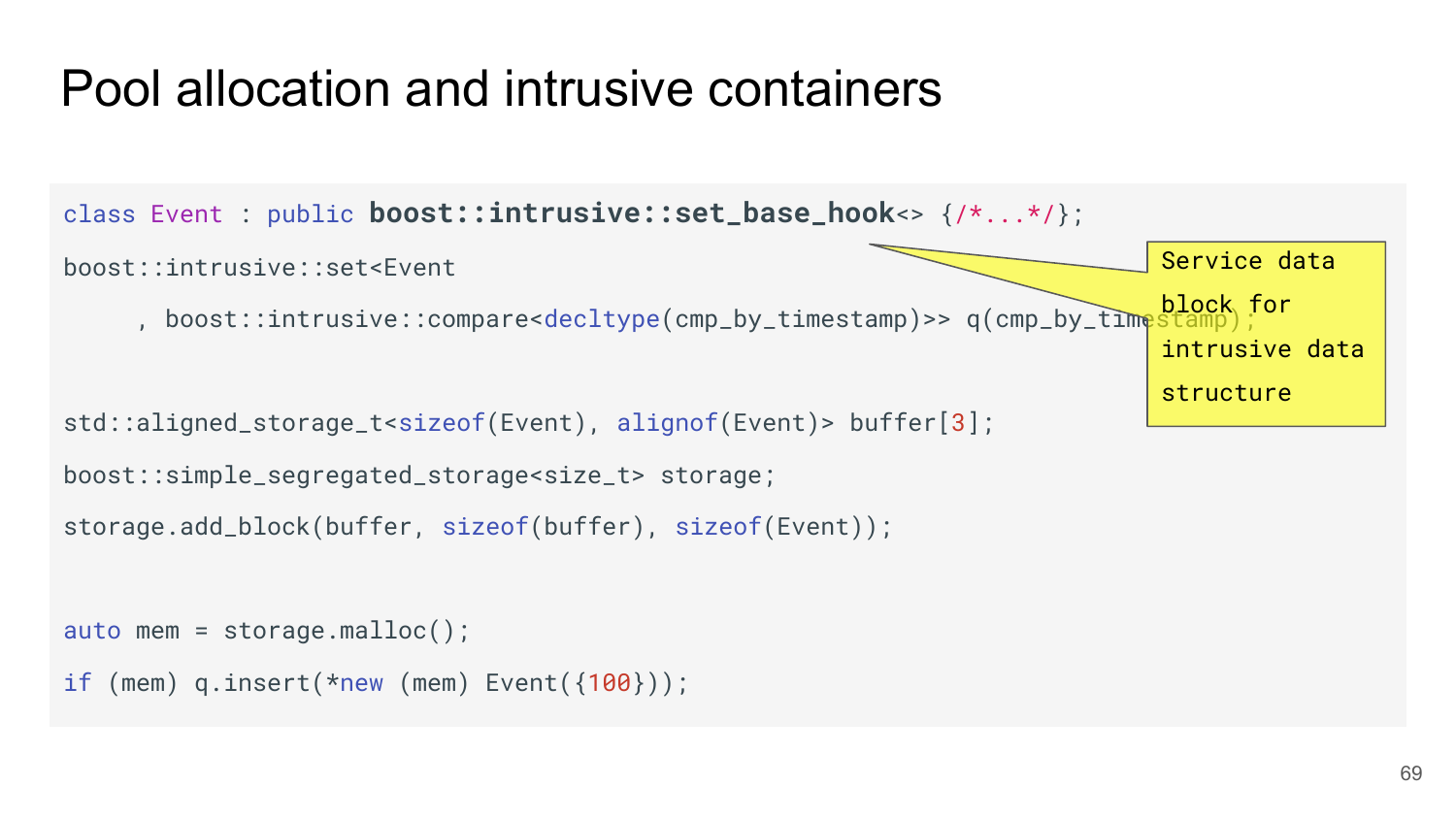```
class Event : public boost::intrusive::set_base_hook<> {/*...*/}<mark>;Intrusive set. No</mark>
boost::intrusive::set<Event
     , boost::intrusive::compare<decltype(cmp_by_timestamp)>> q(cmp_by_timestamp);
std::aligned_storage_t<sizeof(Event), alignof(Event)> buffer[3];
boost::simple_segregated_storage<size_t> storage;
storage.add_block(buffer, sizeof(buffer), sizeof(Event));
                                                                   allocation is performed
```

```
auto mem = storage.malloc();
```

```
if (mem) q.insert(*new (mem) Event({<math>{100}</math>)});
```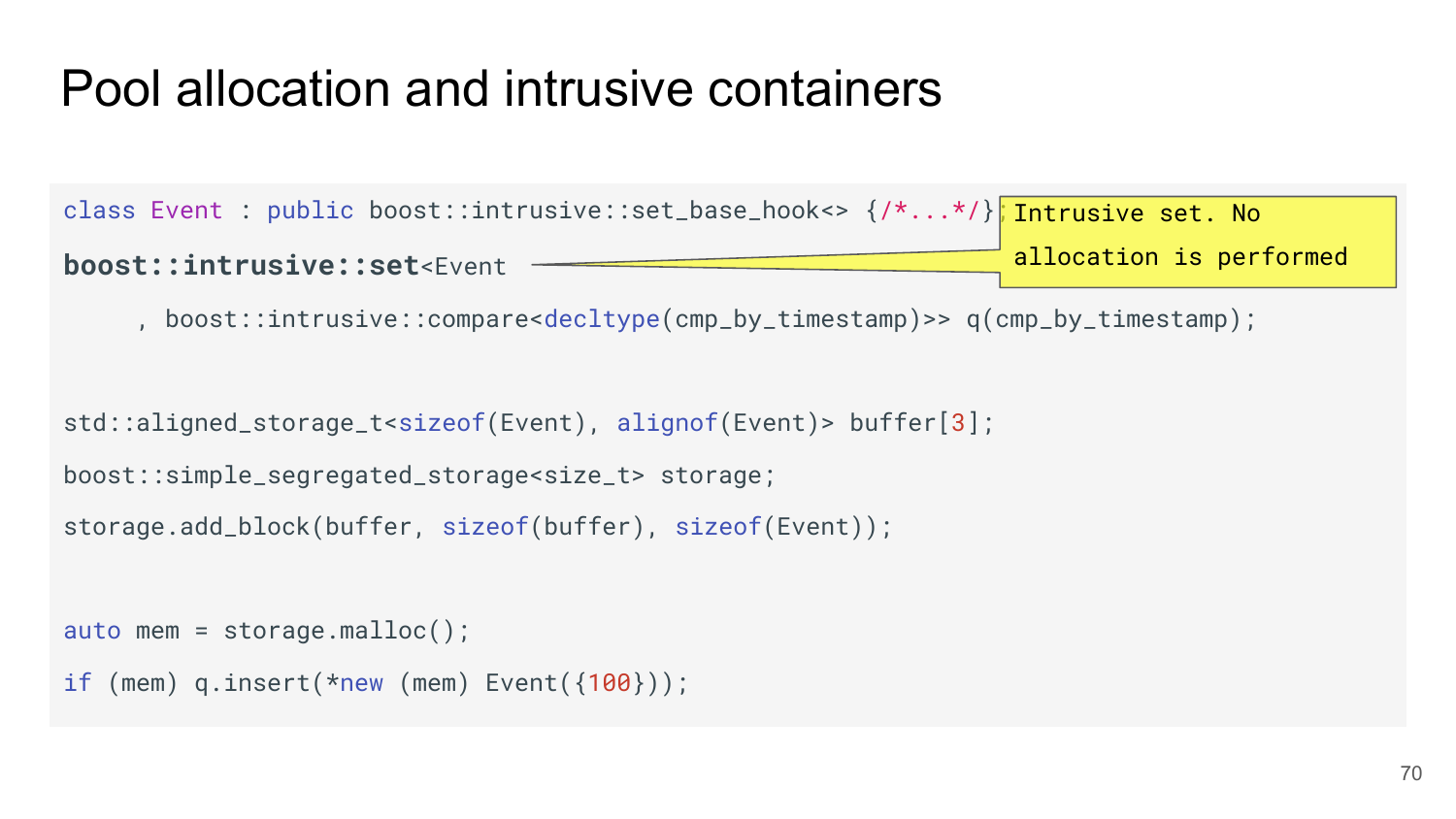```
class Event : public boost::intrusive::set_base_hook<> {/*...*/};
```

```
boost::intrusive::set<Event
```

```
, boost::intrusive::compare<decltype(cmp_by_timestamp)>> q(cmp_by_timestamp);
```

```
std::aligned_storage_t<sizeof(Event), alignof(Event)> buffer[N];
```

| boost::simple_segregated_storage <size_t> storage;</size_t> | Aligned storage for N Event |
|-------------------------------------------------------------|-----------------------------|
| storage.add_block(buffer, sizeof(buffer), sizeof(Event));   | objects                     |

```
auto mem = storage.malloc();
```

```
if (mem) q.insert(*new (mem) Event({<math>{100}</math>)});
```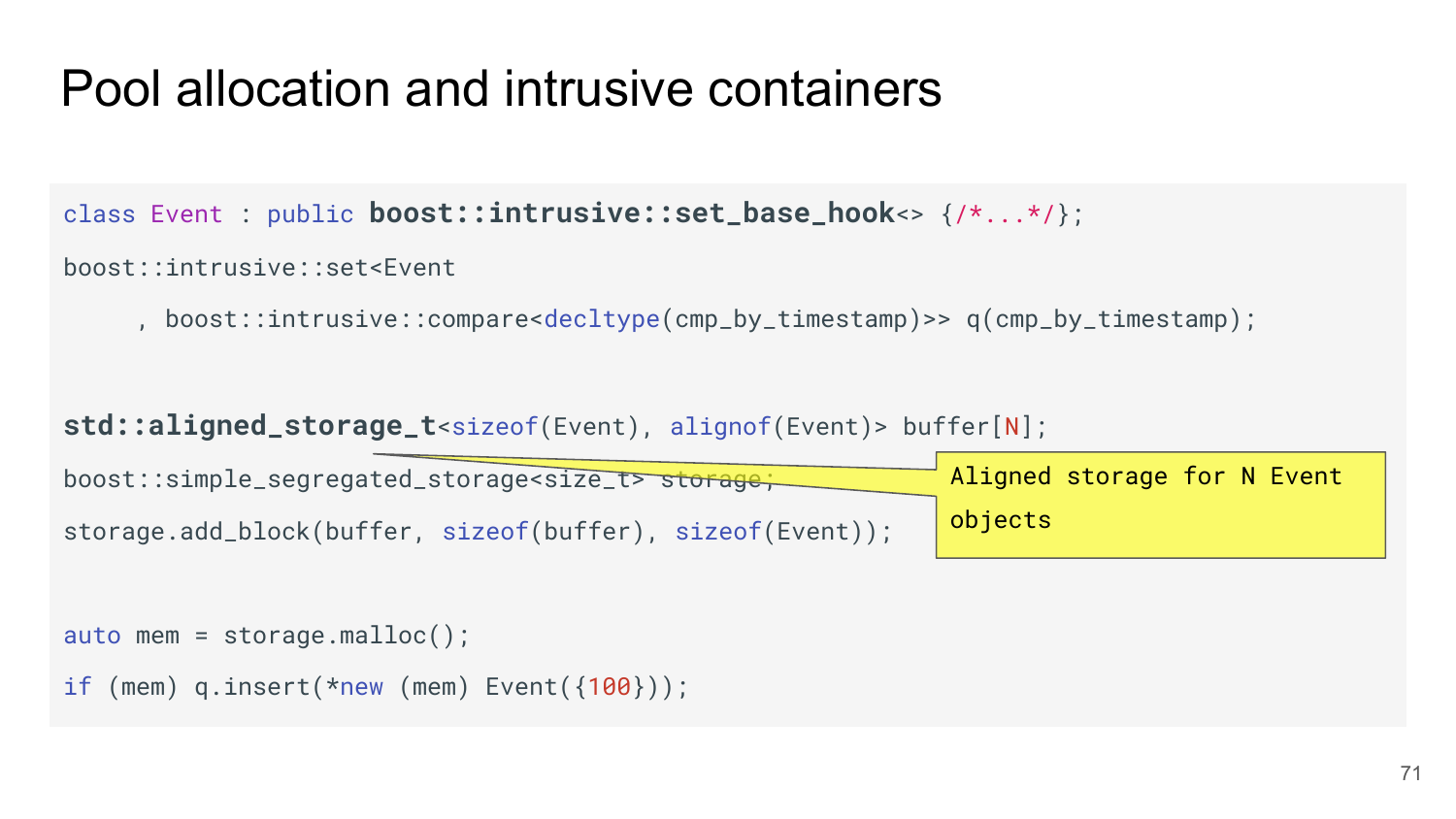```
class Event : public boost::intrusive::set_base_hook<> {/*...*/};
```

```
boost::intrusive::set<Event
```

```
, boost::intrusive::compare<decltype(cmp_by_timestamp)>> q(cmp_by_timestamp);
```

```
std::aligned_storage_t<sizeof(Event), alignof(Event)> buffer[N];
```

```
boost::simple_segregated_storage<size_t> storage;
```

```
storage.add_block(buffer, sizeof(buffer), sizeof(Event));
```
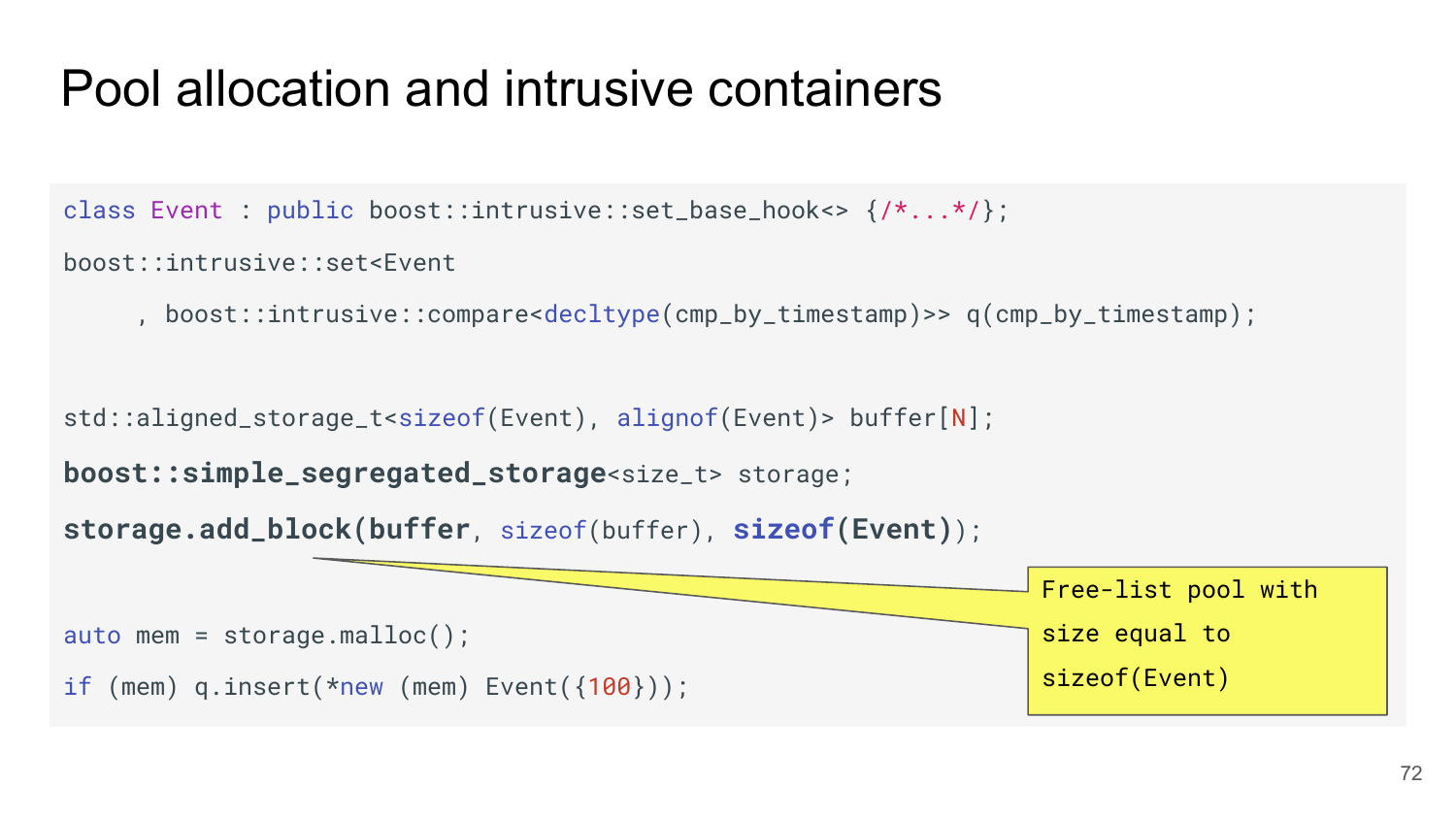#### Pool allocation and intrusive containers

```
class Event : public boost::intrusive::set_base_hook<> {/*...*/};
```

```
std::aligned_storage_t<sizeof(Event), alignof(Event)> buffer[3];
boost::simple_segregated_storage<size_t> storage;
storage.add_block(buffer, sizeof(buffer), sizeof(Event));
```

```
boost::intrusive::set<Event
    , boost::intrusive::compare<decltype(cmp_by_timestamp)>> q(cmp_by_timestamp);
auto mem = storage.malloc();
if (mem) q.insert(*new (mem) Event({100}));
                                                           Memory block allocation and 
                                                           object construction
```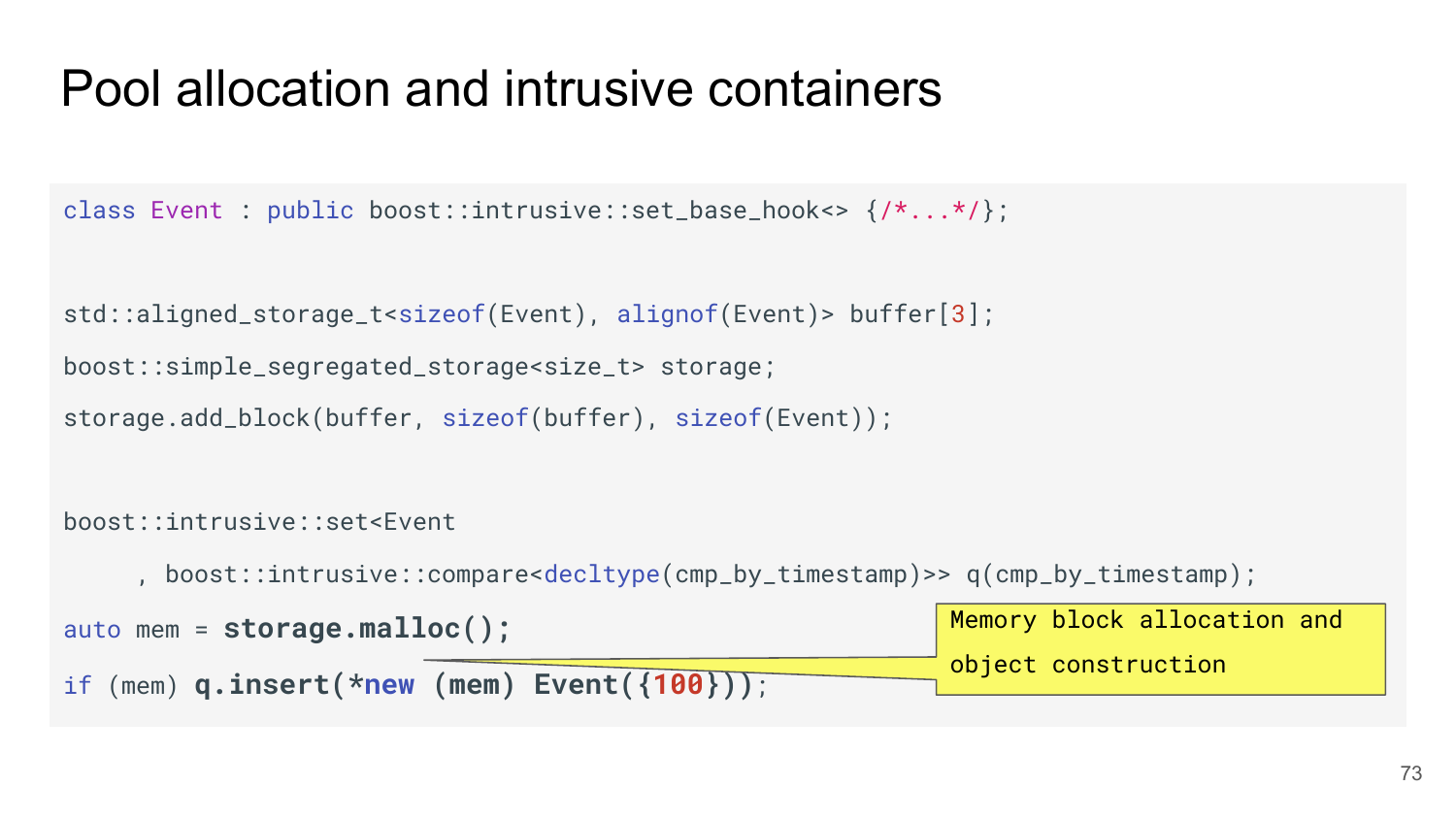```
struct Event {
    static void* operator new(std::size_t sz);
    static void operator delete(void* p);
};
void* Event::operator new(std::size_t)
{
     return event_allocator::allocate();
}
void Event::operator delete(void* p)
{
     return event_allocator::free(p);
}
```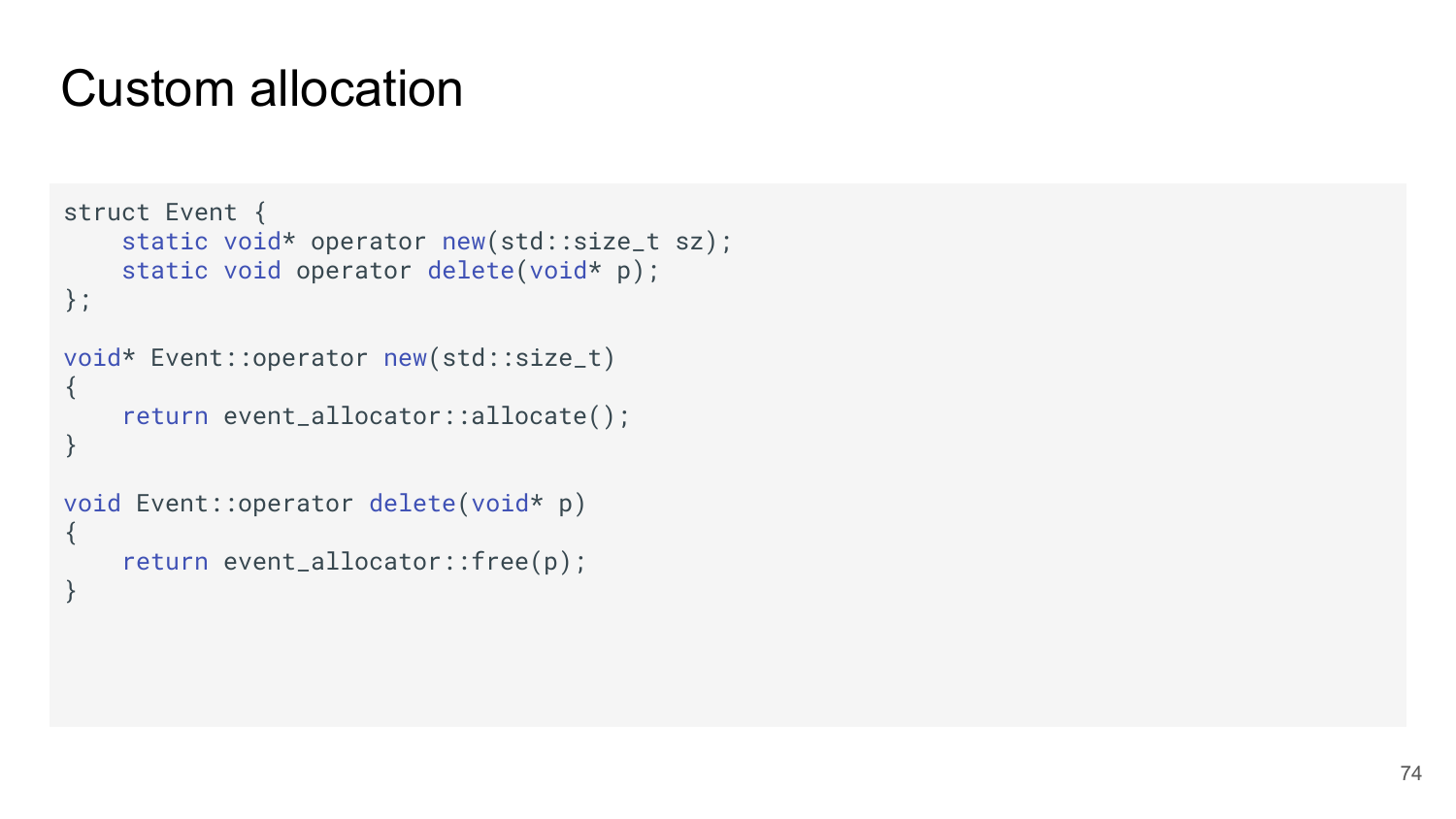```
struct Event {
     static void* operator new(std::size_t sz);
   static void operator delete(void* p);
};
void* Event::operator new(std::size_t)
{
     return event_allocator::allocate();
}
void Event::operator delete(void* p)
{
     return event_allocator::free(p);
}
                                                          Static methods access shared 
                                                          allocator
```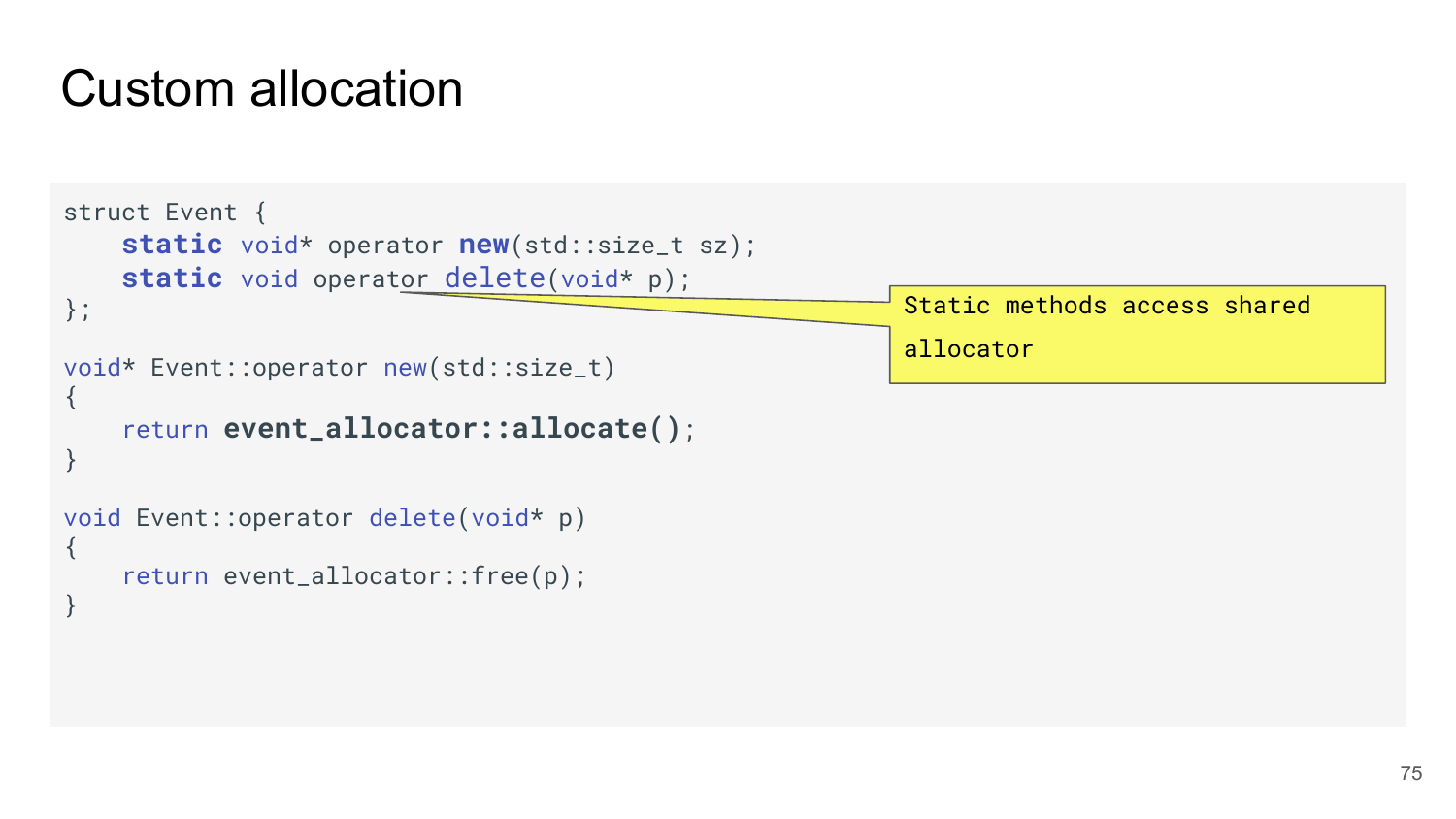```
template <uint32_t Id>
struct Event {
    static void* operator new(std::size_t sz);
    static void operator delete(void* p);
};
template <uint32_t Id>
void* Event<id>::operator new(std::size_t)
{
     return event_allocator<Id>::allocate();
}
template <uint32_t Id>
void Event<Id>::operator delete(void* p)
{
     return event_allocator<Id>::free(p);
}
                                                           Different instantiations will 
                                                           access different allocator 
                                                           instances
```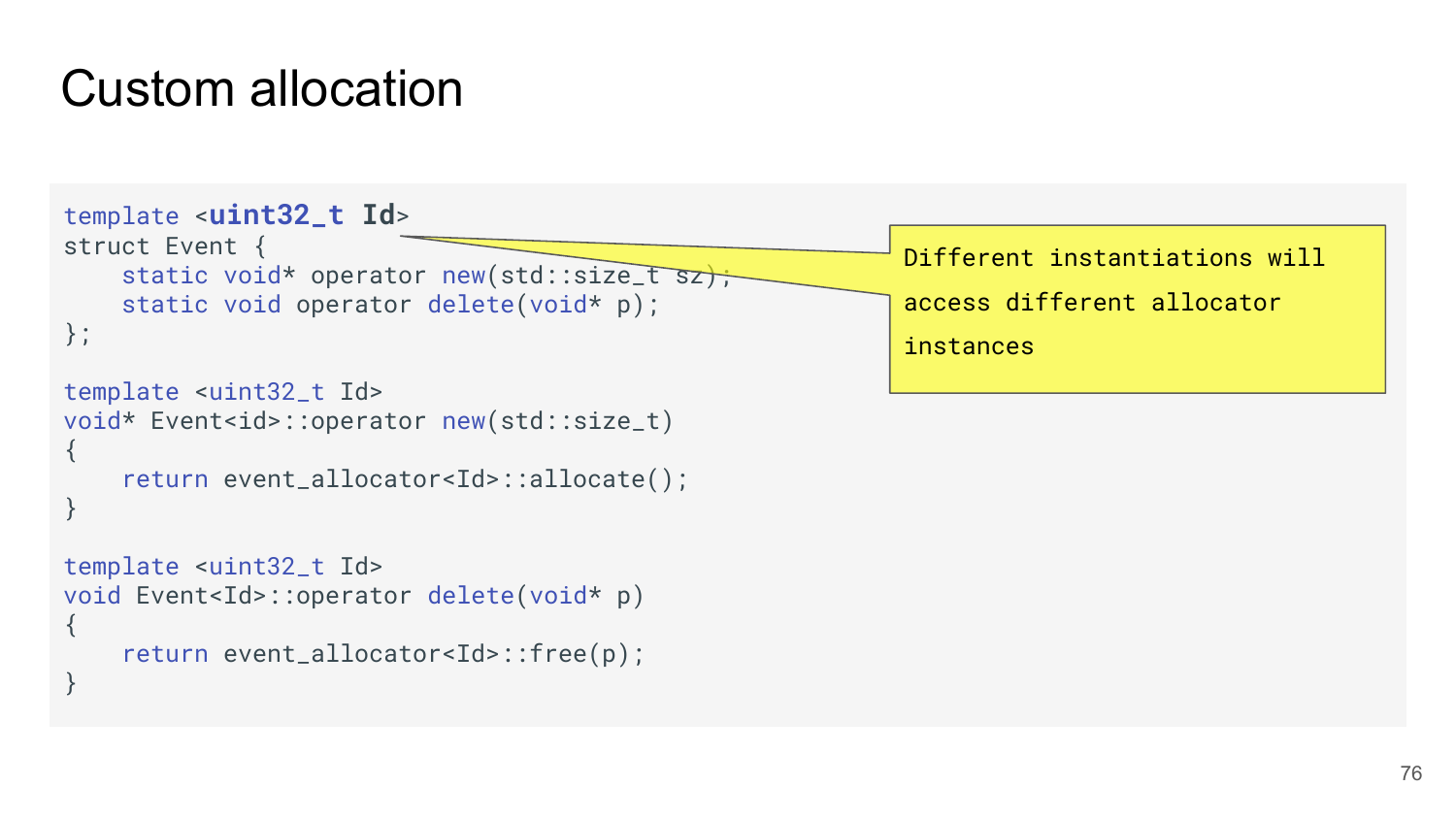```
template <uint32_t Id>
struct Event {
    static void* operator new(std::size_t sz);
    static void operator delete(void* p);
};
template <uint32_t Id>
void* Event<id>::operator new(std::size_t)
{
     return event_allocator<Id>::allocate();
}
template <uint32_t Id>
void Event<Id>::operator delete(void* p)
{
     return event_allocator<Id>::free(p);
}
```

```
template <uint32_t Id>
class event_allocator {
   static void* allocate();
     static buffer static_buffer;
};
template <uint32_t Id>
buffer event_allocator<Id>
```
::static\_buffer;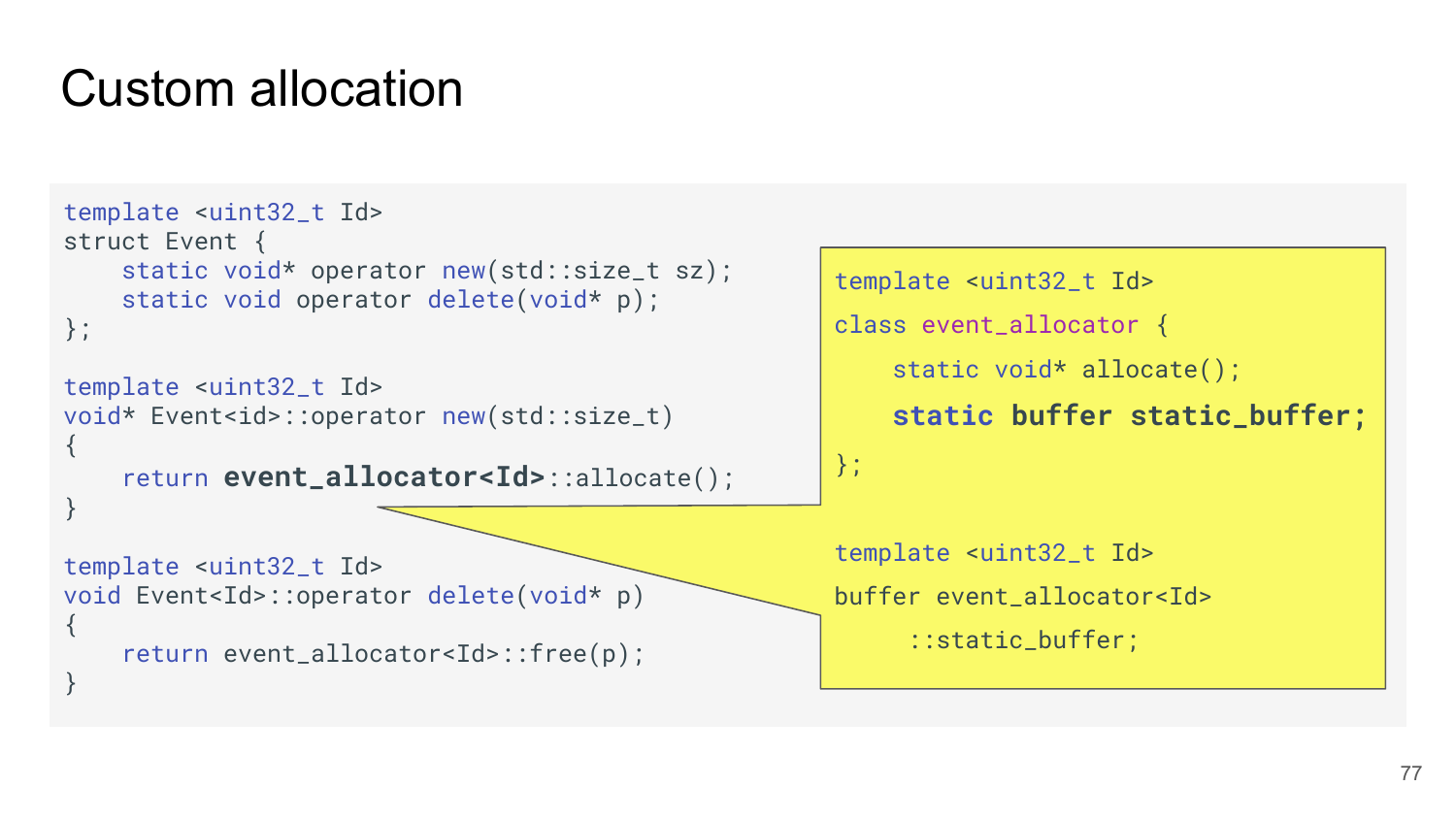```
struct Spi { void send(); };
```

```
struct Uart { void send(); };
```

```
using transports = std::variant<Spi, Uart>;
```

```
transports make_transport() { return Uart{}; }
```

```
auto transport = make_transport();
```

```
std::visit([](auto &tr) { tr.send(); }, transport);
```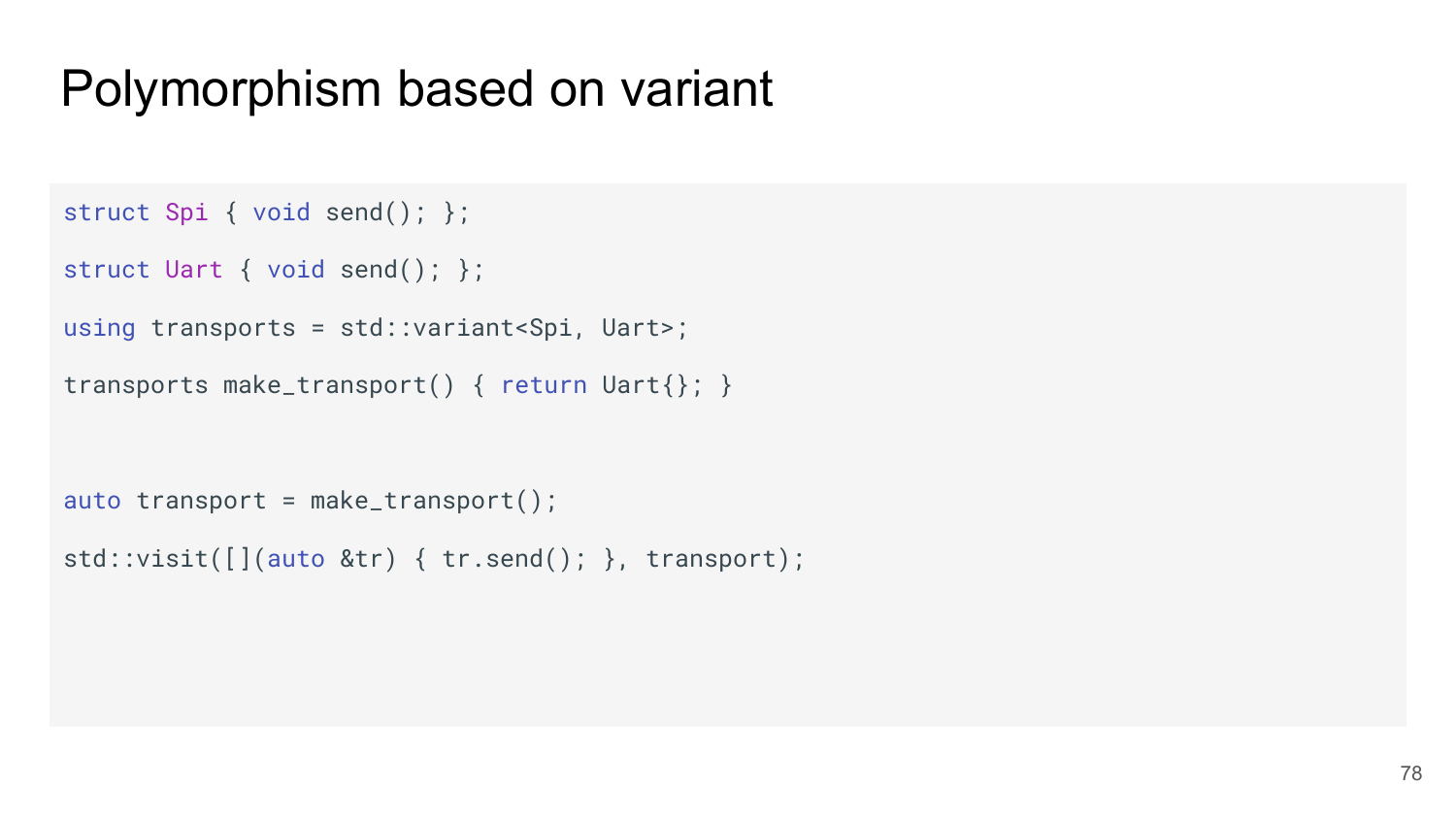

```
auto transport = make_transport();
```

```
std::visit([](auto &tr) { tr.send(); }, transport);
```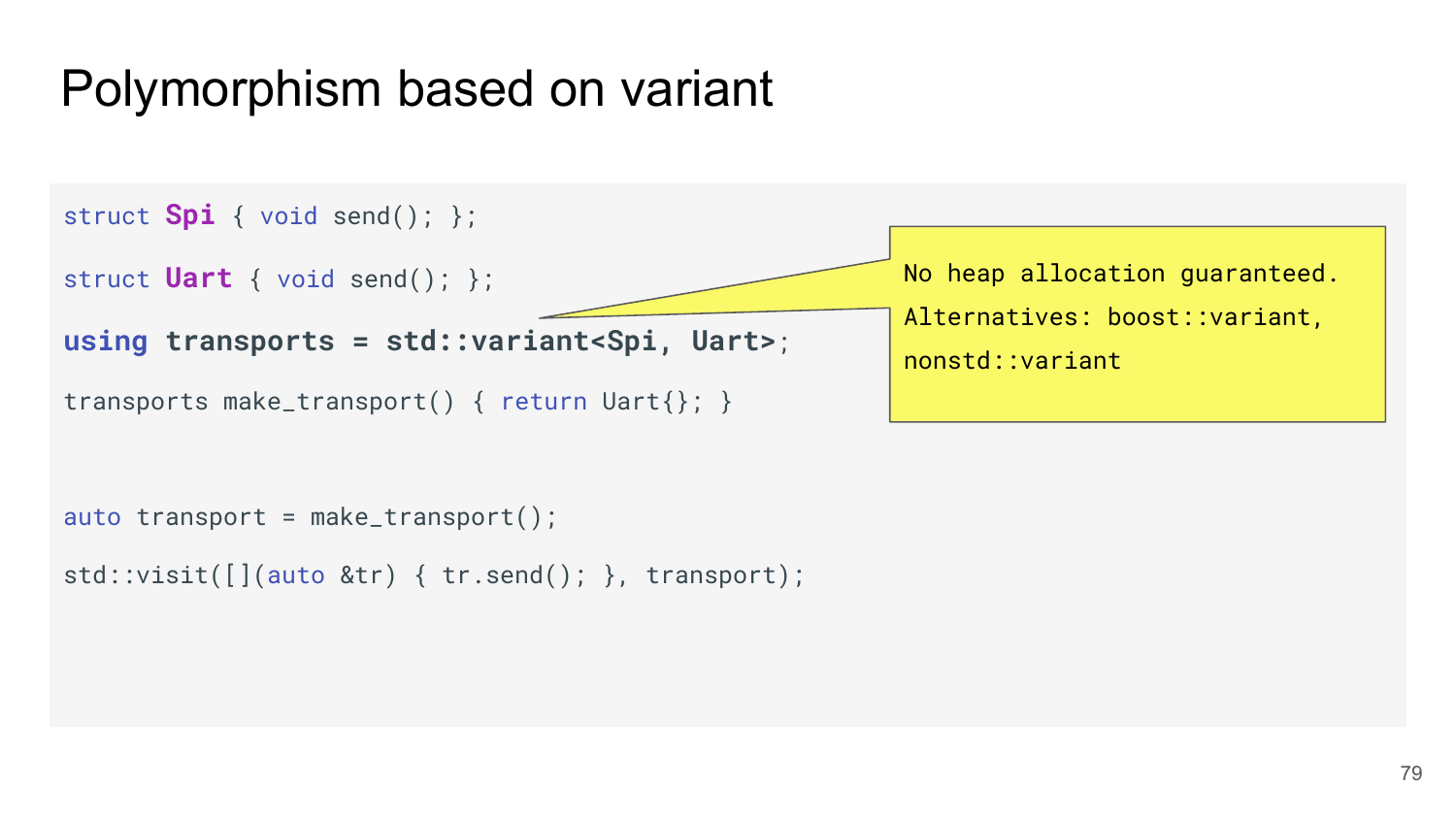

```
std::visit([](auto &tr) { tr.send(); }, transport);
```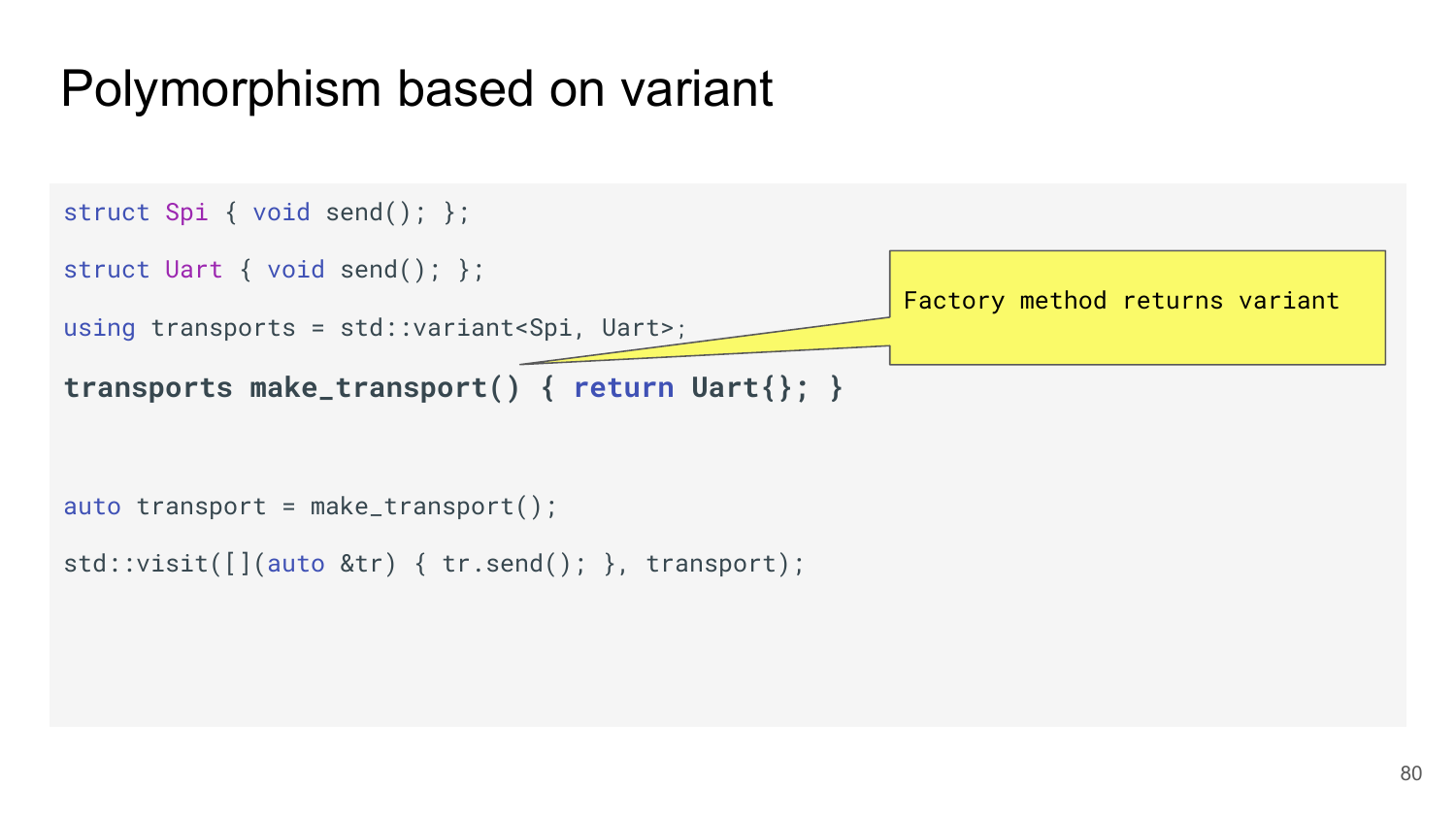```
struct Spi { void send(); };
```

```
struct Uart { void send(); };
```

```
using transports = std::variant<Spi, Uart>;
```

```
transports make_transport() { return Uart{}; }
```

```
auto transport = make_transport();
```
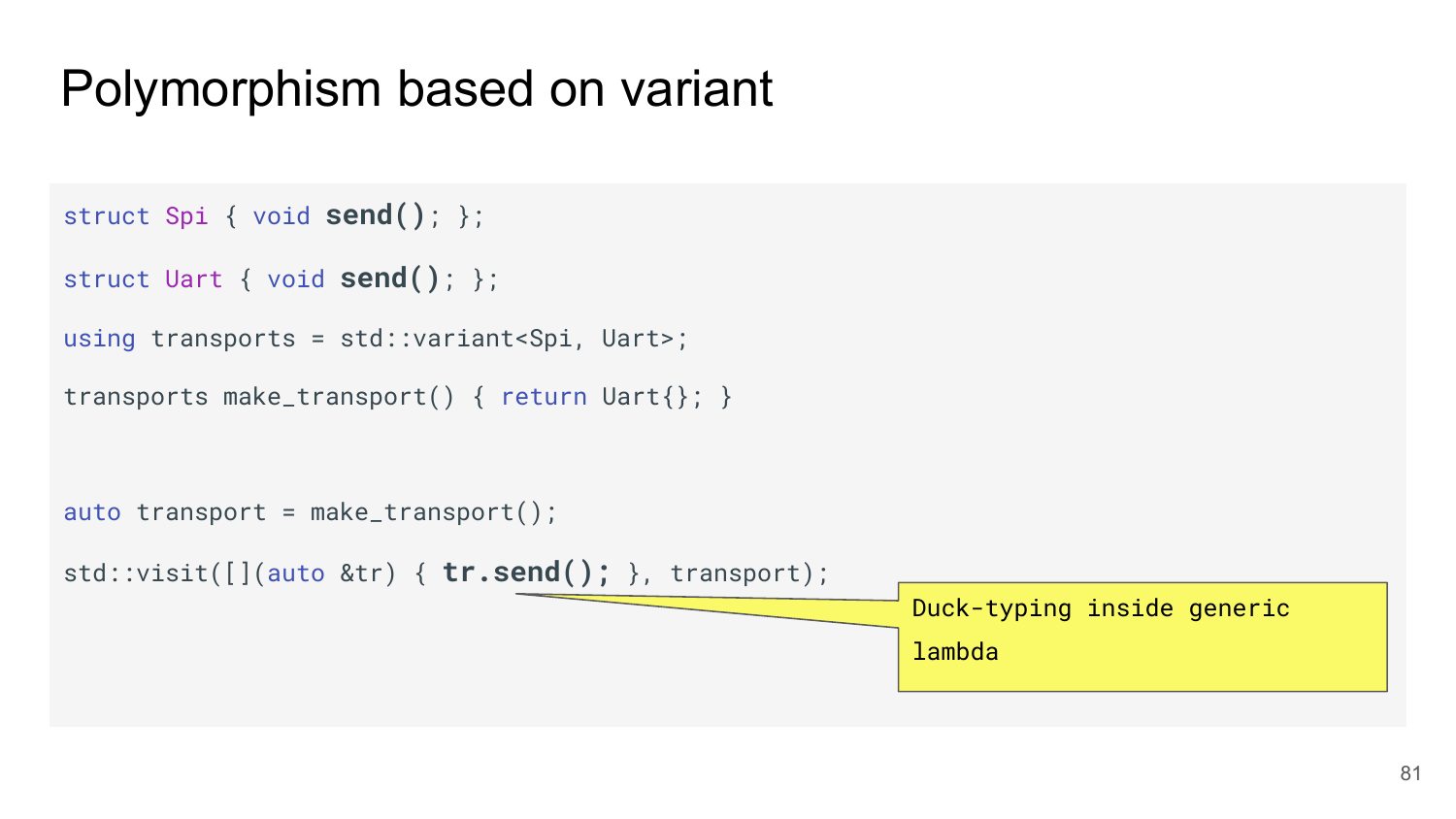# Error handling without exceptions

```
std::optional<Data> read_data(); 
//...
if (const auto &data = read_data(); data) {
     process_data(*data);
} else {
    //...
}
```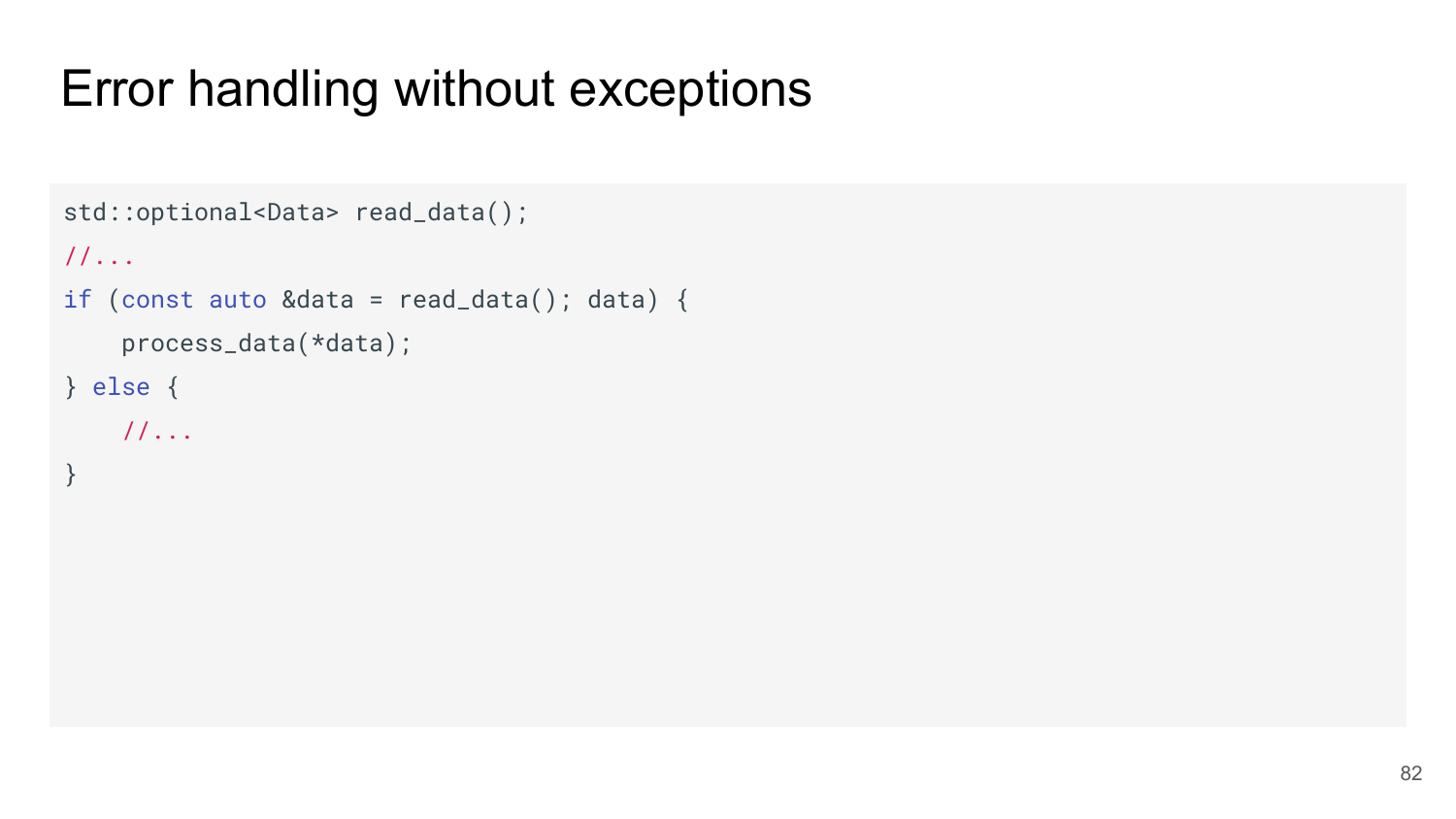# Error handling without exceptions

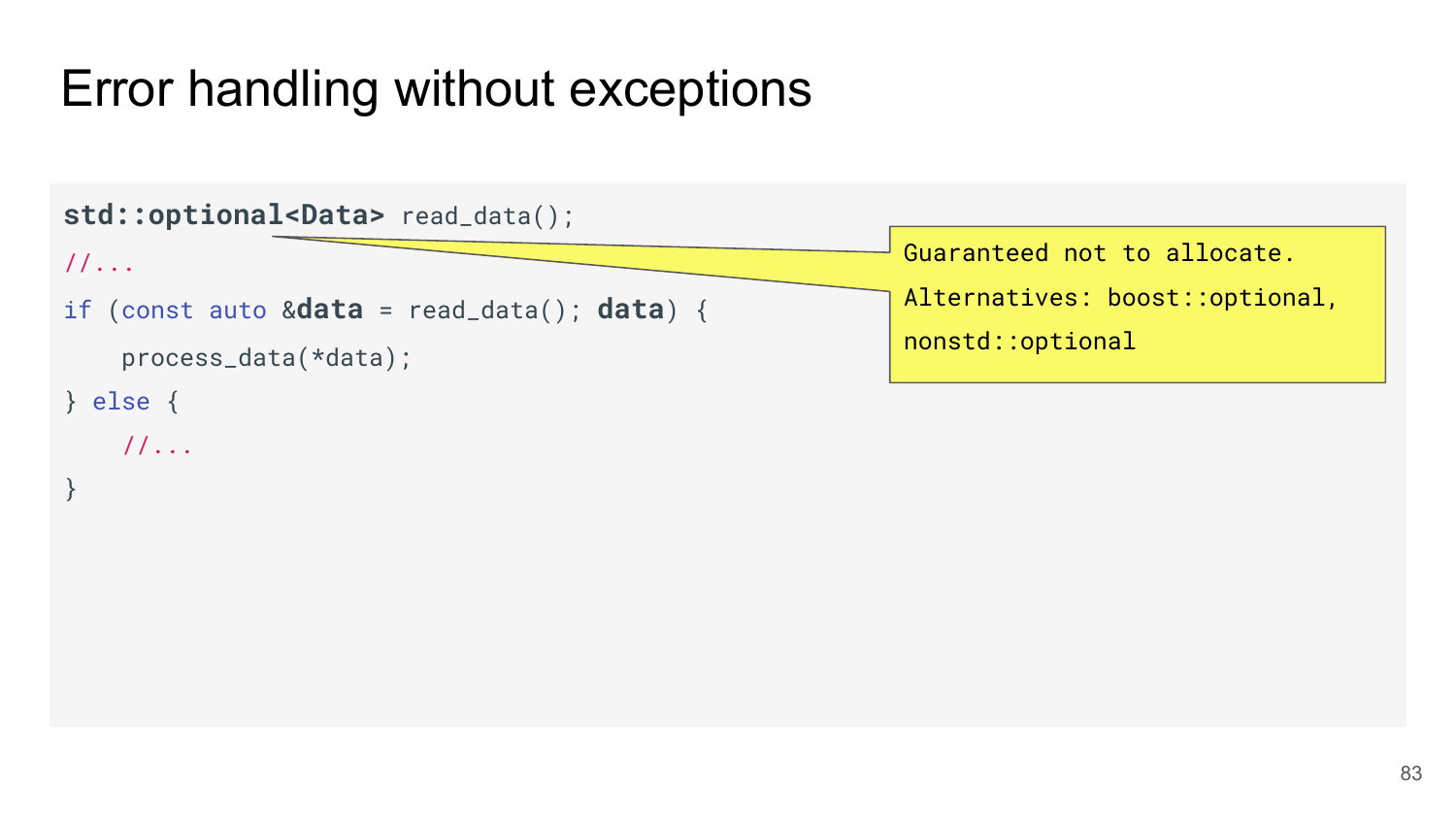# Error handling without exceptions

```
std::optional<Data> read_data(); 
//...
if (const auto &data = read_data(); data) {
     process_data(*data);
} else {
    //...
}
// or
template<typename T>
using value_or_error = std::variant<T, std::error_code>;
value_or_error<Data> read_data(); 
                                                          Guaranteed not to allocate.
                                                          Specialized implementations: 
                                                          nonstd::expected from 
                                                          expected-lite or boost::outcome
```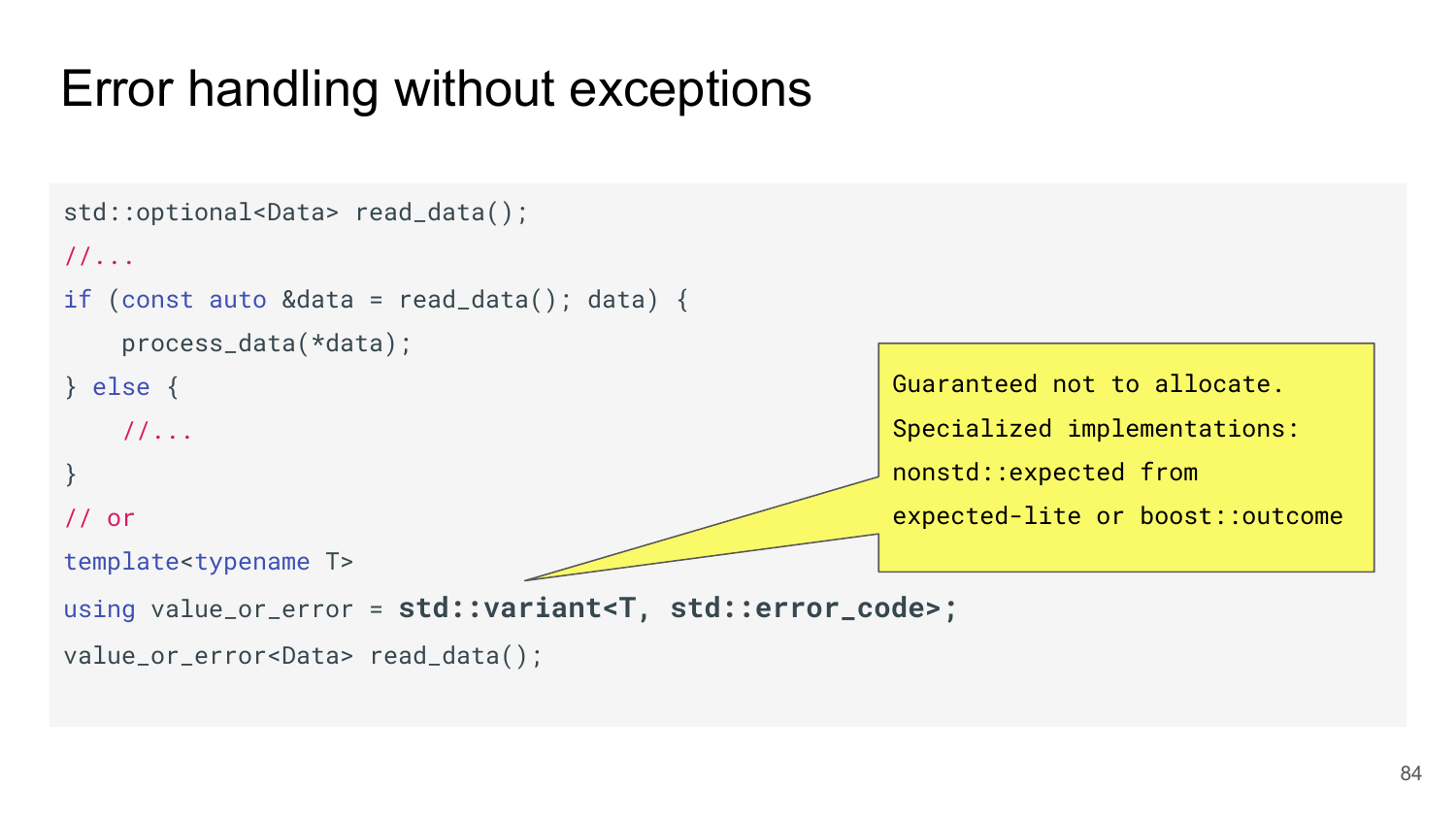## **Conclusion**

- $\bullet$  Best practices well-known to the C++ community are essential in embedded development
- C++ language has mechanisms enabling testability and portability of the embedded code (encapsulation, polymorphism)
- Availability of the 3rd party frameworks applicable for embedded development facilitates development
- There is an overlap between embedded and non-embedded domains (HPT, game-dev). Knowledge exchange is beneficial